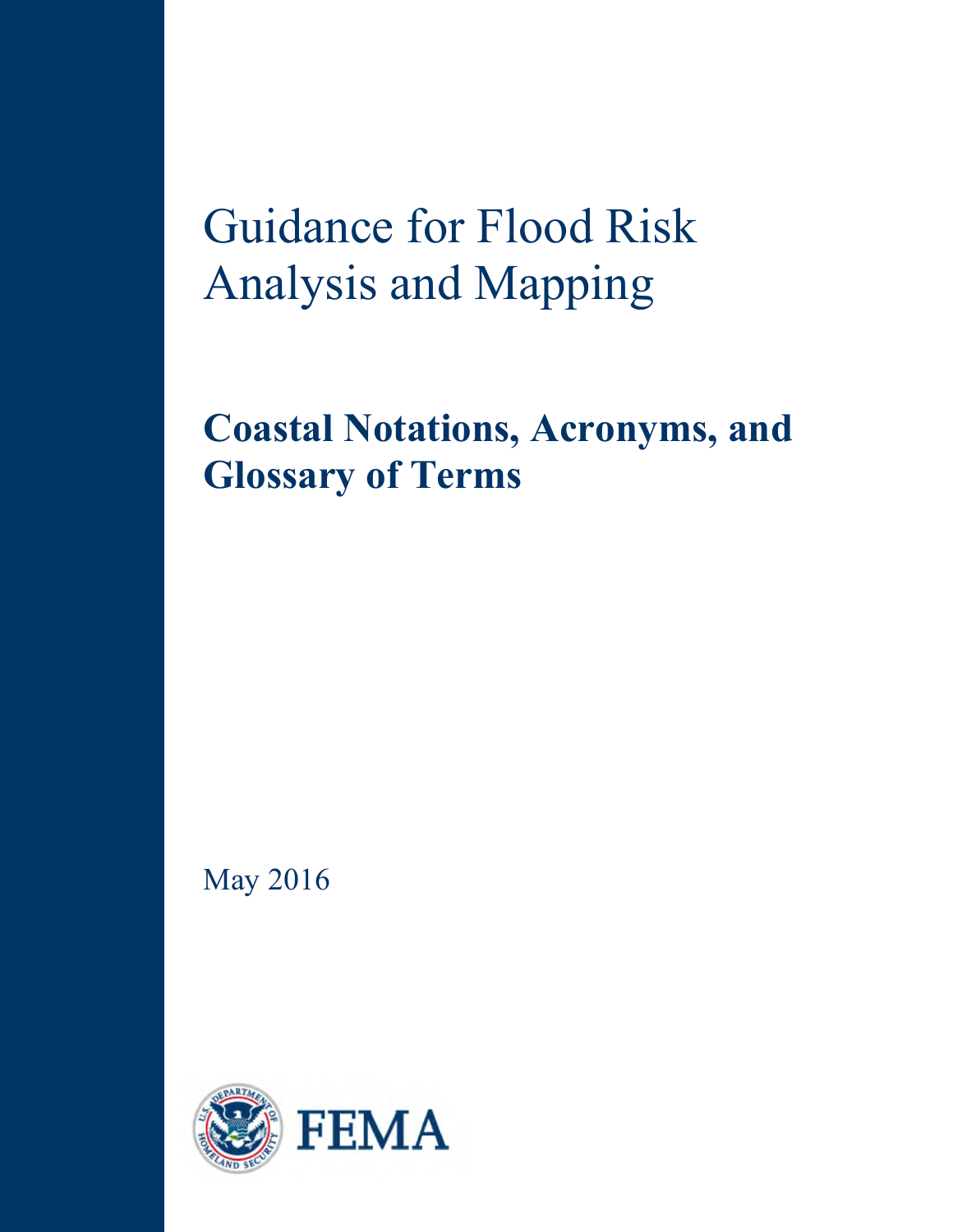Requirements for the Federal Emergency Management Agency (FEMA) Risk Mapping, Assessment, and Planning (Risk MAP) Program are specified separately by statute, regulation, or FEMA policy (primarily the Standards for Flood Risk Analysis and Mapping). This document provides guidance to support the requirements and recommends approaches for effective and efficient implementation. Alternate approaches that comply with all requirements are acceptable.

For more information, please visit the FEMA Guidelines and Standards for Flood Risk Analysis and Mapping webpage [\(www.fema.gov/guidelines-and-standards-flood-risk-analysis-and](http://www.fema.gov/guidelines-and-standards-flood-risk-analysis-and-mapping)[mapping\)](http://www.fema.gov/guidelines-and-standards-flood-risk-analysis-and-mapping). Copies of the Standards for Flood Risk Analysis and Mapping policy, related guidance, technical references, and other information about the guidelines and standards development process are all available here. You can also search directly by document title at [www.fema.gov/library.](http://www.fema.gov/library)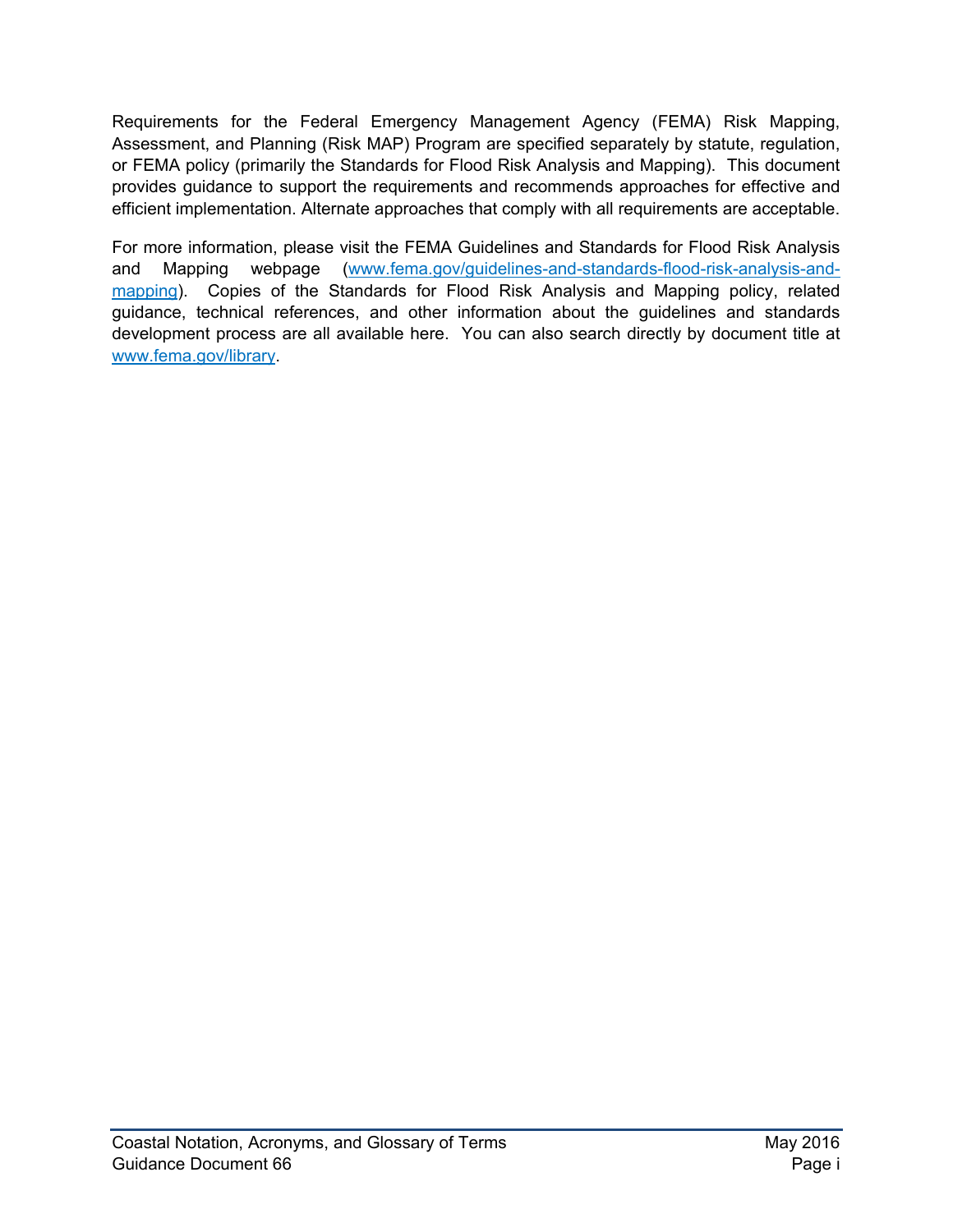# Document History

| <b>Affected Section or</b><br><b>Subsection</b> | <b>Date</b> | <b>Description</b>                                                                                                                                                                                                                                                                                    |
|-------------------------------------------------|-------------|-------------------------------------------------------------------------------------------------------------------------------------------------------------------------------------------------------------------------------------------------------------------------------------------------------|
| <b>First Publication</b>                        | May 2016    | Initial version of new transformed guidance. The content<br>was derived from the Guidelines and Specifications for<br>Flood Hazard Mapping Partners, Procedure Memoranda,<br>and/or Operating Guidance documents. It has been<br>reorganized and is being published separately from the<br>standards. |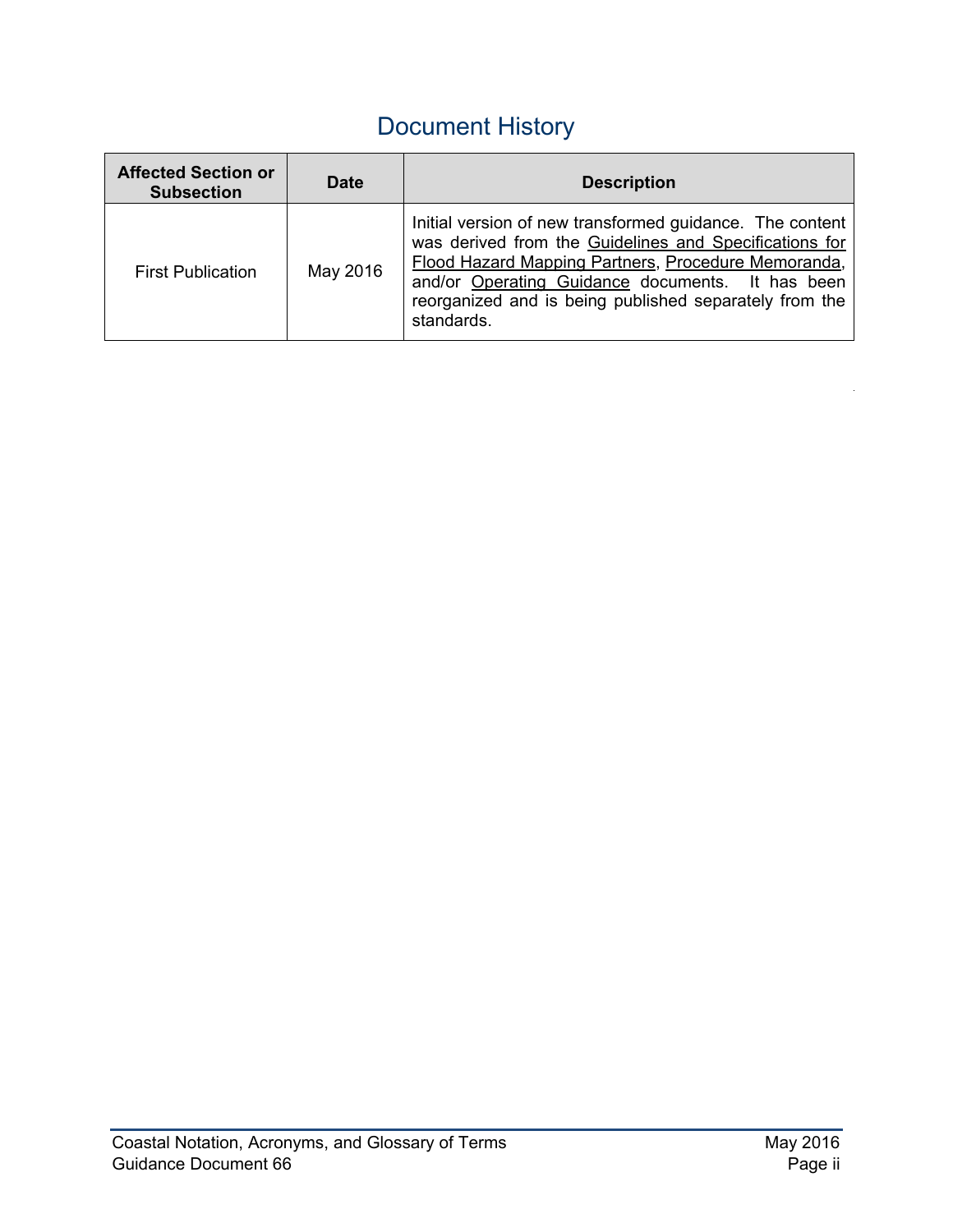## **Table of Contents**

| 1.0 |  |
|-----|--|
| 2.0 |  |
| 3.0 |  |
|     |  |
|     |  |
|     |  |
|     |  |
|     |  |
|     |  |
|     |  |
|     |  |
|     |  |
|     |  |
|     |  |
|     |  |
|     |  |
|     |  |
|     |  |
|     |  |
|     |  |
|     |  |
|     |  |
|     |  |
|     |  |
|     |  |
|     |  |
|     |  |
|     |  |
|     |  |
|     |  |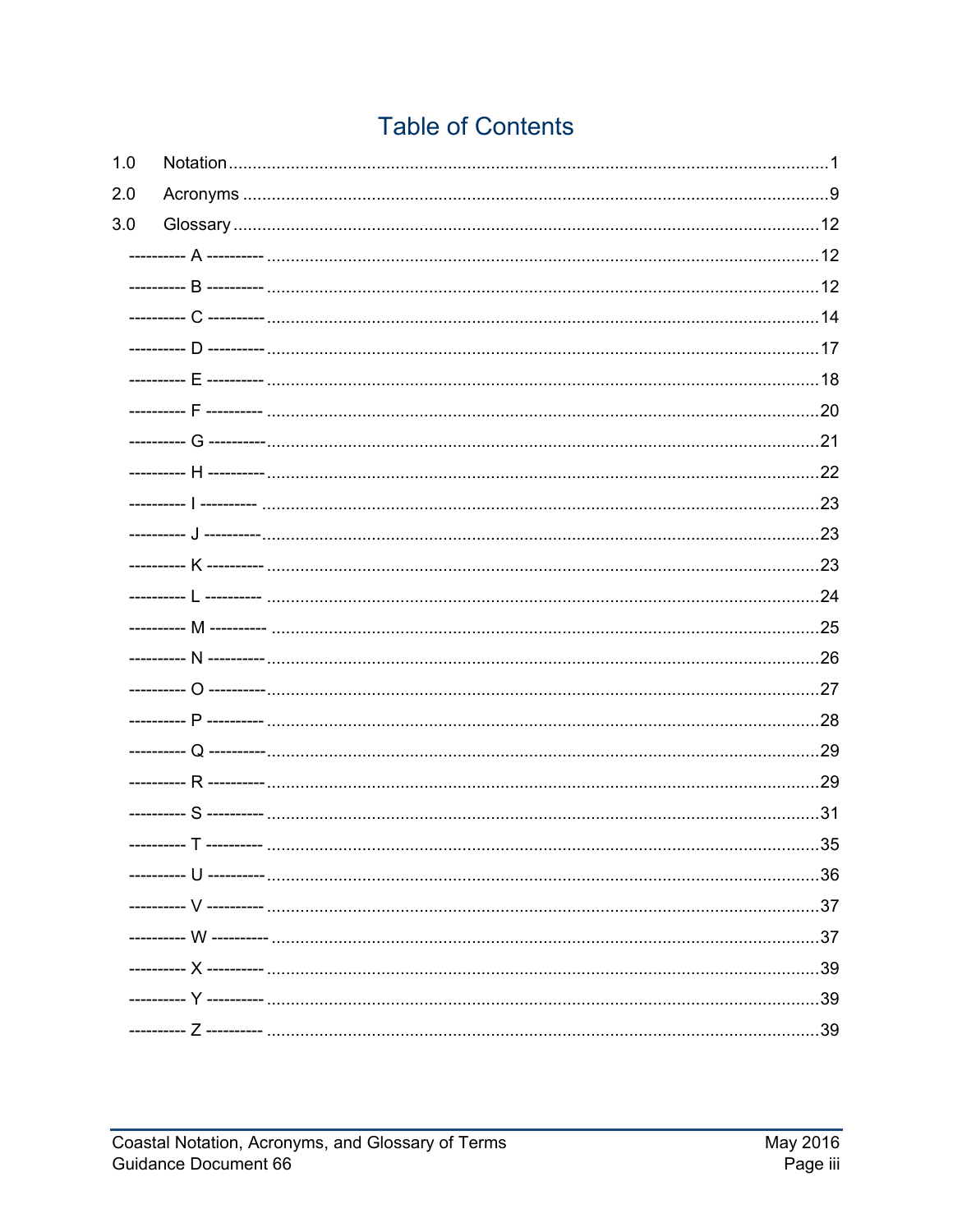## <span id="page-4-0"></span>**1.0 Notation**

| <b>Symbol</b> | <b>Description</b>                                   | <b>Units</b>      | <b>Typical</b><br>Units,<br><b>English</b> | <b>Typical</b><br>Units,<br>SI |
|---------------|------------------------------------------------------|-------------------|--------------------------------------------|--------------------------------|
| A             | Equilibrium beach profile coefficient                | $L^{\frac{1}{3}}$ | $ft^{\frac{1}{3}}$                         | $m^{\frac{1}{3}}$              |
| В             | Berm height                                          | L                 | ft                                         | m                              |
| $\mathcal{C}$ | Wave phase velocity or celerity                      | L/T               | ft/s                                       | m/s                            |
| $C_G$         | Wave group velocity                                  | L/T               | ft/s                                       | m/s                            |
| $C_k$         | Sample kurtosis                                      | --                | --                                         |                                |
| $C_p$         | Plant drag coefficient                               | --                |                                            |                                |
| $C_{s}$       | Sample skewness                                      | --                |                                            | --                             |
| $C_0$         | Deepwater wave celerity, $gT/2\pi$                   | L/T               | ft/s                                       | m/s                            |
| D             | Quarrystone diameter                                 | L                 | ft                                         | ${\sf m}$                      |
|               | Dune height                                          | L                 | ft                                         | m                              |
| $D_{50}$      | Size of 50 <sup>th</sup> percentile of sediment      | L                 | mm                                         | mm                             |
| $d_h$         | Depth over berm                                      | L                 | ft                                         | m                              |
| $d_{s}$       | Local still water depth                              | L                 | ft                                         | m                              |
| E             | Wave energy                                          | LF/L              | ft-Ib/ft                                   | $N-m/m$                        |
|               | Crest elevation of structure                         | L                 | ft                                         | m                              |
| $E_B$         | Computed erosion estimate                            | $L^2$             | $ft^2$                                     | m <sup>2</sup>                 |
| $E_{HotSpot}$ | Extra profile lowering at a hot spot                 | L                 | ft                                         | m                              |
| $E_j$         | Beach-dune juncture elevation                        | L                 | ft                                         | m                              |
| $E_{jMLWP}$   | Beach-dune juncture elevation for the<br><b>MLWP</b> | L                 | ft                                         | m                              |
| $E_{jStorm}$  | Beach dune juncture elevation during a<br>storm      | L                 | ft                                         | m                              |
| $E_T$         | Total still water elevation                          | L                 | ft                                         | m                              |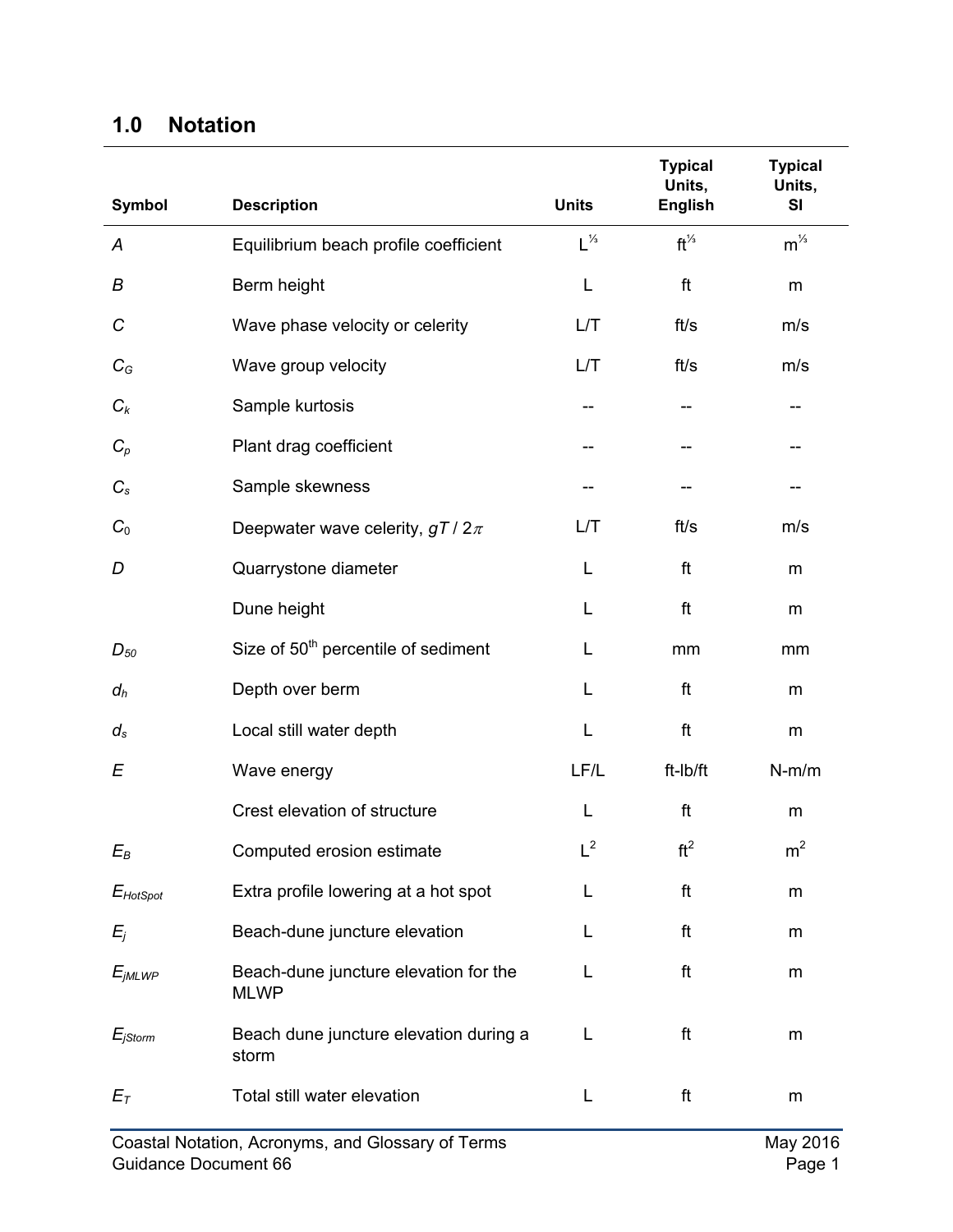|                |                                                                         |                 | <b>Typical</b><br>Units, | <b>Typical</b><br>Units, |
|----------------|-------------------------------------------------------------------------|-----------------|--------------------------|--------------------------|
| Symbol         | <b>Description</b>                                                      | <b>Units</b>    | <b>English</b>           | <b>SI</b>                |
| $E_{WH}$       | Estimated eroded area for the<br>recurrence interval of the wave height | $L^2$           | ft <sup>2</sup>          | m <sup>2</sup>           |
| $E_{WL}$       | Estimated eroded area for the<br>recurrence interval of the water level | $L^2$           | ft <sup>2</sup>          | m <sup>2</sup>           |
| е              | Base of natural logarithms (=2.718)                                     |                 |                          |                          |
| F              | Cumulative probability function                                         |                 |                          |                          |
| $F_c$          | Freeboard                                                               | L               | ft                       | m                        |
| F'             | Dimensionless freeboard                                                 |                 |                          | --                       |
| $F_n$          | Discrete spectral wave frequency                                        | 1/T             | hz                       | hz                       |
| $F_R$          | Wind wave runup coefficient                                             |                 | --                       | --                       |
| f              | Wave frequency                                                          | 1/T             | hz                       | hz                       |
|                | Darcy-Weisbach resistance coefficient                                   | --              |                          |                          |
|                | Probability density function                                            |                 |                          | --                       |
| $f_{\rm e}$    | Coriolis coefficient                                                    | 1/T             | 1/S                      | 1/S                      |
| $f_p$          | Spectral peak frequency, $1/T_p$                                        | 1/T             | hz                       | hz                       |
| g              | Gravitational acceleration                                              | LT <sup>2</sup> | ft/s <sup>2</sup>        | m/s <sup>2</sup>         |
| H              | Wave height                                                             | L               | ft                       | m                        |
| $\overline{H}$ | Mean, average over all waves                                            |                 |                          |                          |
| $H'_o$         | Unrefracted deep water wave height                                      | L               | ft                       | m                        |
| $H_b$          | Breaking wave height                                                    | L               | ft                       | m                        |
| $H_c$          | Controlling wave height                                                 | L               | ft                       | m                        |
| $H_{m0}$       | Spectral significant wave height                                        | L               | ft                       | m                        |
| $H_{o}$        | Deep water wave height                                                  | L               | ft                       | m                        |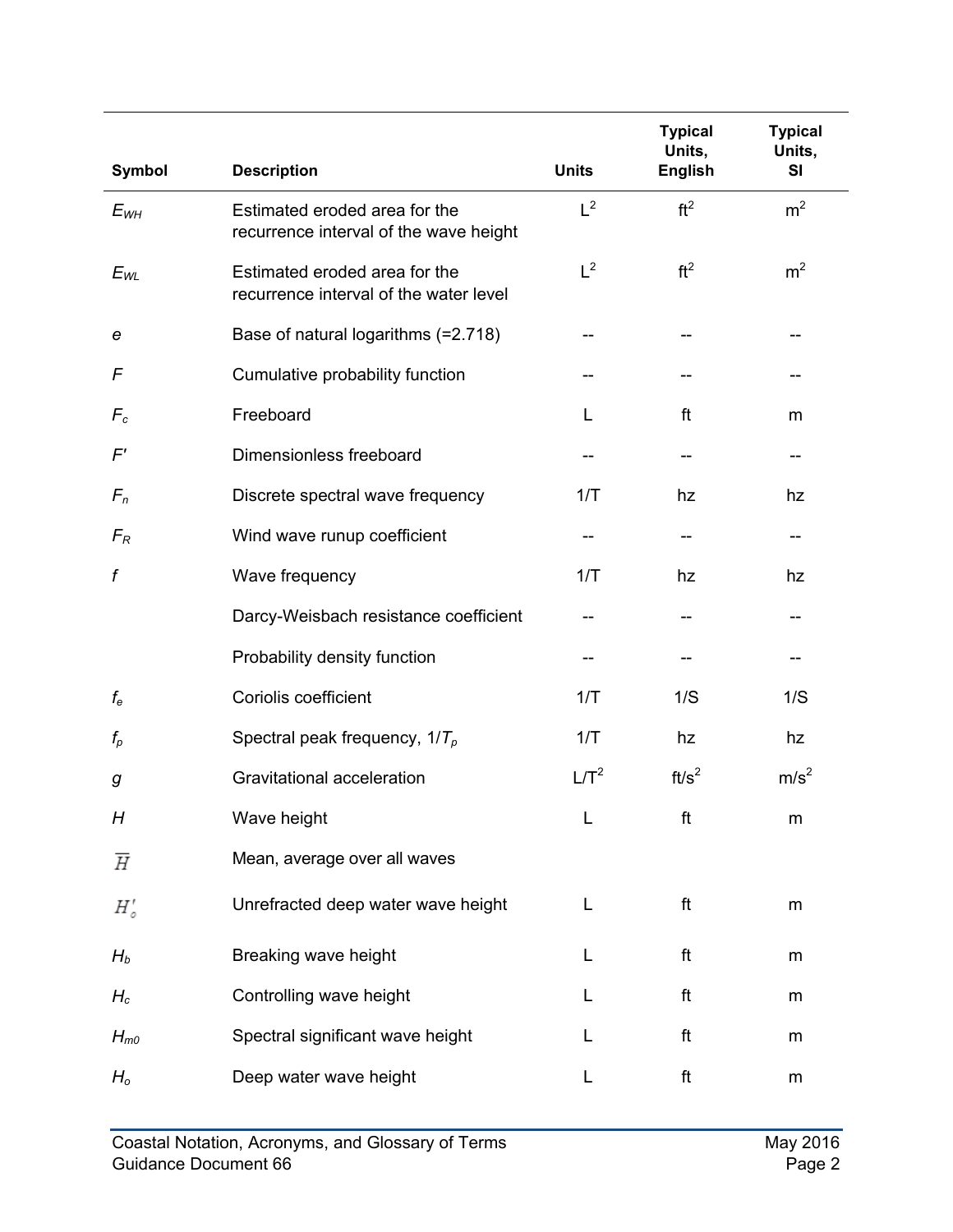| <b>Symbol</b>     | <b>Description</b>                                     | <b>Units</b> | <b>Typical</b><br>Units,<br><b>English</b> | <b>Typical</b><br>Units,<br>SI |
|-------------------|--------------------------------------------------------|--------------|--------------------------------------------|--------------------------------|
|                   |                                                        | L            | Ft                                         |                                |
| $H_{s}$           | Significant wave height                                |              |                                            | m                              |
| $H_{x}$           | Wave height at x location in surf zone                 | L            | ft                                         | m                              |
| $h_{*}$           | Wave structure parameter                               |              | --                                         | --                             |
| h                 | Water depth                                            | L            | ft                                         | m                              |
| $h_b$             | Breaker depth                                          | L            | ft                                         | m                              |
| $h_c$             | Depth over crest                                       | L            | ft                                         | m                              |
| $h_m$             | Height of the land barrier                             | L            | ft                                         | m                              |
| $h_{\rm o}$       | Depth over crest                                       | L            | ft                                         | m                              |
| $K_{s}$           | Shoaling coefficient                                   |              |                                            |                                |
| k                 | Wave number, $2\pi/L$                                  | rad/T        | rad/ft                                     | rad/m                          |
|                   | Bluff erosion parameter                                |              |                                            |                                |
| L                 | Likelihood                                             |              |                                            |                                |
| LL                | Log-likelihood                                         |              | ۰.                                         | -−                             |
| $L_{\text{berm}}$ | Berm width                                             | L            | ft                                         | m                              |
| $L_{\text{om}}$   | Spectral deep water wave length                        | L            | ft                                         | m                              |
| $L_0$             | Deep water wave length, $gT^2/2\pi$                    | L            | ft                                         | m                              |
| M(n)              | Number of direction components in<br>spectrum at $f_n$ |              |                                            |                                |
| m                 | Beach slope (rise/run)                                 | L/L          |                                            |                                |
| P                 | Average porosity of rubble structure<br>cover layer    |              |                                            |                                |
|                   | Precipitation rate                                     | L/T          | in./hr                                     | mm/hr                          |
|                   | Probability                                            |              |                                            |                                |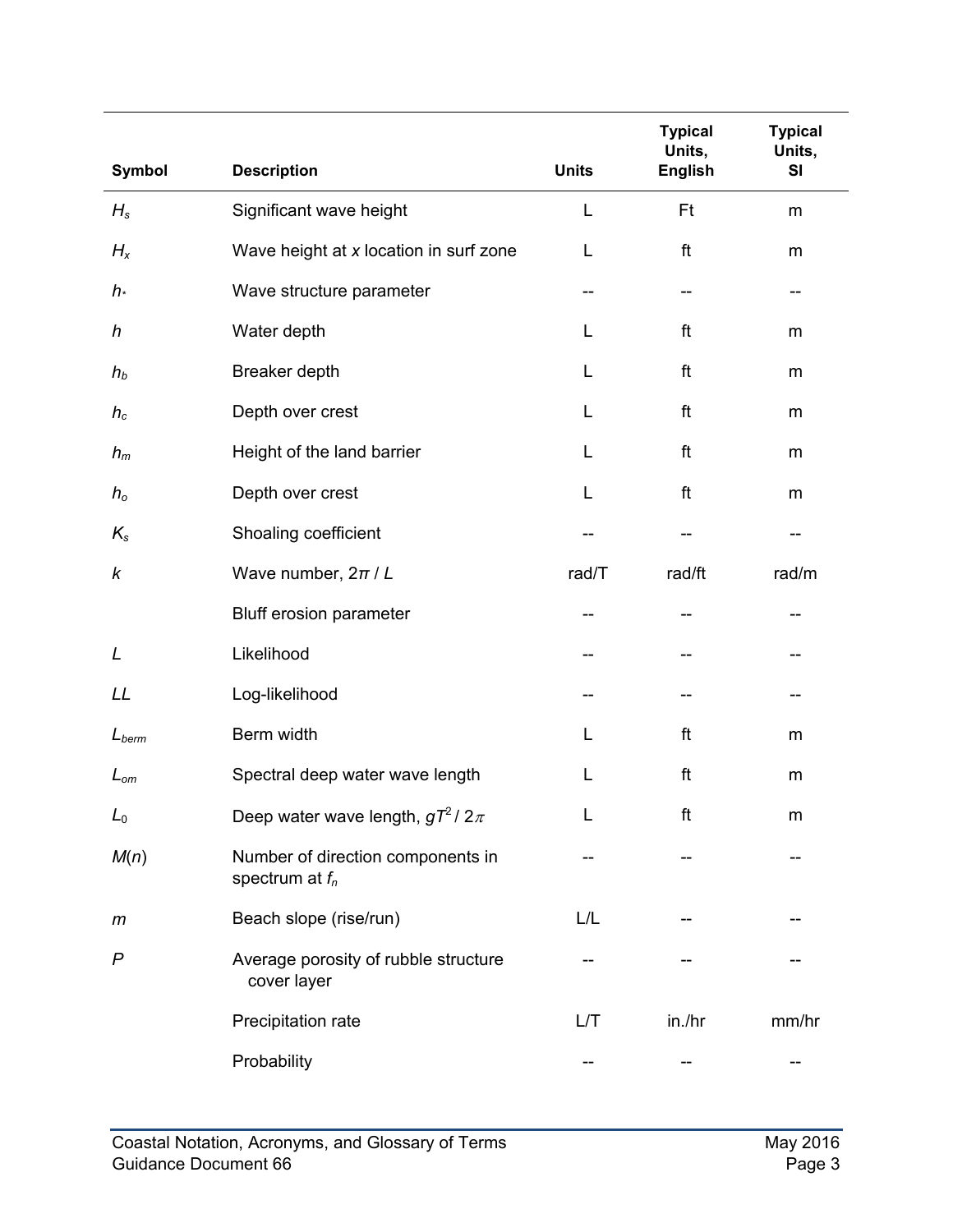|                                  |                                                                            |                       | <b>Typical</b><br>Units, | <b>Typical</b><br>Units, |
|----------------------------------|----------------------------------------------------------------------------|-----------------------|--------------------------|--------------------------|
| <b>Symbol</b>                    | <b>Description</b>                                                         | <b>Units</b>          | <b>English</b>           | <b>SI</b>                |
| Q                                | Dimensionless overtopping                                                  | --                    |                          |                          |
| q                                | Mean overtopping rate per unit length                                      | $L^2/T$               | $ft^2/s$                 | $m^2/s$                  |
| R                                | Total wave runup                                                           | L                     | ft                       | m                        |
| $R_{a}$                          | Adjusted runup elevation                                                   | L                     | ft                       | m                        |
| $R_{inc}$                        | 2-percent incident wave runup on<br>natural beaches                        | L                     | ft                       | m                        |
| $R_{\text{Total}}$               | Total runup (static setup plus dynamic<br>setup plus incident wave runup.) |                       |                          |                          |
| $R_{2\%}$                        | Runup exceeded by 2% of the runup<br>crest                                 | L                     | ft                       | m                        |
| $R_{\infty}$                     | Maximum potential profile recession                                        | L                     | ft                       | m                        |
| $R_{\text{s-HotSpot}}$           | Potential recession at a hot spot                                          | L                     | ft                       | m                        |
| $R_{\infty_{\text{storm}}}$      | Potential recession for storm                                              | L                     | ft                       | m                        |
| r                                | Linear correlation coefficient                                             |                       |                          |                          |
| S                                | Water level change                                                         | L                     | ft                       | m                        |
| $S_c$                            | Compressive strength of bluff material                                     | $F/L^2$               | $Ib/ft^2$                | N/m <sup>2</sup>         |
| S(f)                             | Spectral density                                                           | $L^2$ -T <sup>2</sup> | $ft^2/hz$                | $m^2/hz$                 |
| $S(f, \theta)$                   | Directional spectral density                                               | $L^2T$ /deg           | ft <sup>2</sup> /hz)/deg | $(m^2/hz)/deg$           |
| $S_0$ (fn, $\theta_{o,n,m}$ )    | Discrete directional spectrum in deep<br>water                             | $L^2$ -T <sup>2</sup> | $ft^2/hz$                | $m^2/hz$                 |
| $S_{ns}$ (fn, $\theta_{o,n,m}$ ) | Discrete directional spectrum in<br>nearshore                              | $L^2$ -T <sup>2</sup> | $ft^2/hz$                | $m^2/hz$                 |
| S                                | Sample standard deviation                                                  |                       |                          |                          |
| S(f)                             | Continuous spectrum                                                        | $L^2T$                | $ft^2/hz$                | $m^2/hz$                 |
| T                                | Wave period                                                                | Τ                     | s                        | s                        |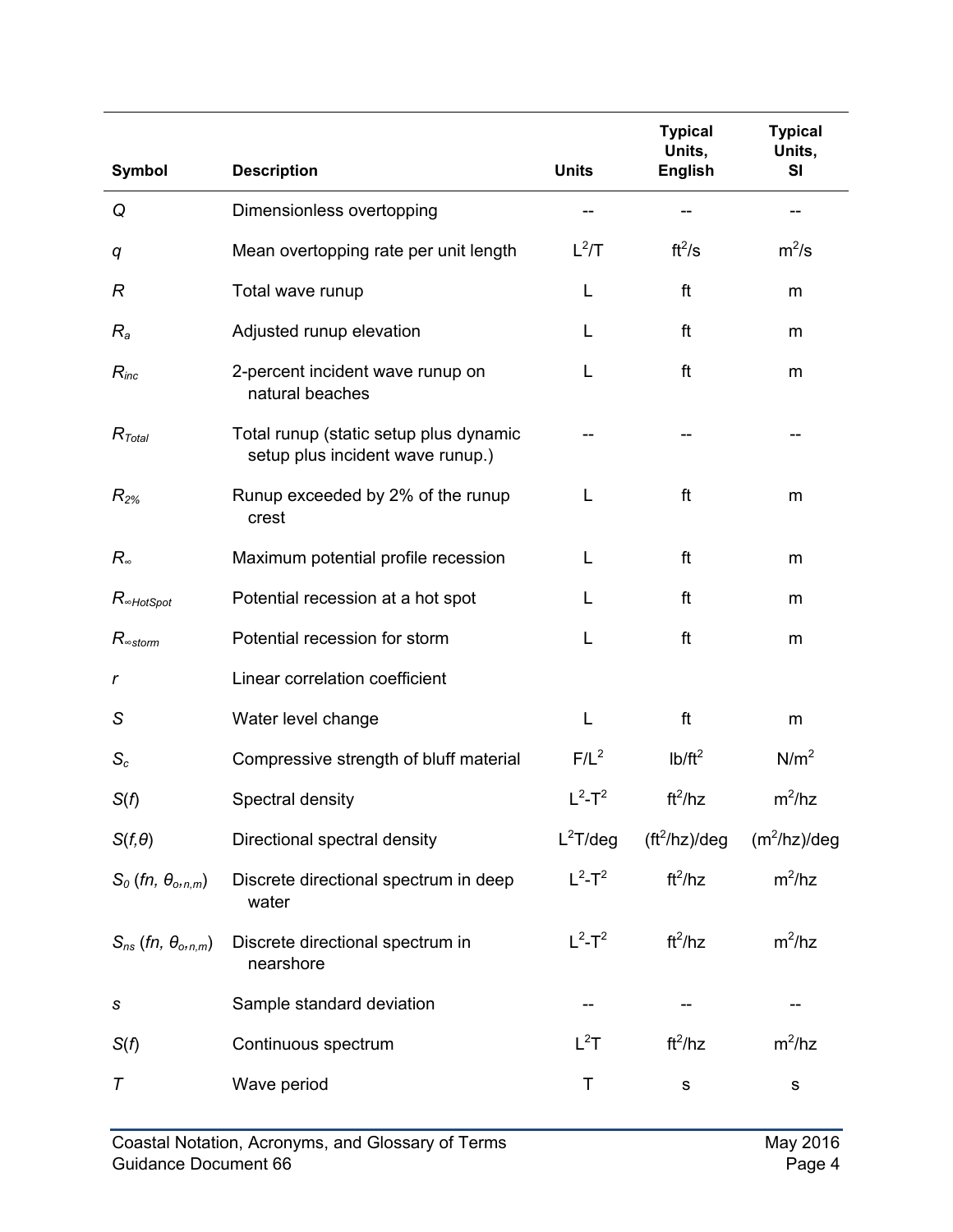|                     |                                                                                 |              | <b>Typical</b><br>Units, | <b>Typical</b><br>Units, |
|---------------------|---------------------------------------------------------------------------------|--------------|--------------------------|--------------------------|
| Symbol              | <b>Description</b>                                                              | <b>Units</b> | <b>English</b>           | SI                       |
| $\overline{T}$      | Mean, average over all waves                                                    | T            | $\mathbf s$              | s                        |
| $T_{m-1.0}$         | Spectral wave period                                                            | Τ            | $\mathbf S$              | ${\mathsf s}$            |
| $T_D$               | Storm duration                                                                  | Τ            | hr                       | hr                       |
| $\mathcal{T}_p$     | Spectral peak period, 1/f <sub>p</sub>                                          | Т            | ${\sf S}$                | s                        |
| $T_{s}$             | Significant wave period                                                         | T            | S                        | S                        |
|                     | Time scale for beach profile response                                           | --           | --                       | --                       |
| t                   | Time                                                                            | Τ            | S                        | s                        |
| $V_c$               | Velocity at crest                                                               | L/T          | ft/s                     | m/s                      |
| $V_f$               | Fall velocity                                                                   | L/T          | ft/s                     | m/s                      |
| $V_{max}$           | Maximum overtopping volume per wave<br>per unit length                          | $L^2$ /wave  | $ft^2$ /wave             | $m^2$ /wave              |
| v                   | Horizontal $(y)$ component of local fluid<br>velocity (water particle velocity) | L/T          | ft/s                     | m/s                      |
| W                   | Wind speed                                                                      | L/T          | mi/hr                    | m/s                      |
| $W_b$               | Surf zone width to breaker line                                                 | L            | ft                       | m                        |
| $W_c$               | Wind stress coefficient term                                                    | L/T          | mph                      | kph                      |
| $W_{\rm x}$         | x component of wind speed                                                       | L/T          | mi/hr                    | m/s                      |
| $W_{y}$             | y component of wind speed                                                       | L/T          | mi/hr                    | m/s                      |
| X                   | Accumulated bluff to erosion                                                    | L            | ft                       | m                        |
| $\bar{x}$           | Sample mean                                                                     |              |                          |                          |
| x, y, z             | Right-handed Cartesian coordinates                                              | L            | ft                       | m                        |
| γ                   | Runup reduction coefficients                                                    |              |                          |                          |
| $\gamma_{\text{r}}$ | Roughness reduction factor                                                      |              |                          |                          |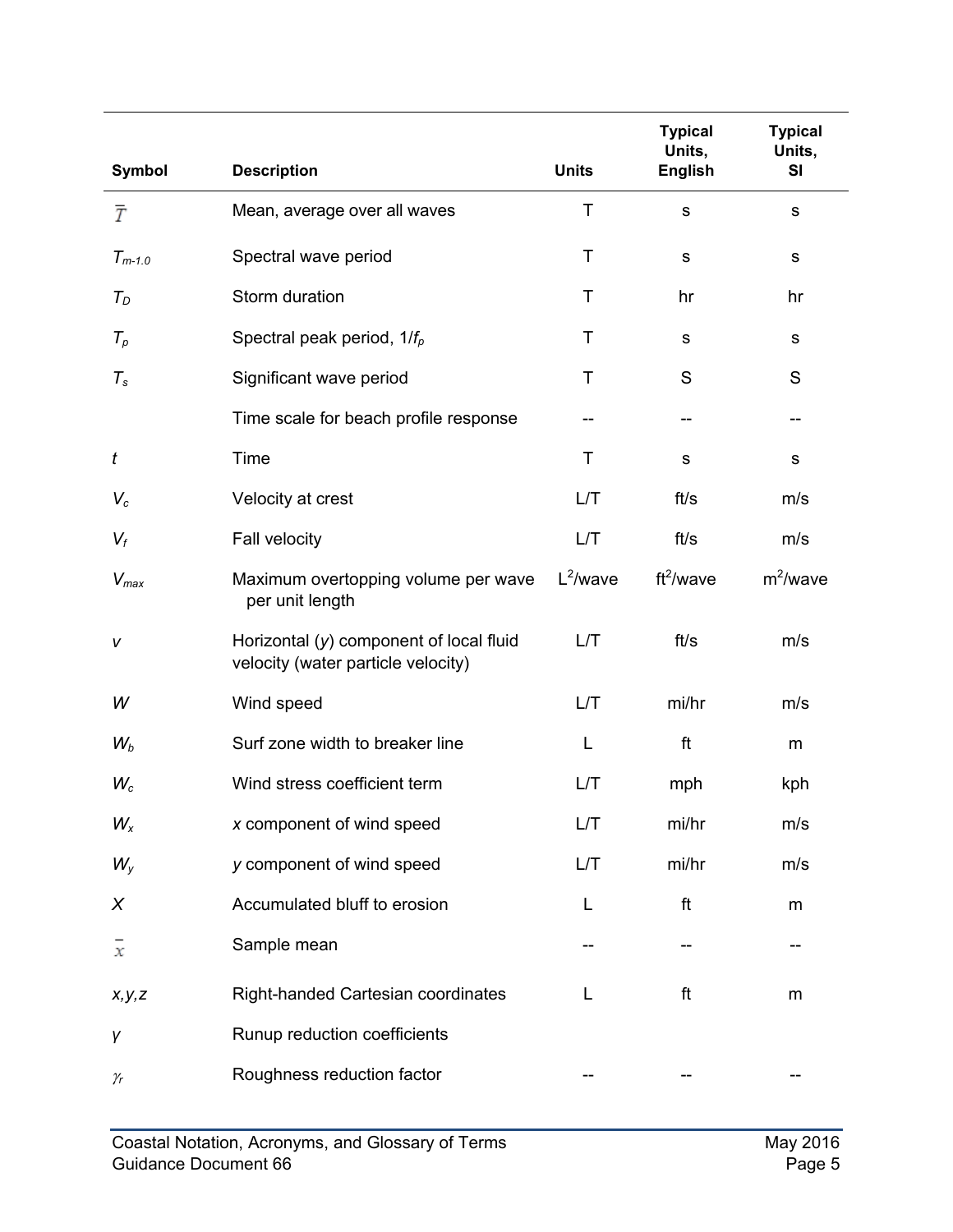|                       |                                                         |              | <b>Typical</b><br>Units, | <b>Typical</b><br>Units, |
|-----------------------|---------------------------------------------------------|--------------|--------------------------|--------------------------|
| <b>Symbol</b>         | <b>Description</b>                                      | <b>Units</b> | <b>English</b>           | SI                       |
| $\gamma_b$            | Berm section in breakwater                              |              |                          |                          |
| $\gamma_{\beta}$      | Wave direction factor                                   |              |                          |                          |
| $\gamma_{\mathsf P}$  | Porosity factor                                         |              |                          |                          |
| y <sub>G, inner</sub> | Seaward extent of overtopping                           | L            | ft                       | m                        |
| y <sub>G, outer</sub> | Landward extent of overtopping                          | L            | ft                       | m                        |
| Уo                    | Cross-shore location of structure crest                 | L            | ft                       | m                        |
| $Z_c$                 | Structure crest elevation                               | L            | ft                       | m                        |
| $Z_G$                 | Elevation behind crest                                  | L            | ft                       | m                        |
| $()_b$                | Term evaluated at the breaker line                      |              |                          |                          |
| $()$ o                | Term evaluated in deep water                            | --           |                          |                          |
| tan $\alpha$          | Structure slope                                         |              |                          |                          |
| α                     | Storm duration recession reduction<br>factor            |              |                          |                          |
|                       | <b>JONSWAP Spectrum term</b>                            | $L^2T$       | $ft^2/hz$                | $m^2/hz$                 |
| $\alpha_c$            | Structure crest slope                                   |              |                          |                          |
| β                     | Storm profile response coefficient                      |              |                          |                          |
|                       | Wave angle at structure                                 | deg          | deg                      | deg                      |
| γ                     | Specific gravity of a fluid                             | $F/L^3$      | $Ib/ft^3$                | N/m <sup>3</sup>         |
|                       | Peak enhancement factor used in the<br>JONSWAP spectrum |              |                          |                          |
| Yb                    | Breaker depth index                                     |              |                          |                          |
|                       | Runup berm coefficient                                  |              |                          |                          |
| $\Delta f$            | Frequency increment                                     | 1/T          | hz                       | Hz                       |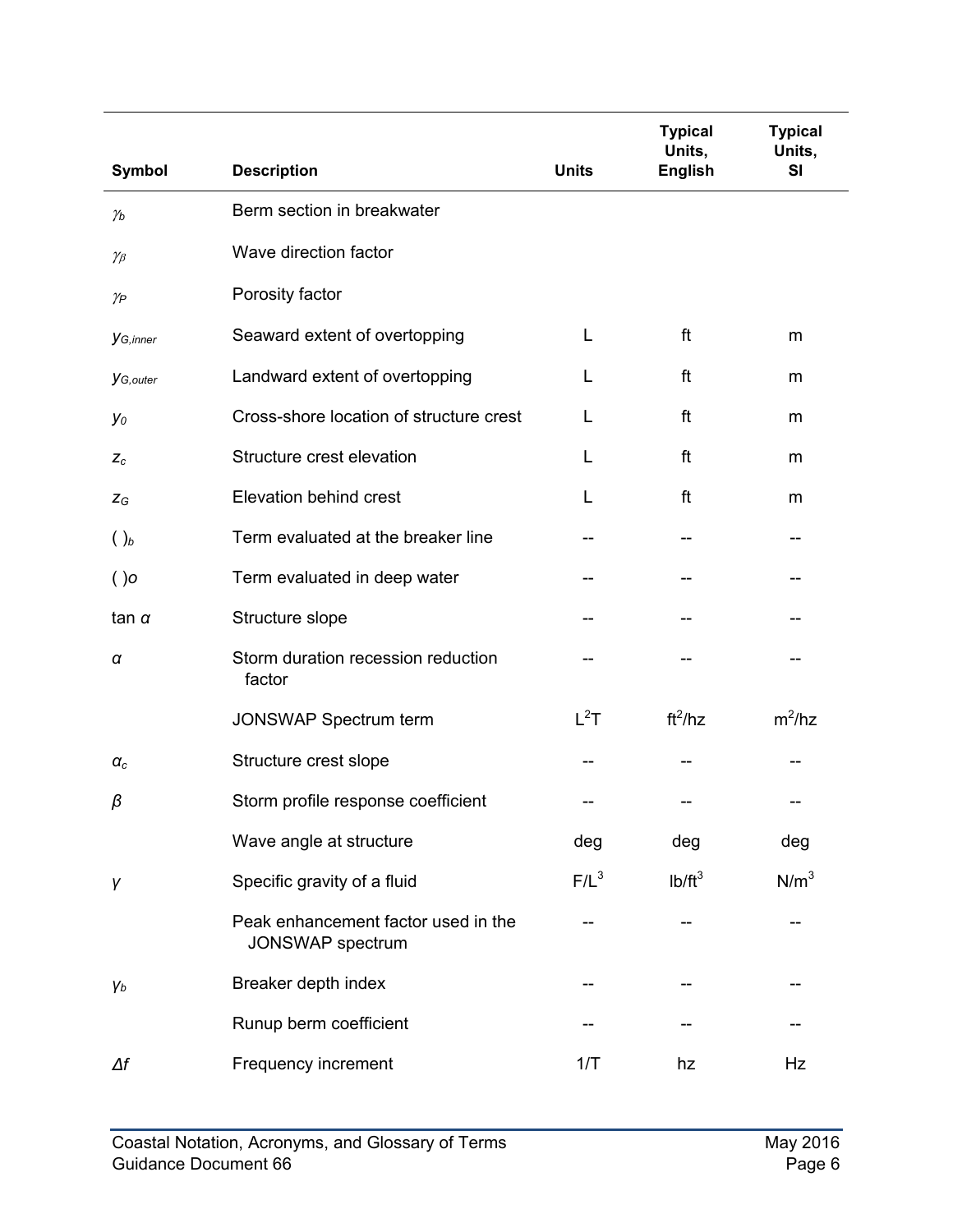| <b>Symbol</b>          | <b>Description</b>                               | <b>Units</b> | <b>Typical</b><br>Units,<br><b>English</b> | <b>Typical</b><br>Units,<br><b>SI</b> |
|------------------------|--------------------------------------------------|--------------|--------------------------------------------|---------------------------------------|
| $\Delta R$             | Potential excess runup                           | L            | ft                                         | M                                     |
| E                      | Energy dissipation rate                          | F/LT         | lb/s-ft                                    | $n/m-s$                               |
| ٨<br>η                 | Dynamic or oscillating setup                     | L            | ft                                         | M                                     |
| η                      | Mean or static wave setup                        | L            | ft                                         | M                                     |
| η<br>$\mathbf b$       | Static setdown at the breaker point              | L            | ft                                         | M                                     |
| η<br>max               | Maximum static wave setup                        | L            | ft                                         | M                                     |
| η<br>min               | Minimum static wave setup                        | L            | ft                                         | M                                     |
| η<br>$\circ$           | Static setup at the shoreline                    | L            | ft                                         | m                                     |
| $\eta(x,t)$            | Displacement of water surface relative<br>to SWL | L            | ft                                         | m                                     |
| $n^2$                  | Mean square of water surface<br>fluctuations     | $L^2$        | ft <sup>2</sup>                            | m <sup>2</sup>                        |
| $\eta_3$               | Coefficient of skewness                          |              |                                            |                                       |
| $\eta_4$               | Coefficient of kurtosis                          |              |                                            |                                       |
| $\eta_i$               | Water surface displacement by incident<br>wave   | L            | ft                                         | m                                     |
| $\eta_{rms}$           | rms value of free surface elevation              | L            | ft                                         | m                                     |
| $\overline{\theta}$    | Overall mean wave direction                      | deg          | deg                                        | deg                                   |
| Θ                      | Direction of wave propagation                    | deg          | deg                                        | deg                                   |
| $\theta_{\text{main}}$ | Main wave direction in a directional<br>spectrum | deg          | deg                                        | deg                                   |
| $\theta_m$             | Discrete wave direction                          | deg          | deg                                        | deg                                   |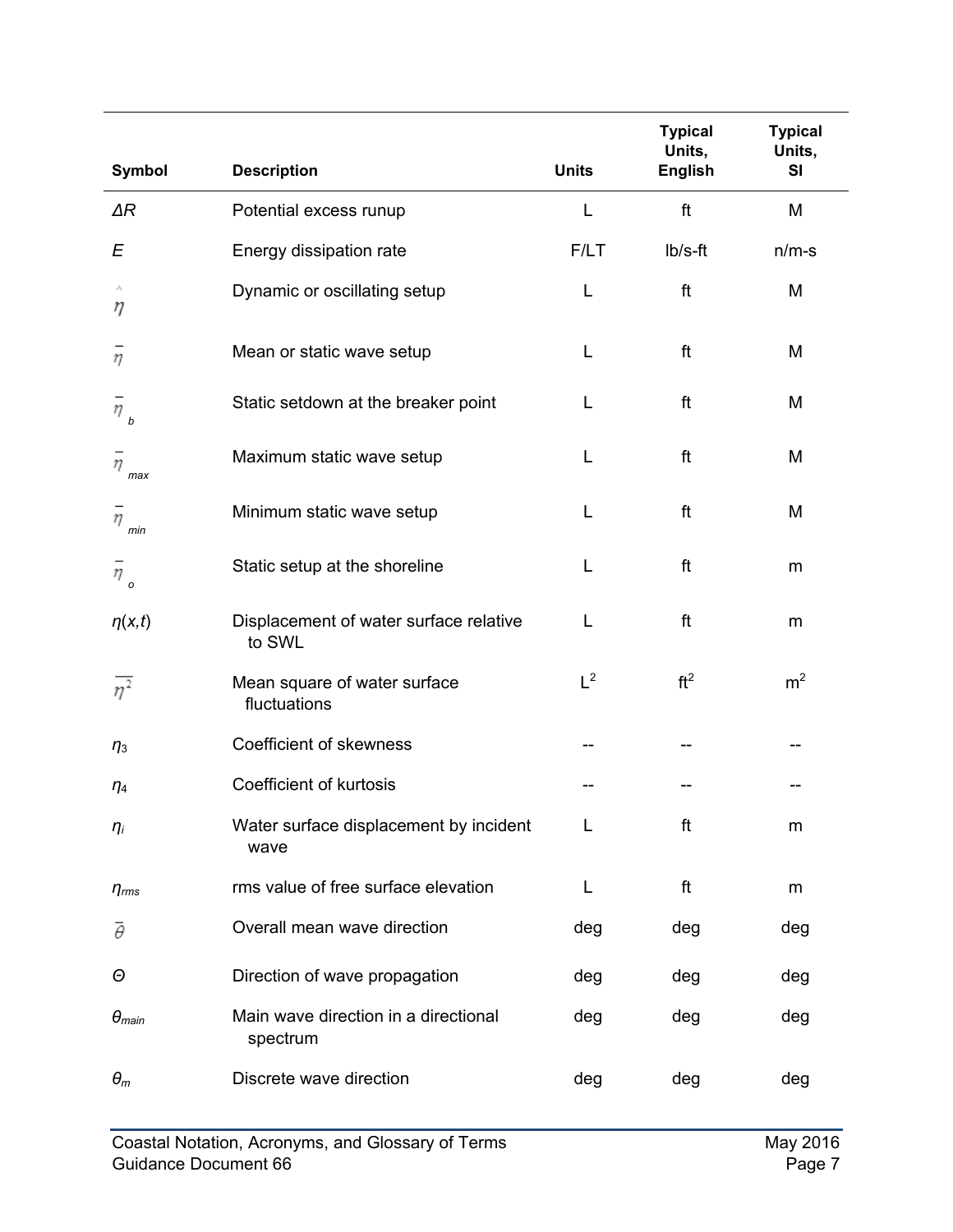|                                                    |                                                    |                  | <b>Typical</b><br>Units, | <b>Typical</b><br>Units, |
|----------------------------------------------------|----------------------------------------------------|------------------|--------------------------|--------------------------|
| <b>Symbol</b>                                      | <b>Description</b>                                 | <b>Units</b>     | <b>English</b>           | SI                       |
| $\theta_m(f)$                                      | Mean wave direction as a function of<br>frequency. | deg              | deg                      | deg                      |
| K                                                  | <b>Breaker index</b>                               | $-$              | --                       | --                       |
|                                                    | Wind stress factor                                 |                  |                          |                          |
| М                                                  | <b>Population Mean</b>                             |                  |                          |                          |
| N                                                  | Spectral narrowness parameter                      |                  |                          |                          |
| ξ                                                  | Surf similarity parameter or Iribarren<br>number   |                  |                          | --                       |
| $\xi$ <sub>om</sub>                                | Spectral deep water $\xi$                          |                  |                          |                          |
| $\xi_0$                                            | Deep water $\xi$                                   | $\overline{a}$   | --                       |                          |
| Π                                                  | Constant = 3.14159                                 |                  |                          |                          |
| $\mathsf{P}$                                       | Mass density of water                              | $M/L^3$          | slug/ $ft^3$             | kg/m <sup>3</sup>        |
| $\rho_{\scriptscriptstyle a}$                      | Mass density of air                                | M/L <sup>3</sup> | slug/ $ft^3$             | kg/m <sup>3</sup>        |
| $\rho_{\scriptscriptstyle f \hspace{-0.05cm} \nu}$ | Mass density of fresh water                        | $M/L^3$          | slug/ $ft^3$             | kg/m <sup>3</sup>        |
| $\rho_{\text{s}}$                                  | Mass density of sediment                           | $M/L^3$          | slug/ $ft^3$             | kg/m <sup>3</sup>        |
| Ω                                                  | Rotational speed of the earth                      | rad/T            | rad/S                    | rad/S                    |
| Φ                                                  | Latitude                                           | deg              | deg                      | deg                      |
| $T_X, T_Y$                                         | Wind stress                                        | $F/L^2$          | Ib/ft2                   | N/m <sup>2</sup>         |
| σ                                                  | Population standard deviation                      | L                | ft                       | m                        |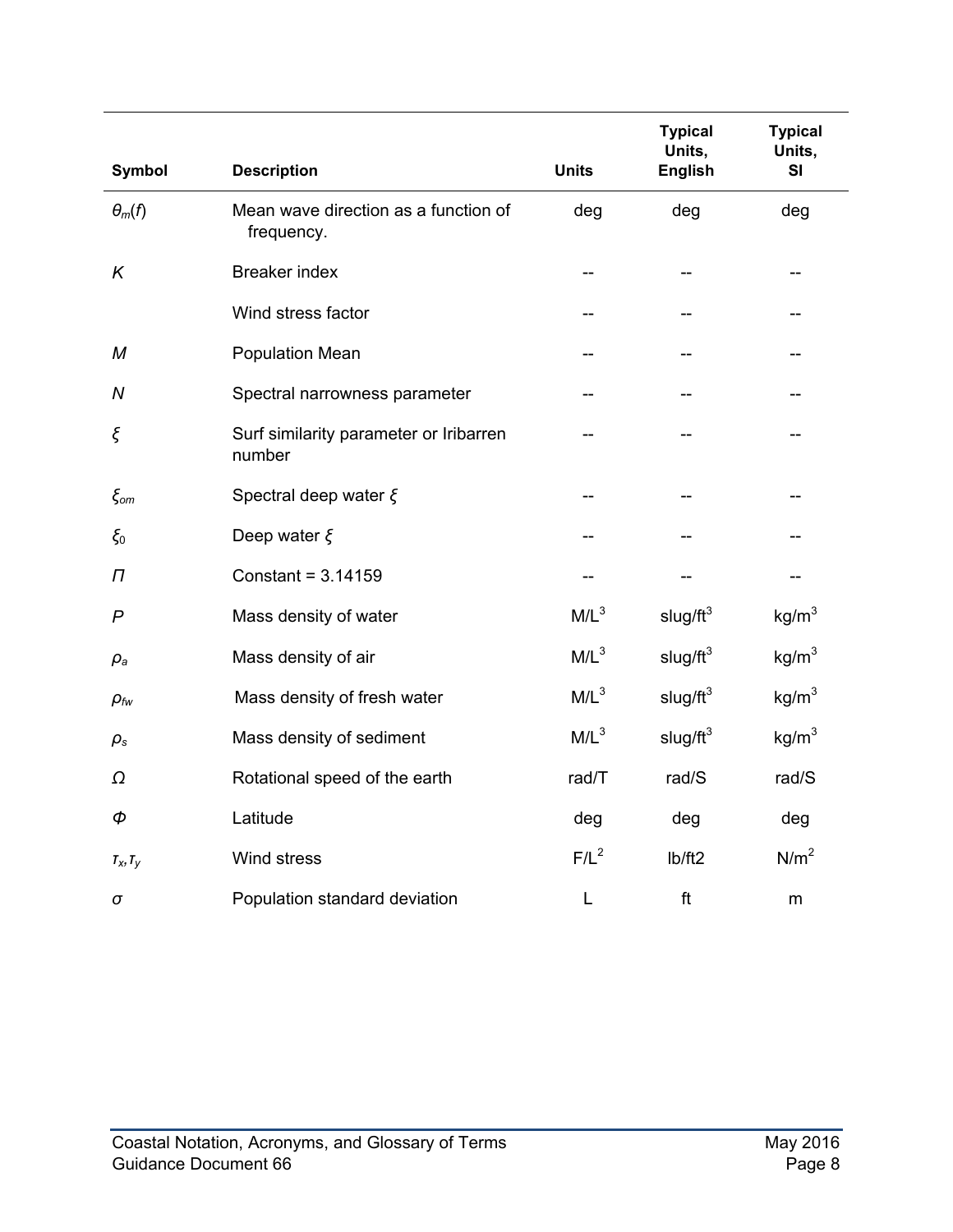### <span id="page-12-0"></span>**2.0 Acronyms**

FEMA has an extensive list of acronyms posted on their website at [www.fema.gov/pdf/plan/prepare/faatlist07\\_09.pdf.](http://www.fema.gov/pdf/plan/prepare/faatlist07_09.pdf) The acronyms below are used in many of the coastal guidance documents and include some of the acronyms given in the FEMA list.

| Acronym       | <b>Definition</b>                                                                |
|---------------|----------------------------------------------------------------------------------|
| $1-D$         | One-Dimensional                                                                  |
| $2-D$         | Two-Dimensional                                                                  |
| <b>ACES</b>   | Automated Coastal Engineering System                                             |
| <b>ADCIRC</b> | <b>Advanced Circulation Model</b>                                                |
| <b>BFE</b>    | <b>Base Flood Elevation</b>                                                      |
| <b>BST</b>    | <b>Bathystrophic Storm Tide</b>                                                  |
| <b>CDF</b>    | <b>Cumulative Distribution Function</b>                                          |
| <b>CDIP</b>   | Coastal Data Information Program                                                 |
| <b>CEM</b>    | <b>Coastal Engineering Manual</b>                                                |
| <b>CERC</b>   | Coastal Engineering Research Center or Community Engagement & Risk Communication |
| <b>CFR</b>    | Code of Federal Regulations                                                      |
| <b>CHAMP</b>  | Coastal Hazard Analysis Modeling Program                                         |
| <b>CZM</b>    | <b>Coastal Zone Management</b>                                                   |
| <b>CHL</b>    | Coastal and Hydraulics Laboratory                                                |
| <b>DHL</b>    | Delft Hydraulics Laboratory of the Netherlands                                   |
| <b>DIM</b>    | <b>Direct Integration Method</b>                                                 |
| <b>ERDC</b>   | <b>Engineer Research and Development Center</b>                                  |
| DWLX%         | Dynamic Water Level X%                                                           |
| <b>ENSO</b>   | El Niño, Southern Oscillation                                                    |
| <b>EST</b>    | <b>Empirical Simulation Technique</b>                                            |
| <b>FEMA</b>   | Federal Emergency Management Agency                                              |
| <b>FIRM</b>   | Flood Insurance Rate Map                                                         |
| <b>FIS</b>    | Flood Insurance Study                                                            |
| <b>FNMOC</b>  | Fleet Numerical Meteorology and Oceanography Center                              |
| G&S           | <b>FEMA Guidelines and Standards</b>                                             |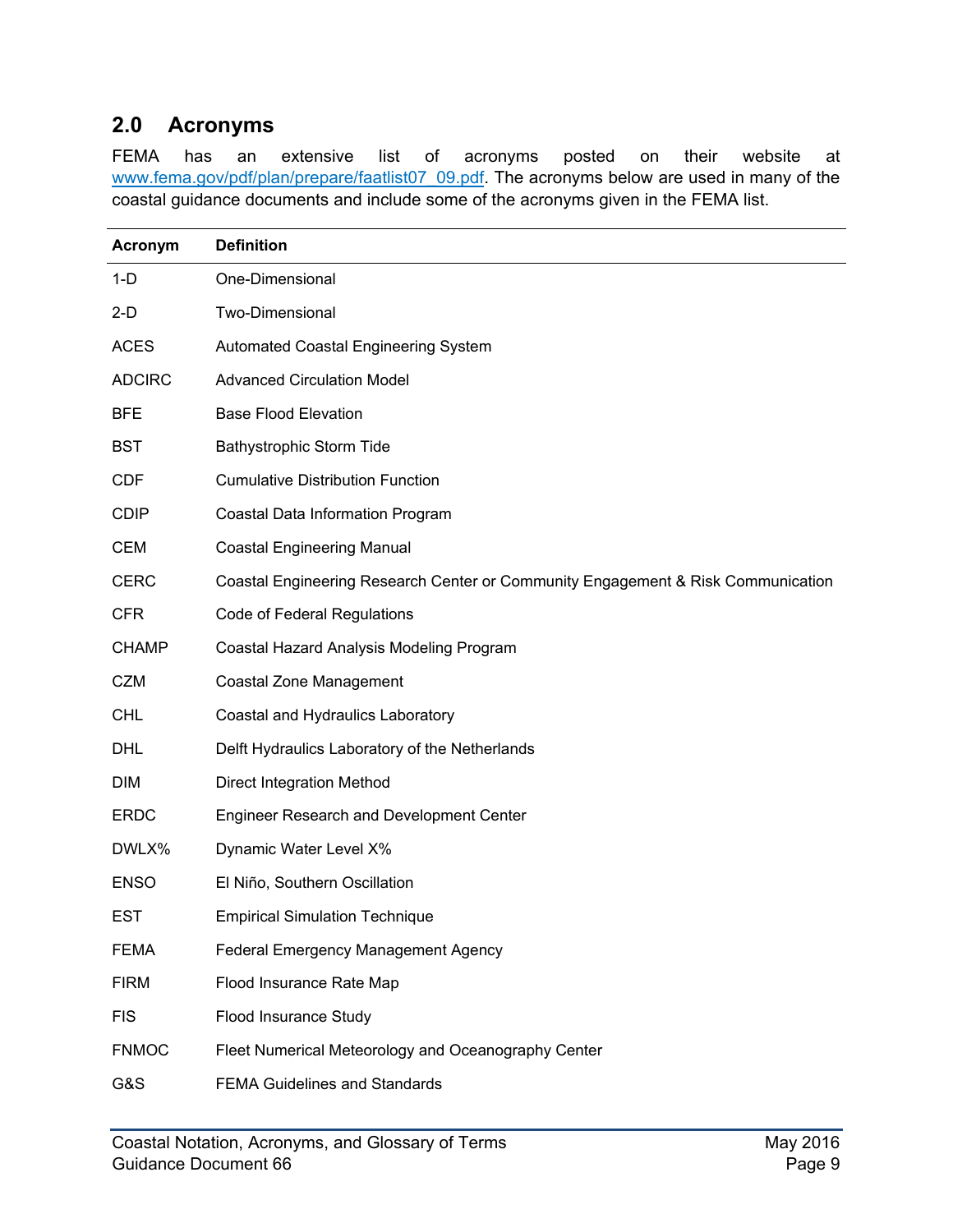| Acronym        | <b>Definition</b>                                    |
|----------------|------------------------------------------------------|
| <b>GEV</b>     | <b>Generalized Extreme Value</b>                     |
| <b>GIS</b>     | Geographic Information Systems                       |
| <b>GLERL</b>   | <b>Great Lakes Environmental Research Laboratory</b> |
| IF             | <b>Inland Fetch</b>                                  |
| IGLD85         | International Great Lakes Datum of 1985              |
| <b>GROW</b>    | Global Reanalysis of Ocean Waves                     |
| <b>JONSWAP</b> | Joint North Sea Wave Project                         |
| <b>JPM</b>     | Joint Probability Method                             |
| LiDAR          | Light Detection and Ranging (System)                 |
| LiMWA          | Limit of Moderate Wave Action                        |
| <b>LWD</b>     | Low Water Datum                                      |
| <b>MIP</b>     | <b>Mapping Information Platform</b>                  |
| <b>MAS</b>     | <b>Mapping Activity Statement</b>                    |
| <b>MHHW</b>    | Mean Higher High Water                               |
| <b>MHLW</b>    | Mean Higher Low Water                                |
| <b>MHW</b>     | Mean High Water                                      |
| MII            | Meteorology International Inc.                       |
| <b>MLHW</b>    | Mean Lower High Water                                |
| <b>MLLW</b>    | Mean Lower Low Water                                 |
| <b>MLW</b>     | Mean Low Water                                       |
| <b>MLWP</b>    | Most Likely Winter Profile                           |
| <b>MSL</b>     | Mean Sea Level                                       |
| <b>MTL</b>     | Mean Tide Level                                      |
| <b>MWD</b>     | Main Wave Direction                                  |
| <b>MWL</b>     | Mean Water Level                                     |
| NAVD88         | North American Vertical Datum of 1988                |
| <b>NDBC</b>    | National Data Buoy Center                            |
| <b>NFIP</b>    | National Flood Insurance Program                     |
| <b>NGDC</b>    | National Geophysical Data Center                     |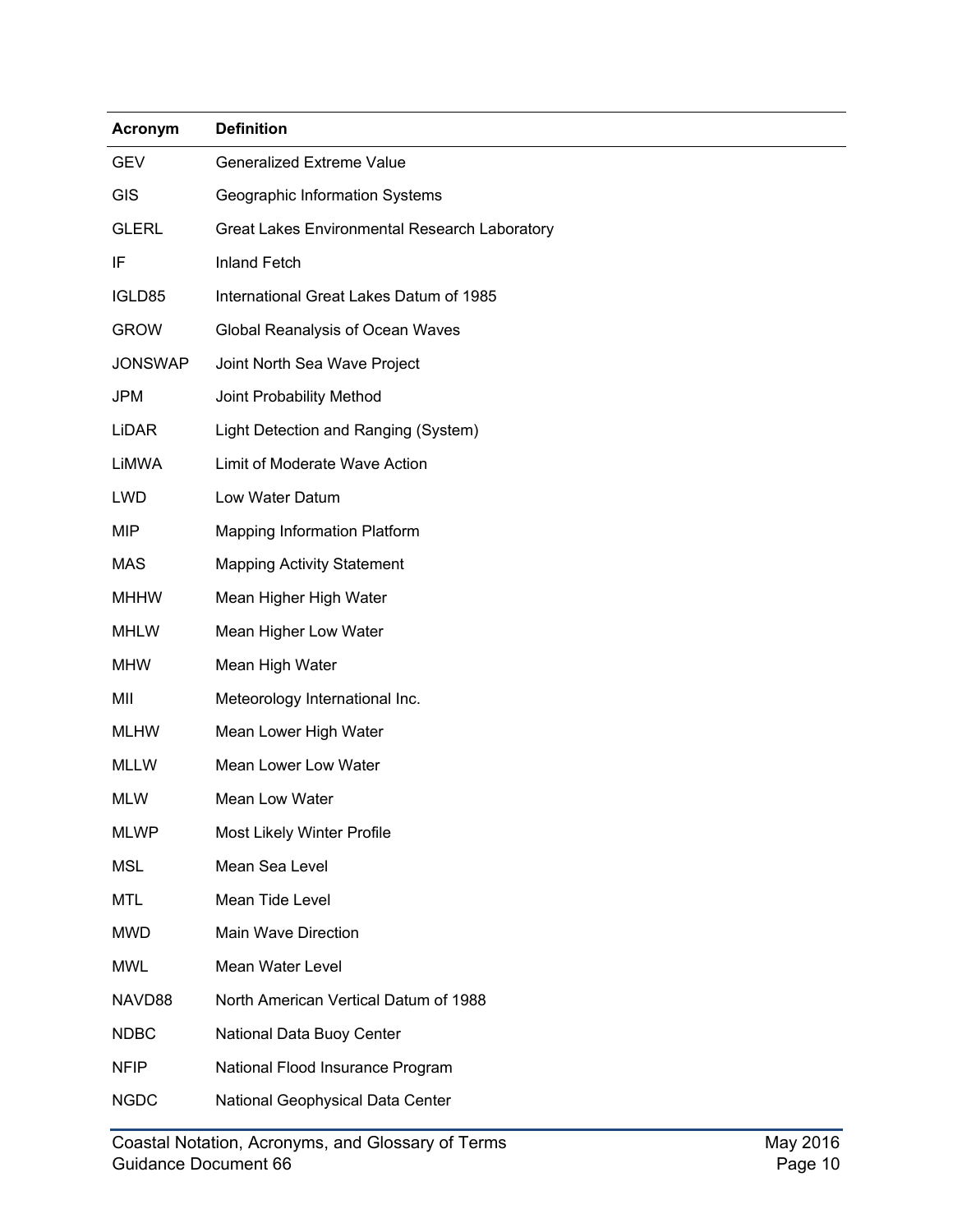| Acronym       | <b>Definition</b>                                                  |
|---------------|--------------------------------------------------------------------|
| NGVD29        | National Geodetic Vertical Datum of 1929                           |
| <b>NOAA</b>   | National Oceanic and Atmospheric Administration                    |
| <b>NOS</b>    | National Ocean Survey                                              |
| <b>NWS</b>    | <b>National Weather Service</b>                                    |
| <b>NWLON</b>  | National Water Level Observation Network                           |
| OF            | <b>Overwater Fetch</b>                                             |
| <b>PDF</b>    | <b>Probability Density Function</b>                                |
| <b>PFD</b>    | <b>Primary Frontal Dune</b>                                        |
| <b>POT</b>    | Peak-Over-threshold                                                |
| <b>RMS</b>    | Root Mean Square                                                   |
| <b>RWL</b>    | Reference Water Level                                              |
| <b>SOEN</b>   | Southern Oscillation El Niño                                       |
| <b>SPM</b>    | <b>Shore Protection Manual</b>                                     |
| <b>SPR</b>    | Special Problem Report                                             |
| <b>STWL</b>   | <b>Static Water Level</b>                                          |
| <b>SWEL</b>   | <b>Stillwater Elevation</b>                                        |
| SWL           | <b>Stillwater Level</b>                                            |
| <b>TAW</b>    | <b>Technical Advisory Committee for Water Retaining Structures</b> |
| <b>TSDN</b>   | <b>Technical Support Data Notebook</b>                             |
| <b>TSWL</b>   | <b>Total Still Water Level</b>                                     |
| <b>TWEL</b>   | <b>Total Water Elevation</b>                                       |
| <b>TWG</b>    | <b>Technical Working Group</b>                                     |
| <b>TWL</b>    | <b>Total Water Level</b>                                           |
| <b>USACE</b>  | U.S. Army Corps of Engineers                                       |
| <b>USGS</b>   | U.S. Geological Survey                                             |
| <b>WHAFIS</b> | Wave Height Analysis for Flood Insurance Studies                   |
| <b>WIS</b>    | <b>Wave Information Studies</b>                                    |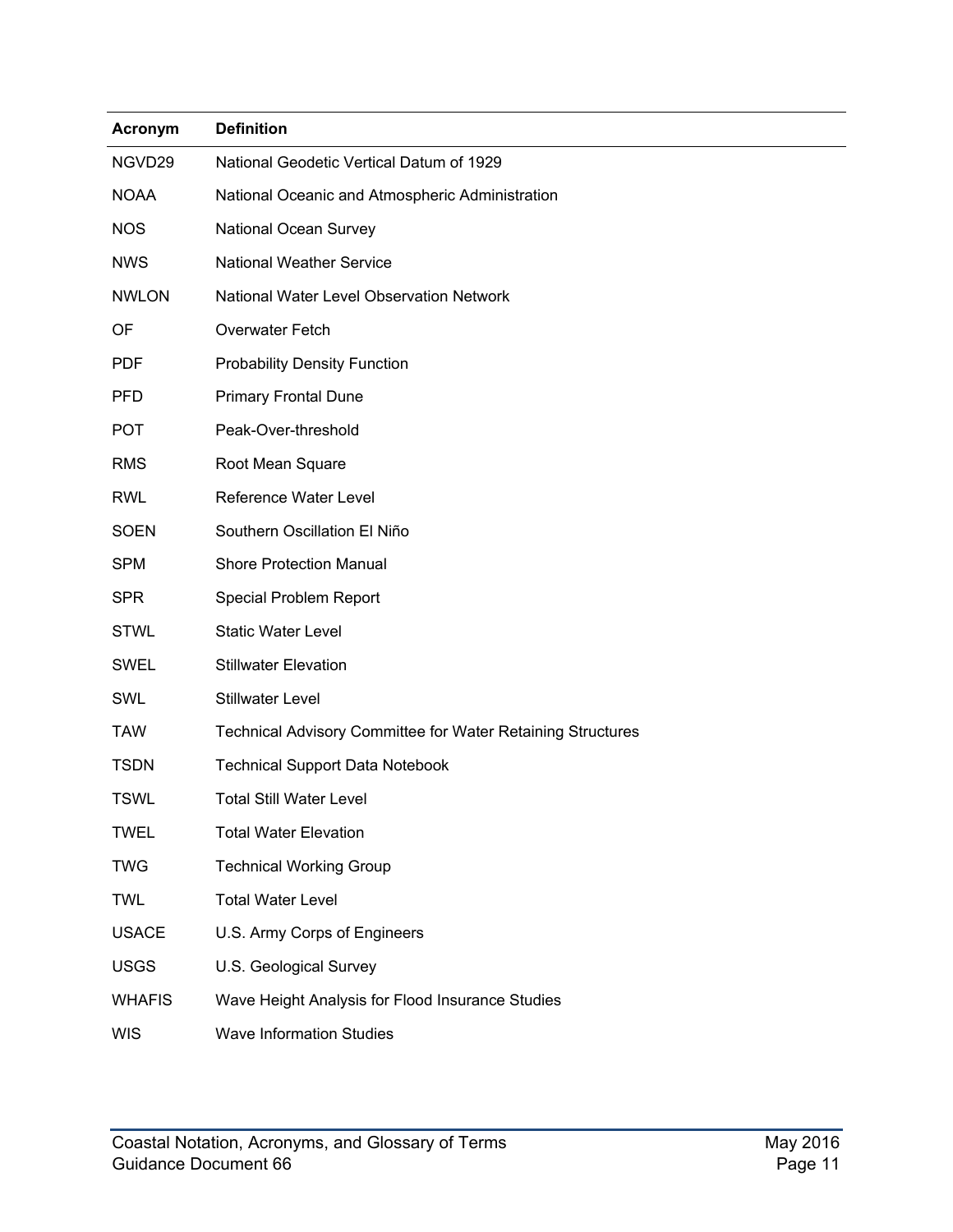### <span id="page-15-0"></span>**3.0 Glossary**

Many of the coastal engineering terms in this glossary are from the Shore Protection Manual (SPM) (USACE, 1984) and Coastal Engineering Manual (CEM) (USACE, 2002). These two archives have the most comprehensive glossary of terms and should be used if the term is not included in this glossary. The SPM and CEM coastal engineering terms are supplemented with additional commonly used terms relevant to coastal hazard analysis and mapping. FEMA has various other glossaries posted on the FEMA website at [www.fema.gov.](http://www.fema.gov/)

#### <span id="page-15-1"></span>**---------- A ----------**

ACCRETION May be either natural or artificial. Natural accretion is the buildup of land, solely by the action of the forces of nature, on a beach by deposition of water- or airborne material. Artificial accretion is a similar buildup of land by reason of an act of man, such as the accretion formed by a GROIN, BREAKWATER, or beach fill deposited by mechanical means.

AEOLIAN See EOLIAN.

ALONGSHORE Parallel to and near the shoreline; LONGSHORE.

AMPLITUDE, WAVE (1) The magnitude of the displacement of a wave from a mean value. An ocean wave has an amplitude equal to the vertical distance from still-water level to wave crest. For a sinusoidal wave, the amplitude is one-half the wave height. (2) The semirange of a constituent tide.

APRON Layer of stone, concrete or other material to protect the toe of a structure.

ARMOR LAYER Protective layer on a BREAKWATER or SEAWALL composed of armor units.

ARMOR UNIT A relatively large quarrystone or concrete shape that is selected to fit specified geometric characteristics and density. It is usually of nearly uniform size and usually large enough to require individual placement. In normal cases it is used as primary wave protection and is placed in thicknesses of at least two units.

ASTRONOMICAL TIDE The tidal levels and character which would result from gravitational effects, e.g. of the Earth, Sun, and Moon, without any atmospheric influences.

ATTENUATION (1) A lessening of the amplitude of a wave with distance from the origin. (2) The decrease of water-particle motion with increasing depth. Particle motion resulting from surface oscillatory waves attenuates rapidly with depth, and practically disappears at a depth equal to a surface wavelength.

#### <span id="page-15-2"></span>**---------- B ----------**

BACKSHORE That zone of the shore or beach lying behind the upper swash zone.

BASE FLOOD The flood that has a 1-percent chance of being equaled or exceeded in any given year.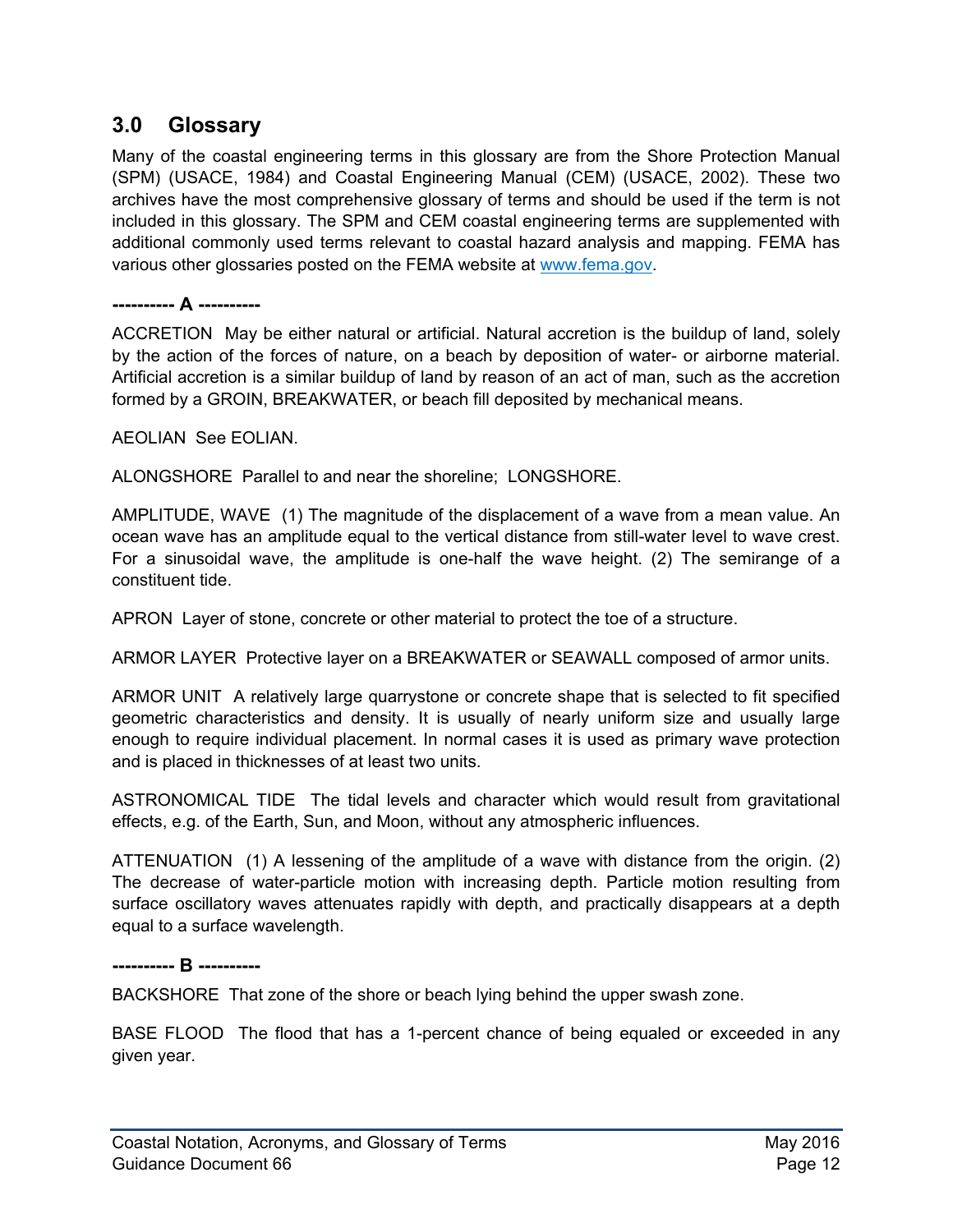BASE FLOOD ELEVATION Elevation of the base flood in relation to a specified datum, such as the NAVD. The base flood elevation is the basis of the insurance and floodplain management requirements of the NFIP.

BATHYMETRY The measurement of depths of water in oceans, seas, and lakes; also information derived from such measurements.

BEACH The zone of unconsolidated material that extends landward from the low water line to the place where there is marked change in material or physiographic form, or to the line of permanent vegetation (usually the effective limit of storm waves). The seaward limit of a beach—unless otherwise specified—is the mean low water line. A beach includes foreshore and backshore..

BEACH EROSION The carrying away of beach materials by wave action, tidal currents, littoral currents, or wind.

BEACH FILL Material placed on a beach to renourish eroding shores.

BEACH PROFILE A cross-section taken perpendicular to a given beach contour; the profile may include the face of a dune or seawall, extend over the backshore, across the foreshore, and seaward underwater into the nearshore zone.

BEACH WIDTH The horizontal dimension of the beach measured normal to the shoreline and landward of the higher-high tide line (on oceanic coasts) or from the still water level (on lake coasts).

BENCHMARK A permanently fixed point of known elevation. A primary bench mark is one close to a tide station to which the tide staff and tidal datum originally are referenced.

BENCHMARK, TIDAL A bench mark whose elevation has been determined with respect to mean sea level at a nearby tide gage; the tidal bench mark is used as reference for that tide gage.

BERM (1) On a beach, a nearly horizontal plateau on the beach face or backshore, formed by the deposition of beach material by wave action or by means of a mechanical plant as part of a beach renourishment scheme. Some natural beaches have no berm, others have several. (2) On a structure: a nearly horizontal area, often built to support or key-in an armor layer.

BERM CREST The seaward limit of a BERM.

BLANKET (FOUNDATION or BEDDING) A layer or layers of graded fine stones underlying a BREAKWATER, GROIN or rock embankment to prevent the natural bed material from being washed away.

BLUFF A relatively steep vertical land barrier composed of consolidated material and sediments. The heights and capacities of coastal bluffs to withstand erosion can vary greatly. Coastal bluffs erode due to wave action and terrestrial processes including weathering.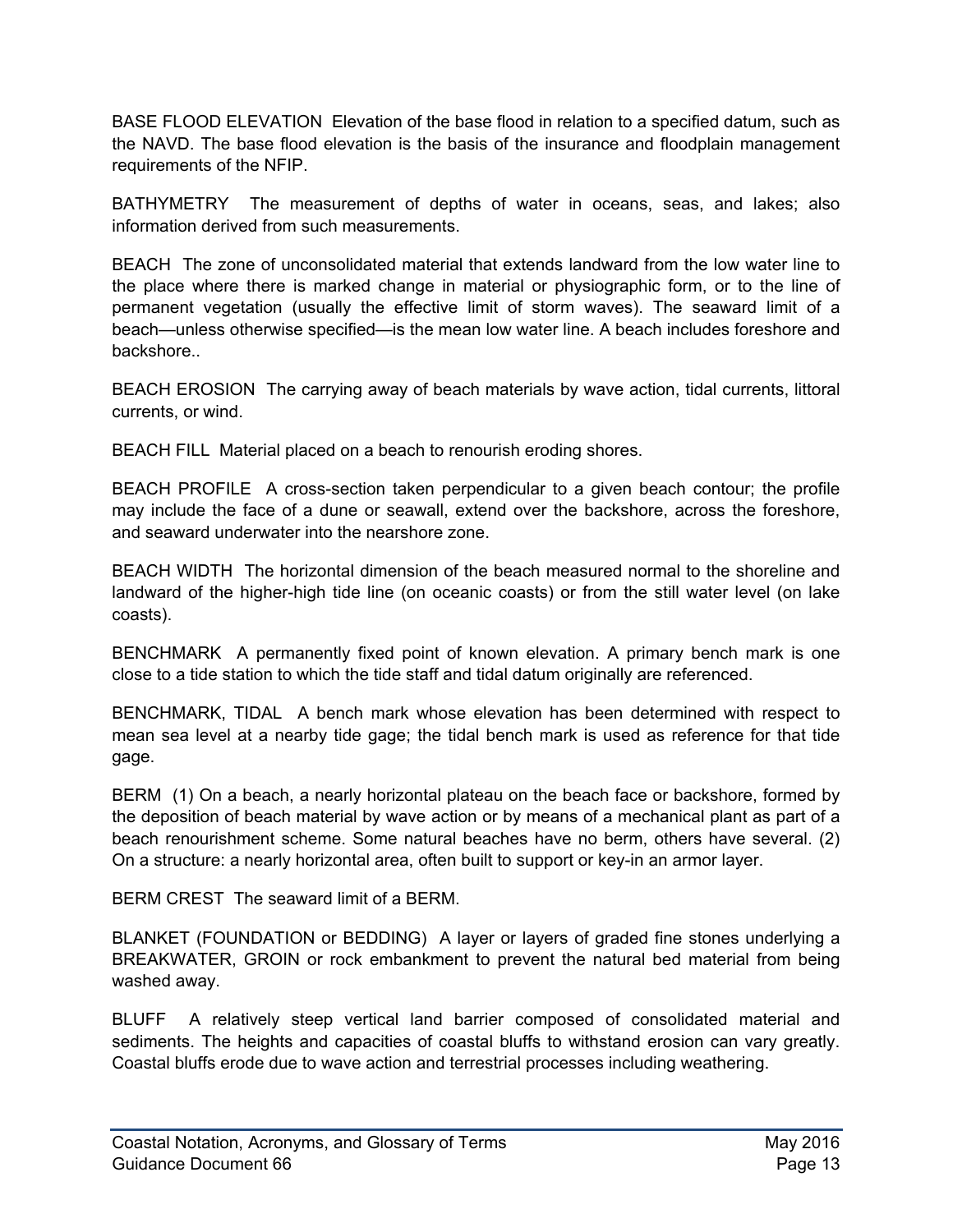BORE A very rapid rise of the tide in which the advancing water presents an abrupt front of considerable height. Bores can also form during wave runup on beach that exceeds dune or structure crest resulting in a wave overtopping bore.

BOUNDARY CONDITIONS Environmental conditions, e.g. waves, currents, drifts, etc. used as boundary input to physical or numerical models.

BREACHING Failure of the beach head or a dike allowing flooding by tidal action.

BREAKER A wave breaking on a shore, over a REEF, etc. Breakers may be classified into four types: Collapsing--breaking occurs over lower half of wave, with minimal air pocket and usually no splash-up. Bubbles and foam present. Plunging--crest curls over air pocket; breaking is usually with a crash. Smooth splash-up usually follows. Spilling--bubbles and turbulent water spill down front face of wave. The upper 25 percent of the front face may become vertical before breaking. Breaking generally occurs over quite a distance. Surging--wave peaks up, but bottom rushes forward from under wave, and wave slides up beach face with little or no bubble production. Water surface remains almost plane except where ripples may be produced on the beachface during runback.

BREAKER DEPTH The still-water depth at the point where a wave breaks. Also called DEPTH OF BREAKING.

BREAKER INDEX Ratio of breaking wave height to deepwater wave height.

BREAKER ZONE The zone within which waves approaching the coastline commence breaking, typically in water depths of between 5 and 10 meters.

BREAKING Reduction in wave energy and height in the surf zone due to limited water depth.

BREAKWATER A structure protecting a shore area, harbor, anchorage, or basin from waves.

BULKHEAD A structure or partition to retain or prevent sliding of the land. A secondary purpose is to protect the upland against damage from wave action.

BUOYANCY The resultant of upward forces, exerted by the water on a submerged or floating body, equal to the weight of the water displaced by this body.

BYPASSING, SAND Hydraulic or mechanical movement of sand from the accreting updrift side to the eroding downdrift side of an inlet or harbor entrance. The hydraulic movement may include natural movement as well as movement caused by man.

<span id="page-17-0"></span>**---------- C ----------**

CAISSON Concrete box-type structure.

CELERITY Wave speed.

CENTRAL PRESURE DEFICIT The difference between the actual central pressure and the atmospheric pressure outside the radius of the storm where pressure is closer to normal. Most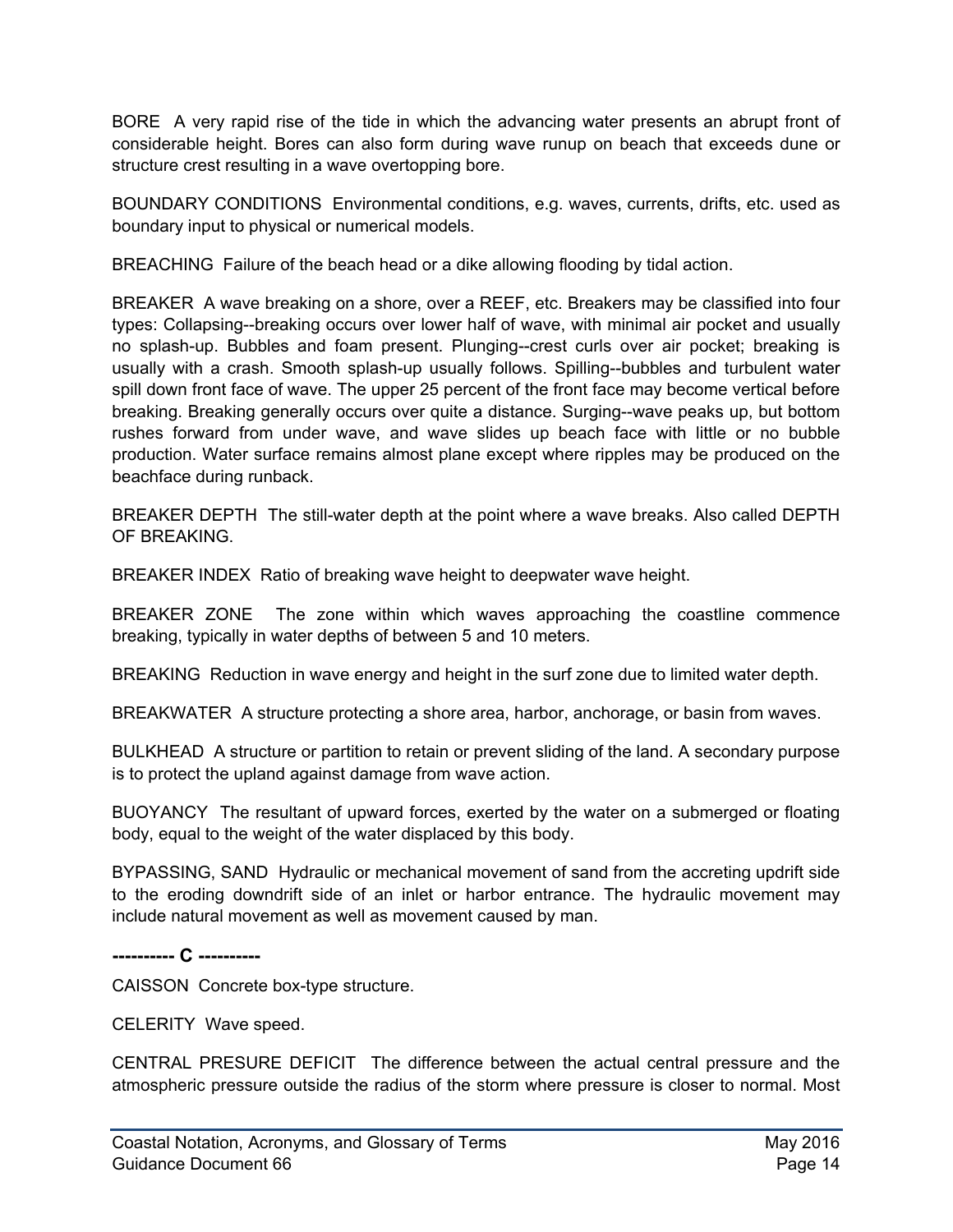influential factor in storm surge generation, controlling the intensity of the hurricane, i.e., wind velocity and stress over the ocean surface and inverse barometric effects.

CLOSURE DEPTH The water depth beyond which repetitive profile surveys (collected over several years) do not detect vertical sea bed changes, generally considered the seaward limit of littoral transport. The depth can be determined from repeated cross-shore profile surveys or estimated using formulas based on wave statistics. Note that this does not imply the lack of sediment motion beyond this depth.

CNOIDAL WAVE A type of wave in shallow water (i.e., where the depth of water is less than 1/8 to 1/10 the wavelength). The surface profile is expressed in terms of the Jacobian elliptic function cn u; hence the term cnoidal.

COASTAL CURRENTS (1) Those currents which flow roughly parallel to the shore and constitute a relatively uniform drift in the deeper water adjacent to the surf zone. These currents may be tidal currents, transient, wind-driven currents, or currents associated with the distribution of mass in local waters. (2) For navigational purposes, the term is used to designate a current in coastwise shipping lanes where the tidal current is frequently rotary.

COASTAL DEFENSE General term used to encompass both coast protection against erosion and sea defense against flooding.

COASTAL FORCING The natural processes which drive coastal hydro- and morphodynamics (e.g. winds, waves, tides, etc).

COASTAL PLAIN The plain composed of horizontal or gently sloping strata of clastic materials, generally representing a strip of sea bottom that has emerged from the sea in recent geologic time.

COASTAL PROCESSES Collective term covering the action of natural forces on the shoreline, and near shore seabed.

COASTAL ZONE The transition zone where the land meets water, the region that is directly influenced by marine and lacustrine hydrodynamic processes. Extends offshore to the continental shelf break and onshore to the first major change in topography above the reach of major storm waves. On barrier coasts, includes the bays and lagoons between the barrier and the mainland.

COASTLINE (1) Technically, the line that forms the boundary between the coast and the shore. (2) Commonly, the line that forms the boundary between the land and the water, esp. the water of a sea or ocean.

COHESIVE SEDIMENT Sediment containing significant proportion of clays, the electromagnetic properties of which cause the sediment to bind together.

CONSOLIDATION The gradual, slow compression of a cohesive soil due to weight acting on it, which occurs as water is driven out of the voids in the soil. Consolidation only occurs in clays or other soils of low permeability.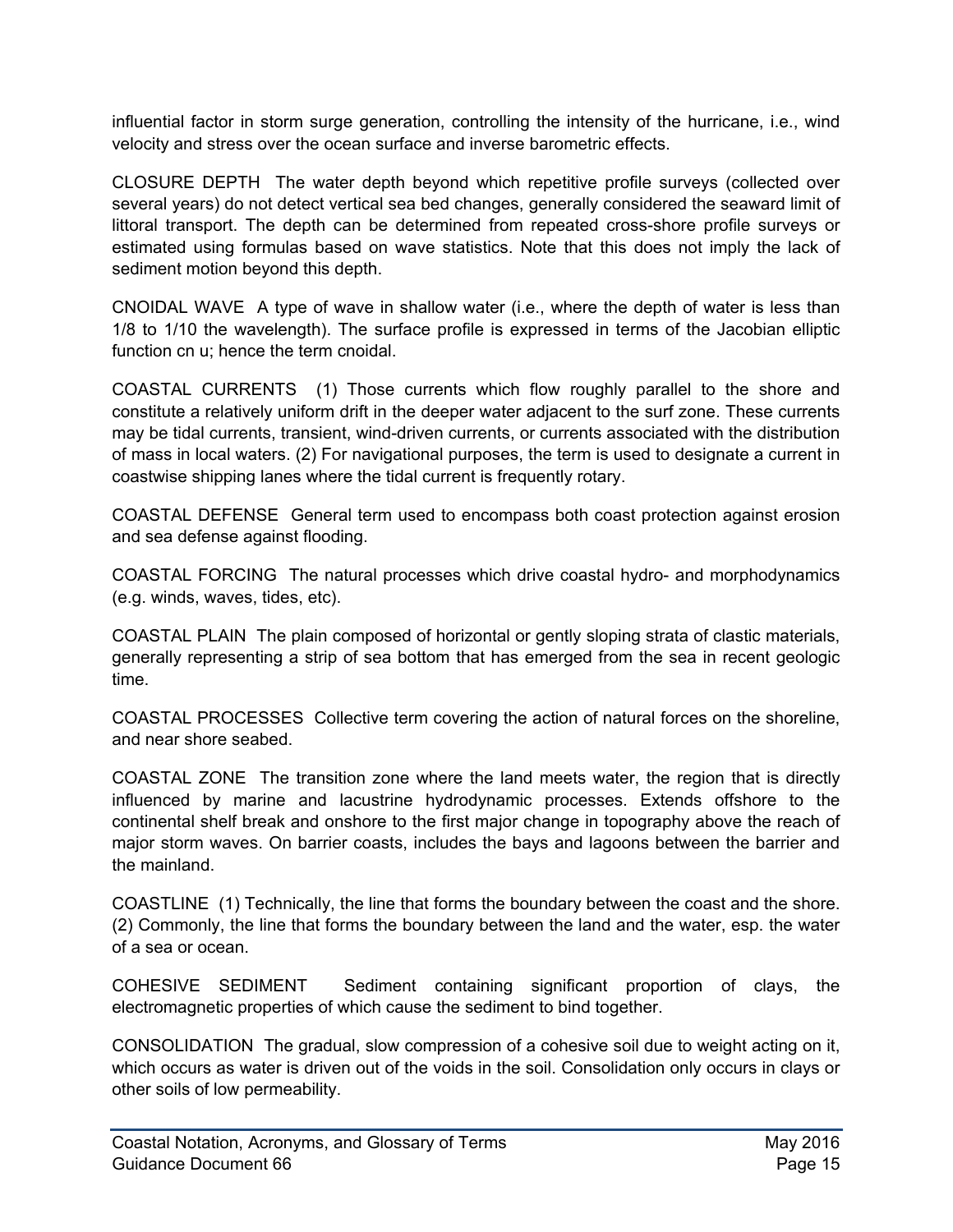CONTINENTAL SHELF (1) The zone bordering a continent extending from the line of permanent immersion to the depth, usually about 100 m to 200 m, where there is a marked or rather steep descent toward the great depths of the ocean. (2) The area under active littoral processes during the Holocene period. (3) The region of the oceanic bottom that extends outward from the shoreline with an average slope of less than 1:100, to a line where the gradient begins to exceed 1:40 (the CONTINENTAL SLOPE).

CONTINENTAL SLOPE The downward slope from the offshore border of the CONTINENTAL SHELF to oceanic depths. It is characterized by a marked increase in slope.

CONTROLLING WAVE HEIGHT Approximately, the average height of the highest 1 percent of waves during storm conditions. For NFIP purposes, the controlling wave height is taken to be 1.6 times the SIGNIFICANT WAVE HEIGHT.

CONVERGENCE (1) In refraction phenomena, the decreasing of the distance between orthogonals in the direction of wave travel. Denotes an area of increasing wave height and energy concentration. (2) In wind-setup phenomena, the increase in setup observed over that which would occur in an equivalent rectangular basin of uniform depth, caused by changes in planform or depth; also the decrease in basin width or depth causing such increase in setup.

CORIOLIS EFFECT Force due to the Earth's rotation, capable of generating currents. It causes moving bodies to be deflected to the right in the Northern Hemisphere and to the left in the Southern Hemisphere. The "force" is proportional to the speed and latitude of the moving object. It is zero at the equator and maximum at the poles.

CREST LENGTH, WAVE The length of a wave along its crest. Sometimes called crest width.

CREST OF WAVE (1) the highest part of a wave. (2) That part of the wave above still-water level.

CROSS-SHORE Perpendicular to the shoreline.

CURRENT (1) The flowing of water, or other liquid or gas. (2) That portion of a stream of water which is moving with a velocity much greater than the average or in which the progress of the water is principally concentrated. (3) Ocean currents can be classified in a number of different ways. Some important types include the following: (1) Periodic - due to the effect of the tides; such Currents may be rotating rather than having a simple back and forth motion. The currents accompanying tides are known as tidal currents; (2) Temporary - due to seasonal winds; (3) Permanent or ocean - constitute a part of the general ocean circulation. The term drift current is often applied to a slow broad movement of the oceanic water; (4) Nearshore - caused principally by waves breaking along a shore.

CURRENT, FEEDER Any of the parts of the nearshore current system that flow parallel to shore before converging and forming the neck of the RIP CURRENT.

CURRENT, FLOOD The tidal current toward shore or up a tidal stream. Usually associated with the increase in the height of the tide.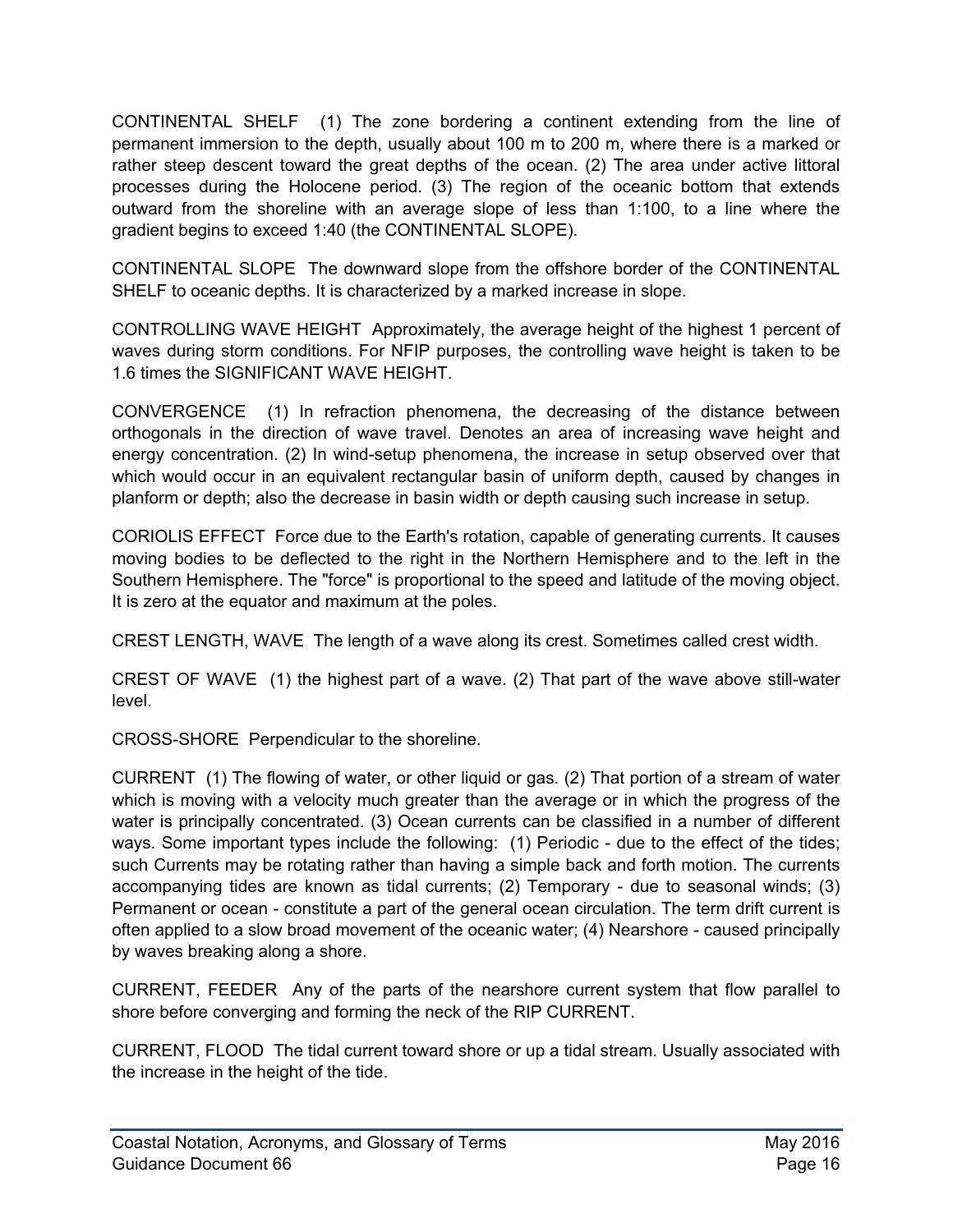CURRENT, LITTORAL Any current in the littoral zone caused primarily by wave action; e.g., .

CURRENT, LONGSHORE The littoral current in the breaker zone moving essentially parallel to the shore, usually generated by waves breaking at an angle to the shoreline.

CURRENT, TIDAL The alternating horizontal movement of water associated with the rise and fall of the tide caused by the astronomical tide-producing forces.

CURRENT-REFRACTION Process by which wave velocity, height, and direction are affected by a current.

<span id="page-20-0"></span>**---------- D ----------**

DATUM Any permanent line, plane or surface used as a reference datum to which elevations are referred.

DECAY AREA Area of relative calm through which waves travel after emerging from the generating area.

DECAY DISTANCE The distance waves travel after leaving the generating area (FETCH).

DECAY OF WAVES The change waves undergo after they leave a generating area (FETCH) and pass through a calm, or region of lighter winds. In the process of decay, the significant wave height decreases and the significant wavelength increases.

DEEP WATER Water so deep that surface waves are little affected by the ocean bottom. Generally, water deeper than one-half the surface wavelength is considered deep water. Compare SHALLOW WATER.

DEEP WATER WAVES A wave in water the depth of which is greater than one-half the WAVELENGTH.

DEGRADATION The geologic process by means of which various parts of the surface of the earth are worn away and their general level lowered, by the action of wind and water.

DEPTH The vertical distance from a specified datum to the sea floor.

DEPTH OF BREAKING The stillwater depth at the point where the wave breaks. Also BREAKER DEPTH.

DEPTH LIMITED WAVE The depth of water which causes waves to break. See DEPTH OF BREAKING or BREAKER DEPTH.

DIFFRACTION (of water waves) The phenomenon by which energy is transmitted laterally along a wave crest. When a part of a train of waves is interrupted by a barrier, such as a BREAKWATER, the effect of diffraction is manifested by propagation of waves into the sheltered region within the barrier's geometric shadow.

DIFFRACTION COEFFICIENT Ratio of diffracted wave height to deep water wave height.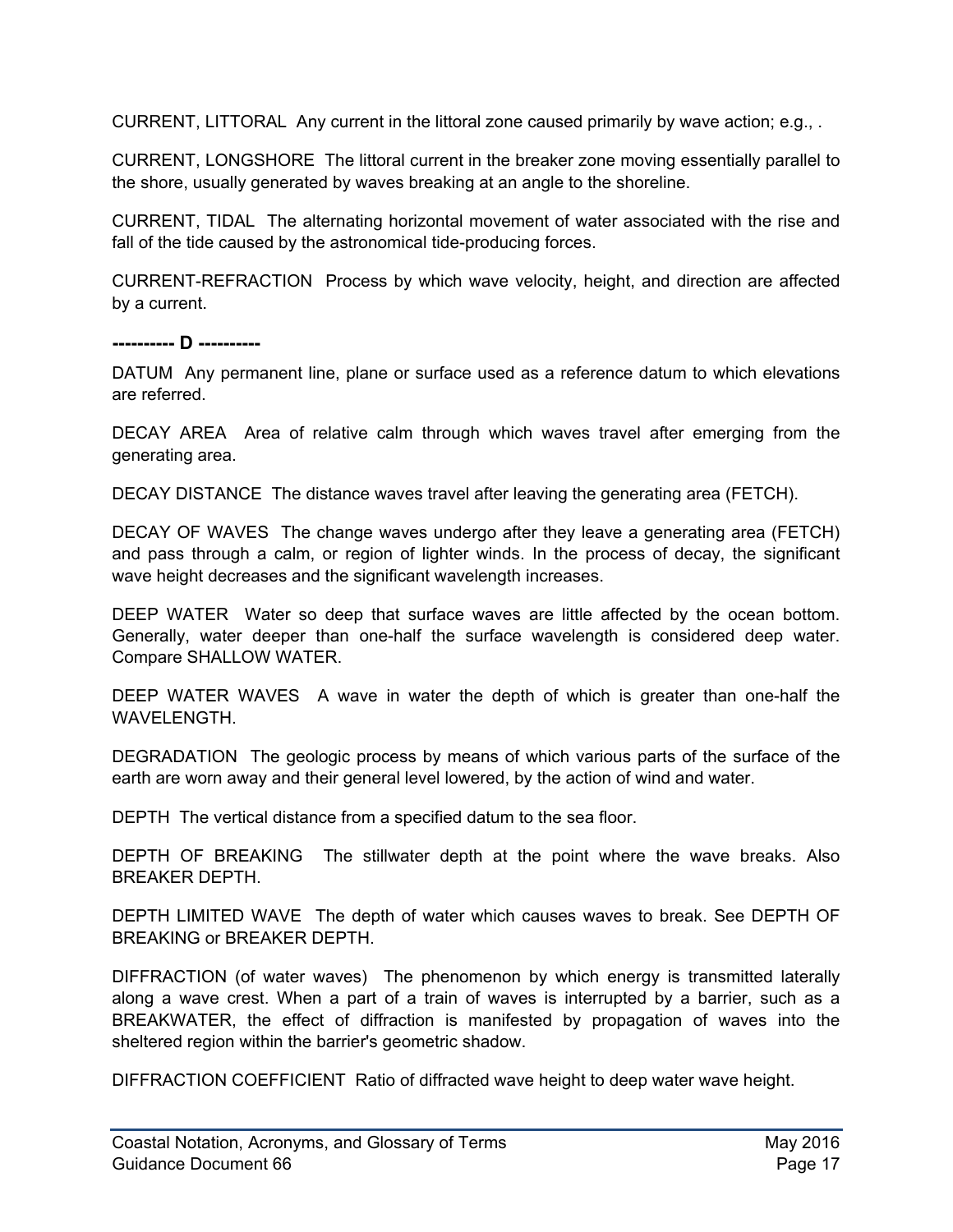DIURNAL INEQUALITY The difference in height of the two high waters or of the two low waters of each day. Also, the difference in velocity between the two daily flood or ebb currents of each day.

DIURNAL TIDE A tide with one high water and one low water in a tidal day.

DIVERGENCE (1) In refraction phenomena, the increasing of distance between orthogonals in the direction of wave travel. Denotes an area of decreasing wave height and energy concentration. (2) In wind-setup phenomena, the decrease in setup observed under that which would occur in an equivalent rectangular basin of uniform depth, caused by changes in planform or depth. Also the increase in basin width or depth causing such decrease in setup.

DOWNDRIFT The direction of predominant movement of littoral materials.

DUNES Ridges or mounds of loose, wind-blown material, usually sand.

DUNE HEEL The inland limit of the FRONTAL DUNE at point where there is a distinct change from a relatively steep slope to a relatively mild slope.

DUNE TOE Junction of the gentle slope seaward of the dune and the dune face.

DURATION In wave forecasting, the length of time the wind blows in nearly the same direction over the FETCH (generating area).

DYNAMIC WATER LEVEL The combination of SWL (TIDE and STORM SURGE) plus dynamic and static WAVE SETUP. Also known as the reference water level, which is determined before calculating WAVE RUNUP.

#### <span id="page-21-0"></span>**---------- E ----------**

EBB Period when tide level is falling; often taken to mean the ebb current which occurs during this period.

EBB CURRENT The movement of a tidal current away from shore or down a tidal stream. In the semidiurnal type of reversing current, the terms greater ebb and lesser ebb are applied respectively to the ebb currents of greater and lesser velocity of each day. The terms of maximum ebb and minimum ebb are applied to the maximum and minimum velocities of a continuously running ebb current, the velocity alternately increasing and decreasing without coming to a slack or reversing. The expression maximum ebb is also applicable to any ebb current at the time of greatest velocity.

EBB TIDAL DELTA The bulge of sand formed at the seaward mouth of TIDAL INLETS as a result of interaction between tidal currents and waves. Also called inlet-associated bars and estuary entrance shoals.

EBB TIDE The period of tide between high water and the succeeding low water; a falling tide.

ELEVATION The vertical distance from a particular feature of interest to a fixed vertical datum, such as NAVD88, MSL, MHHW, etc..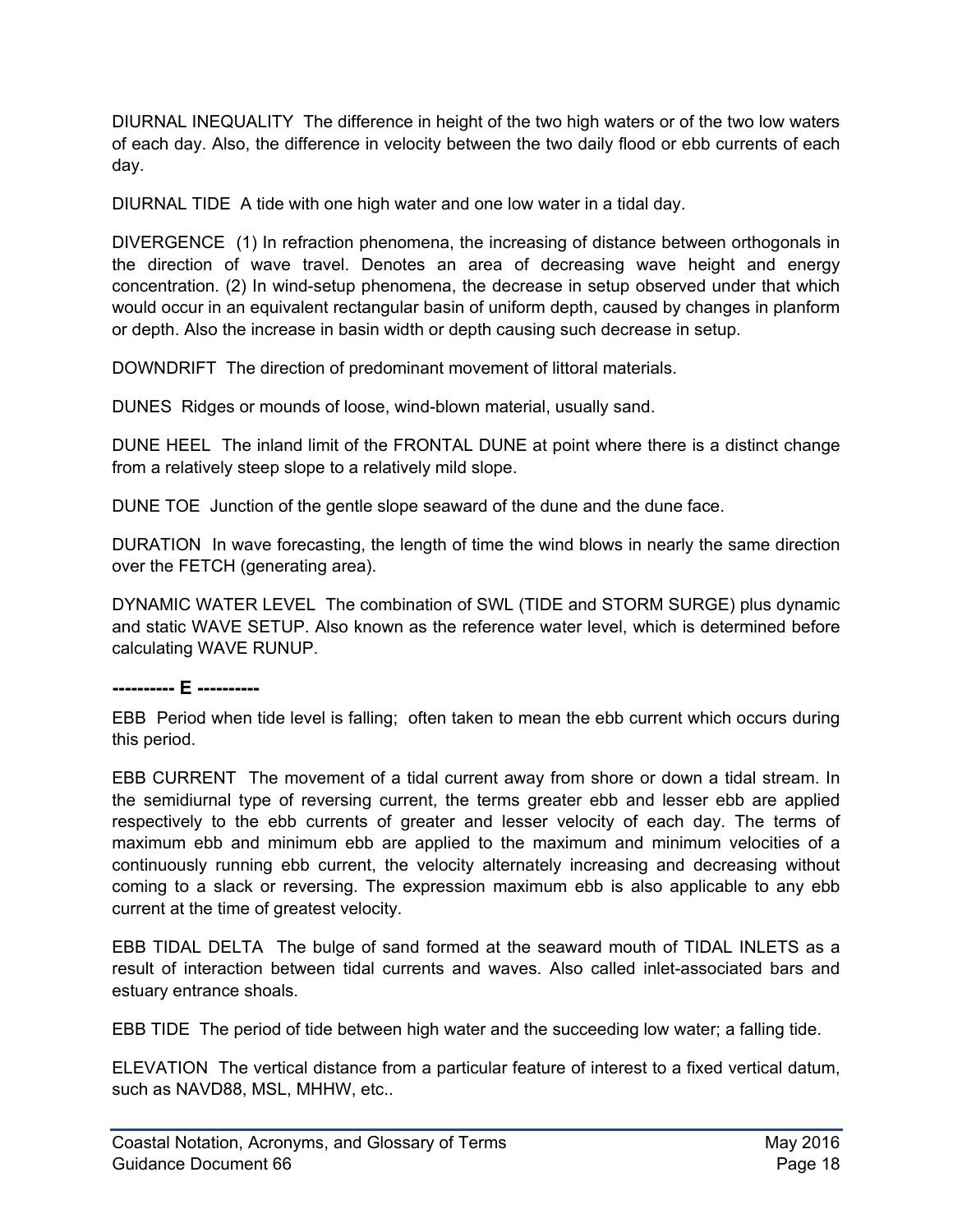EL NIÑO Warm equatorial water which flows southward along the coast of Peru and Ecuador during February and March of certain years. It is caused by poleward motions of air and unusual water temperature patterns in the Pacific Ocean, which cause coastal downwelling, leading to the reversal in the normal north-flowing cold coastal currents. During many El Niño years, storms, rainfall, and other meteorological phenomena in the Western Hemisphere are measurably different than during non-El Niño years.

EMERGENT COAST A coast in which land formerly under water has recently been exposed above sea level, either by uplift of the land or by a drop in sea level.

EMPRICAL SIMULTAION TECHNIQUE Empirical estimation of the cumulative distribution using nonparametric plotting position methods. Assumption is that future events will be statistically similar in magnitude and frequency to those particular storms that constitute the database.

ENERGY COEFFICIENT The ratio of the energy in a wave per unit crest length transmitted forward with the wave at a point in shallow water to the energy in a wave per unit crest length transmitted forward with the wave in deep water. On refraction diagrams this is equal to the ratio of the distance between a pair of orthogonals at a selected shallow-water point to the distance between the same pair of orthogonals in deep water. Also the square of the REFRACTION COEFFICIENT.

EOLIAN (also AEOLIAN) Pertaining to the wind, esp. used with deposits such as loess and dune sand, and sedimentary structures like wind-formed ripple marks.

EOLIAN SANDS Sediments of sand size or smaller which have been transported by winds. They may be recognized in marine deposits off desert coasts by the greater angularity of the grains compared with waterborne particles.

EROSION The wearing away of land by the action of natural forces. On a beach, the carrying away of beach material by wave action, tidal currents, littoral currents, or by deflation.

ESTUARY (1) The part of a river that is affected by tides. (2) The region near a river mouth in which the fresh water of the river mixes with the salt water of the sea and which received both fluvial and littoral sediment influx.

EUSTATIC SEA LEVEL CHANGE Change in the relative volume of the world's ocean basins and the total amount of ocean water.

EVENT-BASED ANALYSIS A method to determine BFEs for the 1-percent-annual-chance flood in a study area with forcing comes from a single source such as a hurricane or synthetic storm event. Typically, the elevated water levels and wave conditions are coincident for an EVENT-BASED ANALYSIS.

EYE In meteorology, usually the "eye of the storm" (hurricane): the roughly circular area of comparatively light winds and fair weather found at the center of a severe tropical cyclone.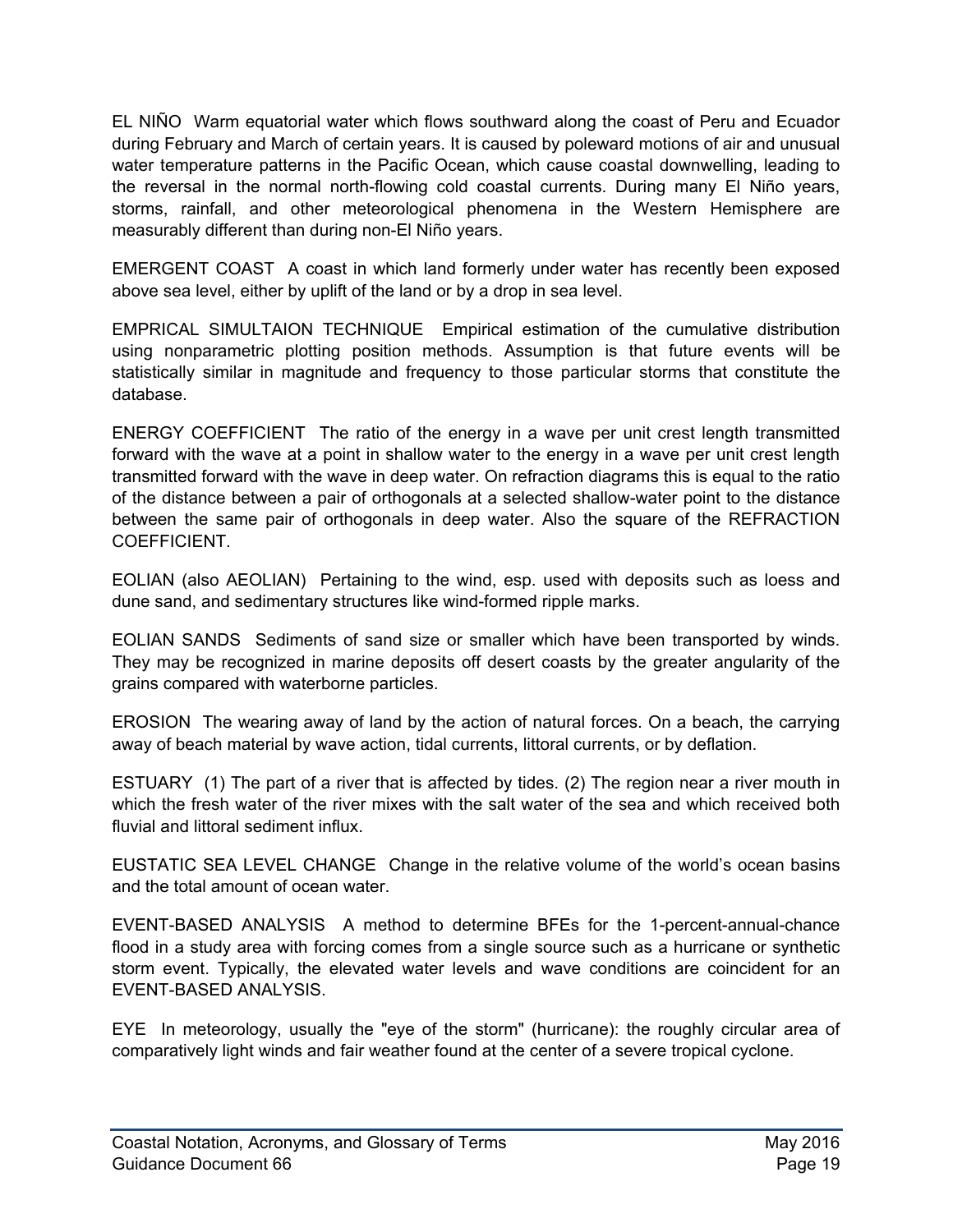#### <span id="page-23-0"></span>**---------- F ----------**

FETCH Distance over which wind acts on the water surface to generate waves. Sometimes used synonymously with FETCH LENGTH. Also GENERATING AREA.

FETCH LENGTH The horizontal distance (in the direction of the wind) over which a wind generates seas or creates a WIND SETUP.

FETCH-LIMITED Situation in which wave growth (or wave height) is limited by the size of the wave generation area (fetch).

FLOOD CHANNEL Channel located on ebb-tidal shoal that carries the flood tide over the tidal flat into the back bay or lagoon.

FLOOD CURRENT The movement of a tidal current toward the shore or up a tidal stream. In the semidiurnal type of reversing current, the terms greater flood and lesser flood are applied respectively to the flood currents of greater and lesser velocity each day. The terms maximum flood and minimum flood are applied to the maximum and minimum velocities of a flood current the velocity of which alternately increases and decreases without coming to slack or reversing. The expression maximum flood is also applicable to any flood current at the time of greatest velocity.

FLOOD ELEVATION Height of the water surface above an established elevation datum such as the NGVD29, NAVD88 or mean sea level.

FLOOD GATE A gravity outlet fitted with vertically-hinged doors, opening if the inner water level is higher than the outer water level, so that drainage takes place during low water.

FLOOD PLAIN (1) A flat tract of land bordering a river, mainly in its lower reaches, and consisting of alluvium deposited by the river. It is formed by the sweeping of the meander belts downstream, thus widening the valley, the sides of which may become some kilometers apart. In time of flood, when the river overflows its banks, sediment is deposited along the valley banks and plains. (2) Synonymous with 1%-annual-chance floodplain. The land area susceptible to being inundated by stream derived waters with a 1 percent chance of being equaled or exceeded in any given year.

FLOOD TIDAL DELTA The bulge of sand formed at the landward mouth of TIDAL INLETS as a result of flow expansion.

FLOODWALL A long, narrow concrete or masonry wall built to protect land from flooding.

FOREDUNE The front DUNE immediately behind the backshore.

FORERUNNER Low, long-period ocean SWELL which commonly precedes the main swell from a distant storm, especially a tropical cyclone.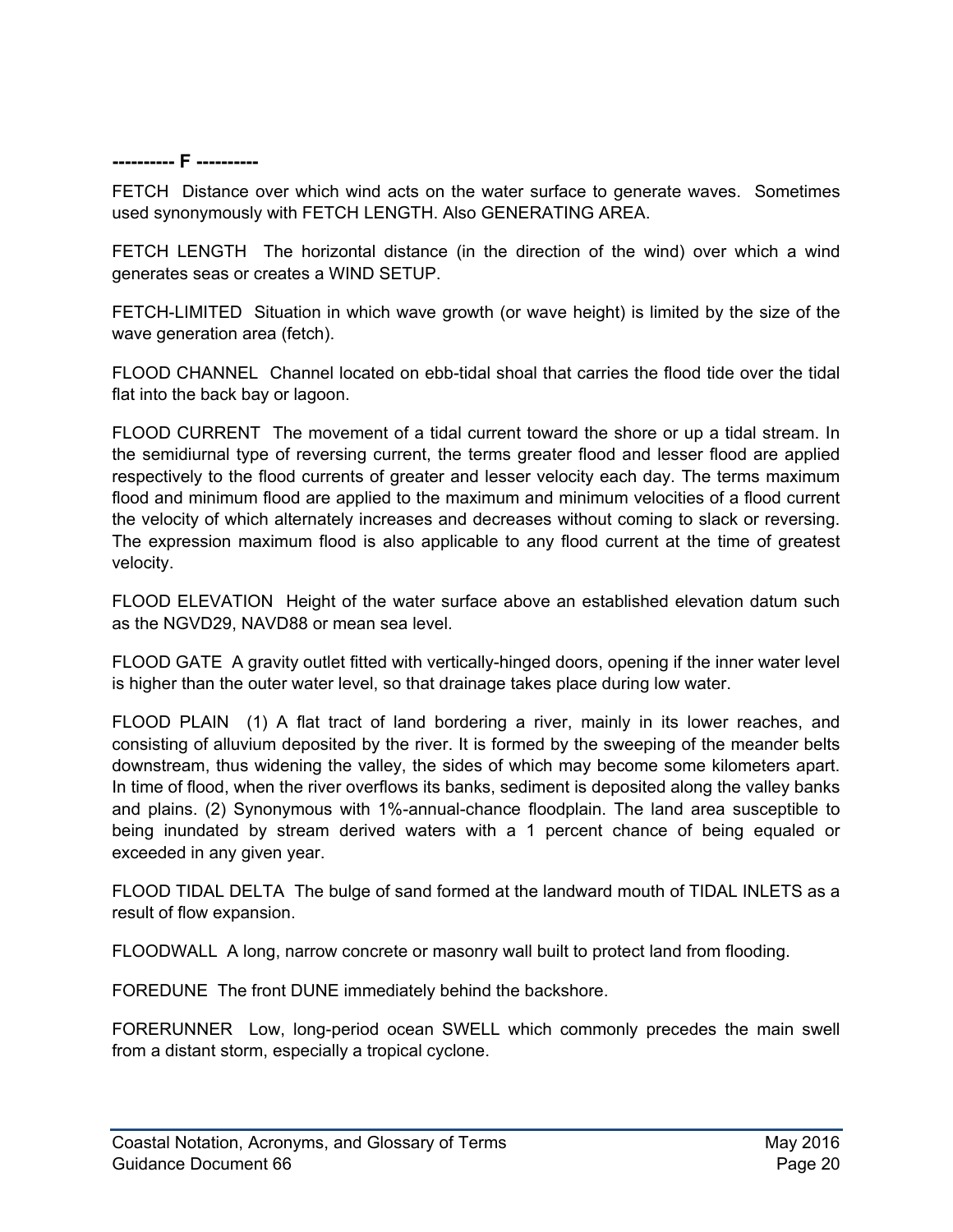FORESHORE The part of the shore, lying between the crest of the seaward berm (or upper limit of wave wash at high tide) and the ordinary low-water mark, that is ordinarily traversed by the uprush and backrush of the waves as the tides rise and fall.

FORWARD SPEED Rate of movement (propagation) of the hurricane eye in meters per second, knots, or miles per hour.

FREEBOARD Under the NFIP, a factor of safety, usually expressed in feet above flood level, that is applied for the purposes of floodplain management. Freeboard tends to compensate for the many unknown factors that could contribute to flood heights greater than those calculated for a selected flood, such as the base flood.

FRONTAL DUNE Ridge or mound of unconsolidated sandy soil extending continuously alongshore landward of the sand beach and defined by relatively steep slopes abutting markedly flatter and lower regions on each side.

FULLY-DEVELOPED SEA The waves that form when wind blows for a sufficient period of time across the open ocean. The waves of a fully developed sea have the maximum height possible for a given windspeed, FETCH and duration of wind.

<span id="page-24-0"></span>**---------- G ----------**

GABION (1) Steel wire-mesh basket to hold stones or crushed rock to protect a bank or bottom from erosion. (2) Structures composed of masses of rocks, rubble or masonry held tightly together usually by wire mesh so as to form blocks or walls. Sometimes used on heavy erosion areas to retard wave action or as a foundation for BREAKWATERS or JETTIES.

GAGE (GAUGE) Instrument for measuring the water level relative to a datum.

GENERATING AREA In wave forecasting, the continuous area of water surface over which the wind blows in nearly a constant direction. Sometimes used synonymously with FETCH LENGTH. Also FETCH.

GEOGRAPHICAL INFORMATION SYSTEM (GIS) Database of information which is geographically referenced, usually with an associated visualization system.

GEOMETRIC SHADOW In wave diffraction theory, the area outlined by drawing straight lines paralleling the direction of wave approach through the extremities of a protective structure. It differs from the actual protected area to the extent that the diffraction and refraction effects modify the wave pattern.

GLACIER A large body of ice moving slowly down a slope of valley or spreading outward on a land surface (e.g., Greenland, Antarctica) and surviving from year to year.

GRADIENT (1) A measure of slope (soil- or water-surface) in meters of rise or fall per meter of horizontal distance. (2) More general, a change of a value per unit of distance, e.g. the gradient in longshore transport causes erosion or accretion. (3) With reference to winds or currents, the rate of increase or decrease in speed, usually in the vertical; or the curve that represents this rate.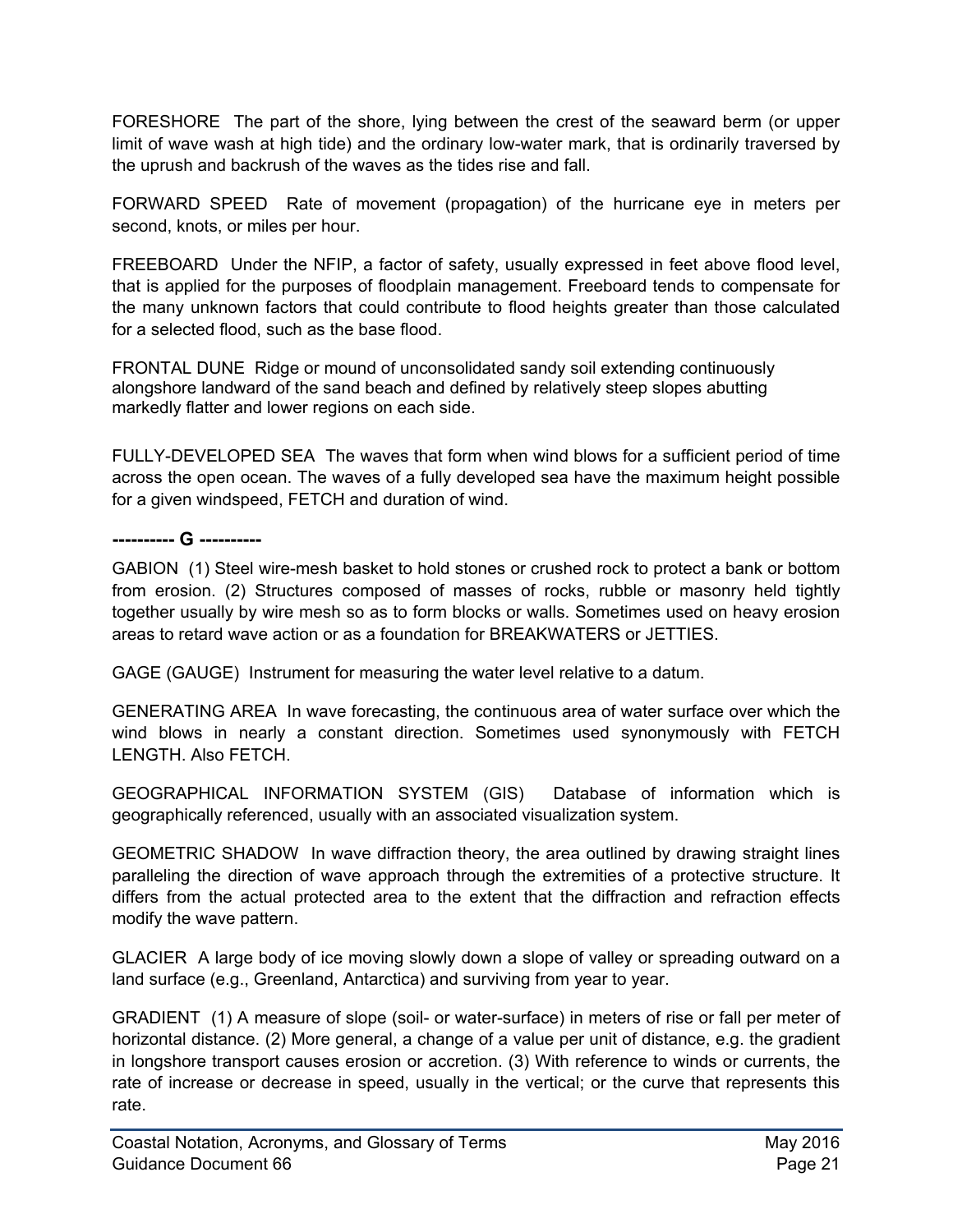GROIN (British, GROYNE) Narrow, roughly shore-normal structure built to reduce longshore currents, and/or to trap and retain littoral material. Most groins are of timber or rock and extend from a SEAWALL, or the backshore, well onto the foreshore and rarely even further offshore.

GROIN SYSTEM A series of groins acting together to protect a section of beach. Commonly called a GROIN field.

<span id="page-25-0"></span>**---------- H ----------**

HARBOR OSCILLATION (HARBOR SURGING) The nontidal vertical water movement in a harbor or bay. Usually the vertical motions are low; but when oscillations are excited by a tsunami or storm surge, they may be quite large. Variable winds, air oscillations, or surf beat also may cause oscillations.

HARD DEFENSES General term applied to impermeable coastal defense structures of concrete, timber, steel, masonry, etc, which reflect a high proportion of incident wave energy.

HIGH TIDE, HIGH WATER (HW) The maximum elevation reached by each rising tide. See TIDE.

HIGH WATER (HW) Maximum height reached by a rising tide. The height may be solely due to the periodic tidal forces or it may have superimposed upon it the effects of prevailing meteorological conditions.

HIGH WATER LINE In strictness, the intersection of the plane of mean high water with the shore. The shoreline delineated on the nautical charts of the National Ocean Service is an approximation of the high water line. For specific occurrences, the highest elevation on the shore reached during a storm or rising tide, including meteorological effects.

HIGH-WATER MARK A reference mark on a structure or natural object, indicating the maximum stage of tide or flood.

HIGHER HIGH WATER (HHW) The higher of the two high waters of any tidal day. The single high water occurring daily during periods when the tide is diurnal is considered to be a higher high water.

HIGHER LOW WATER (HLW) The higher of two low waters of any tidal day.

HIGH-VELOCITY WAVE ACTION Condition in which wave heights or wave runup depths are greater than or equal to 3 feet.

HINDCASTING In wave prediction, the retrospective forecasting of waves using measured wind information. In storm surge prediction, forecasting of storm surge using measured water levels.

HYDROGRAPHY (1) The description and study of seas, lakes, rivers and other waters. (2) The science of locating aids and dangers to navigation. (3) The description of physical properties of the waters of a region.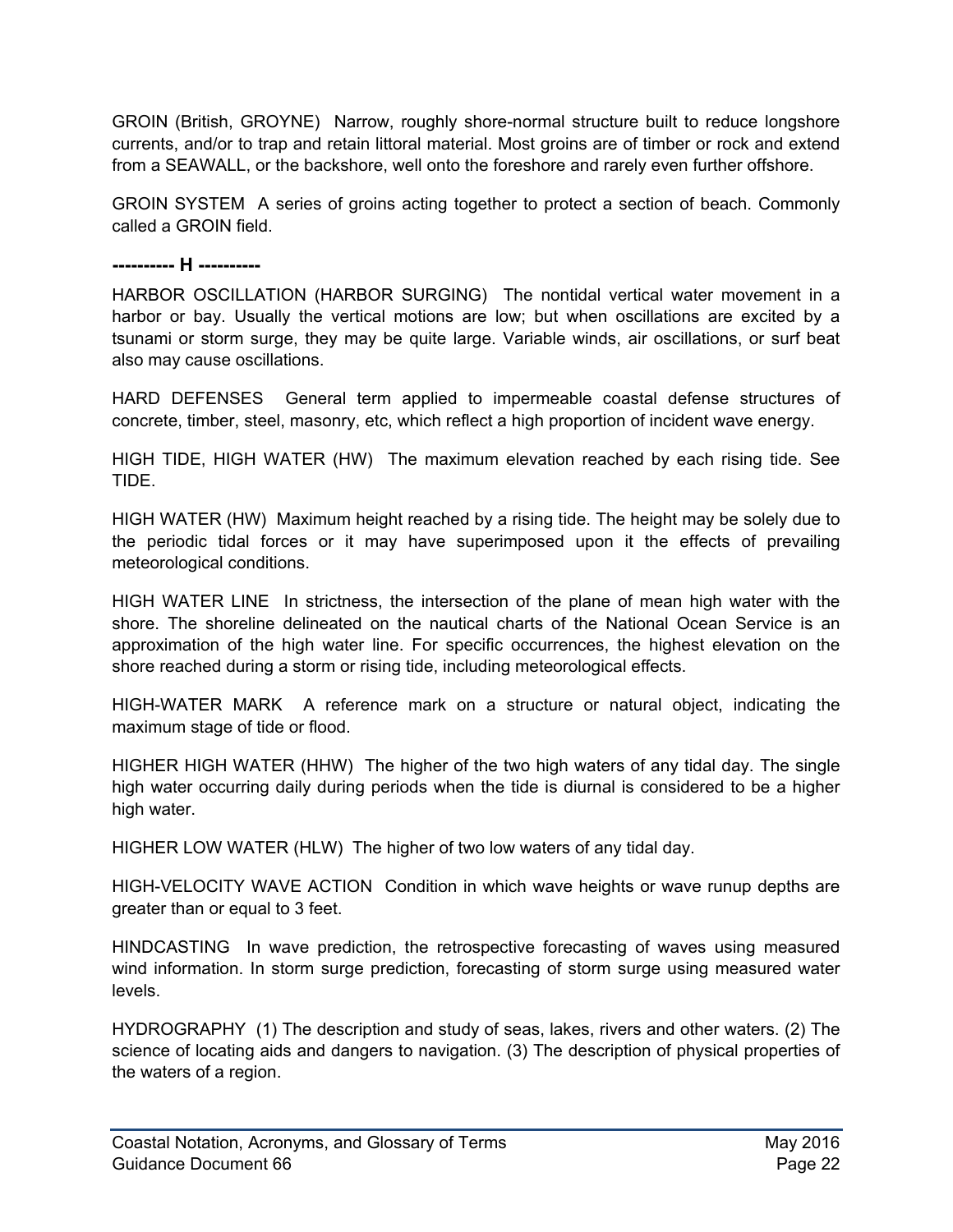HYDROSTATIC PRESSURE The pressure exerted by water at any given point in a body of water at rest.

<span id="page-26-0"></span>**---------- I ----------**

IMPERMEABLE GROIN A GROIN constructed such that sand cannot pass through the structure (but sand may still move over or around it).

INCIDENT WAVE Wave moving landward.

INFRAGRAVITY WAVE Long waves with periods of 30 seconds to several minutes.

INLET (1) A short, narrow waterway connecting a bay, lagoon, or similar body of water with a large parent body of water. (2) An arm of the sea (or other body of water) that is long compared to its width and may extend a considerable distance inland. See also TIDAL INLET.

INTERTIDAL The zone between the high and low water tides.

IRREGULAR WAVES Waves with random wave periods (and in practice, also heights), which are typical for natural wind-induced waves.

ISOBATH A contour line connecting points of equal water depths on a chart.

<span id="page-26-1"></span>**---------- J ----------**

JETTY On open seacoasts, a structure extending into a body of water, which is designed to prevent shoaling of a channel by littoral materials and to direct and confine the stream or tidal flow. Jetties are built at the mouths of rivers or tidal inlets to help deepen and stabilize a channel.

JOINT PROBABILITY The probability of two (or more) things occurring together.

JOINT PROBABILITY DENSITY Function specifying the joint probability distribution of two (or more) variables.

JOINT RETURN PERIOD Average period of time between occurrences of a given joint probability event.

JONSWAP SPECTRUM Wave spectrum typical of growing deep water waves developed from field experiments and measurements of waves and wave spectra in the Joint North Sea Wave Project

<span id="page-26-2"></span>**---------- K ----------**

KINEMATIC VISCOSITY The dynamic viscosity divided by the fluid density.

KINETIC ENERGY (of WAVES) In a progressive oscillatory wave, a summation of the energy of motion of the particles within the wave.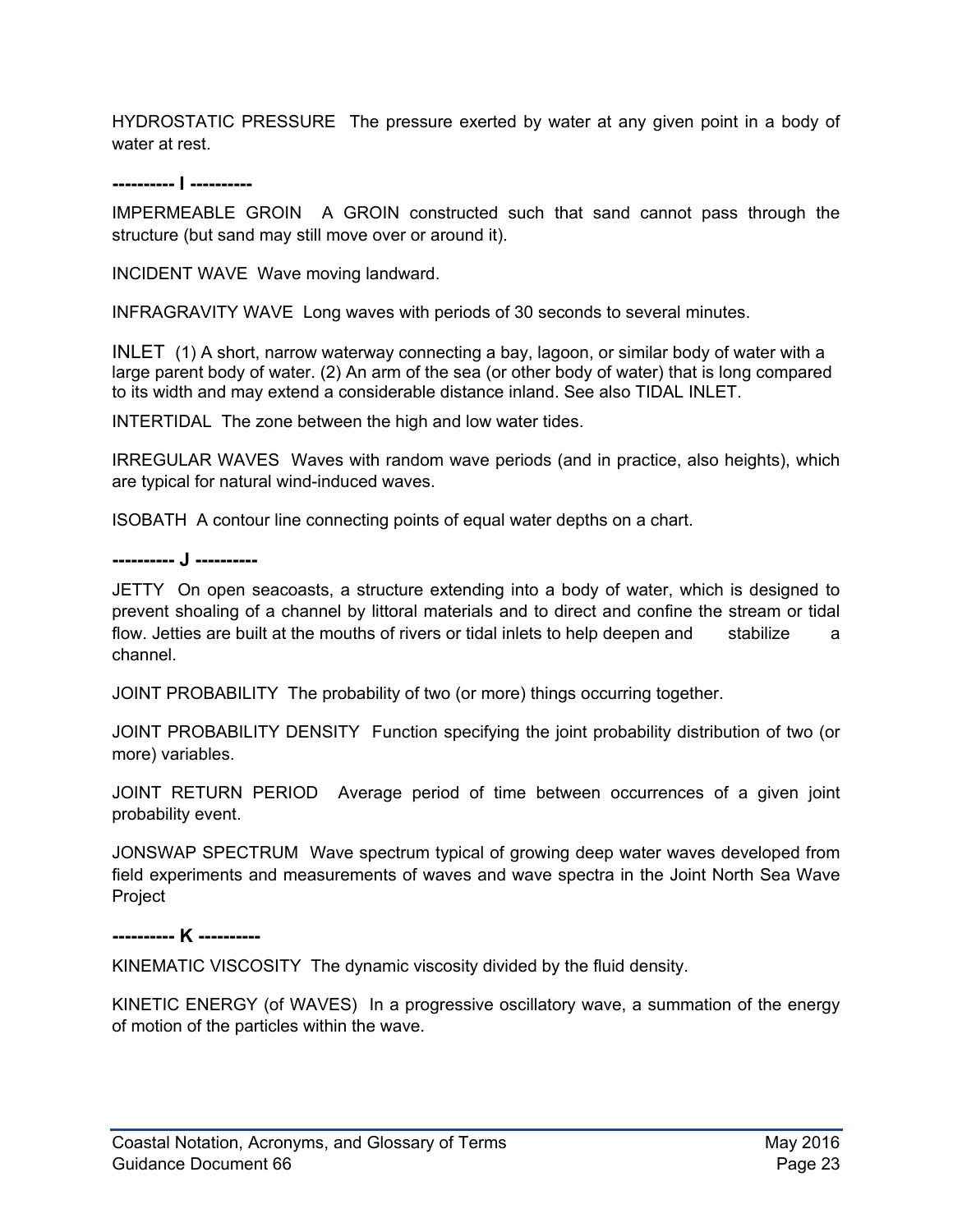#### <span id="page-27-0"></span>**---------- L ----------**

LAGGING OF TIDE The periodic retardation in the time of occurrence of high and low water due to changes in the relative positions of the moon and sun.

LITTORAL Of or pertaining to a shore, especially of the sea.

LITTORAL CELL A reach of the coast that is isolated sedimentologically from adjacent coastal reaches and that features its own sources and sinks. Isolation is typically caused by protruding headlands, submarine canyons, inlets, and some river mouths that prevent littoral sediment from one cell to pass into the next. Cells may range in size from a multi-hundred meter POCKET BEACH in a rocky coast to a BARRIER ISLAND many tens of kilometers long.

LITTORAL DRIFT, LITTORAL TRANSPORT The movement of beach material in the littoral zone by waves and currents. Includes movement parallel (long shore drift) and sometimes also perpendicular (cross-shore transport) to the shore.

LITTORAL TRANSPORT RATE Rate of transport of sedimentary material parallel or perpendicular to the shore in the littoral zone. Usually expressed in cubic meters (cubic yards) per year. Commonly synonymous with LONGSHORE TRANSPORT RATE.

LITTORAL ZONE In beach terminology, an indefinite zone extending seaward from the shoreline to just beyond the breaker zone.

LONG WAVES Waves with periods above about 30 seconds; can be generated by wave groups breaking in the surf zone. See also INFRAGRAVITY WAVES.

LONGSHORE Parallel to and near the shoreline; ALONGSHORE.

LONGSHORE BAR A sand ridge or ridges, running roughly parallel to the shoreline and extending along the shore outside the trough, that may be exposed at low tide or may occur below the water level in the offshore.

LONGSHORE DRIFT Movement of (beach) sediments approximately parallel to the coastline.

LONG-TERM EROSION The amount of beach and shoreline erosion that occurs over a period of time lasting days to decades, to tens of decades.

LOW TIDE (LOW WATER, LW) The minimum elevation reached by each falling tide. See TIDE.

LOW WATER (LW) The minimum height reached by each falling tide.

LOW WATER DATUM An approximation to the plane of mean low water that has been adopted as a standard reference plane. See also DATUM, PLANE and CHART DATUM.

LOWER HIGH WATER (LHW) The lower of the two high waters of any tidal day.

LOWER LOW WATER DATUM An approximation to the plane of MEAN LOWER LOW WATER that has been adopted as a standard reference plane for a limited area and is retained for an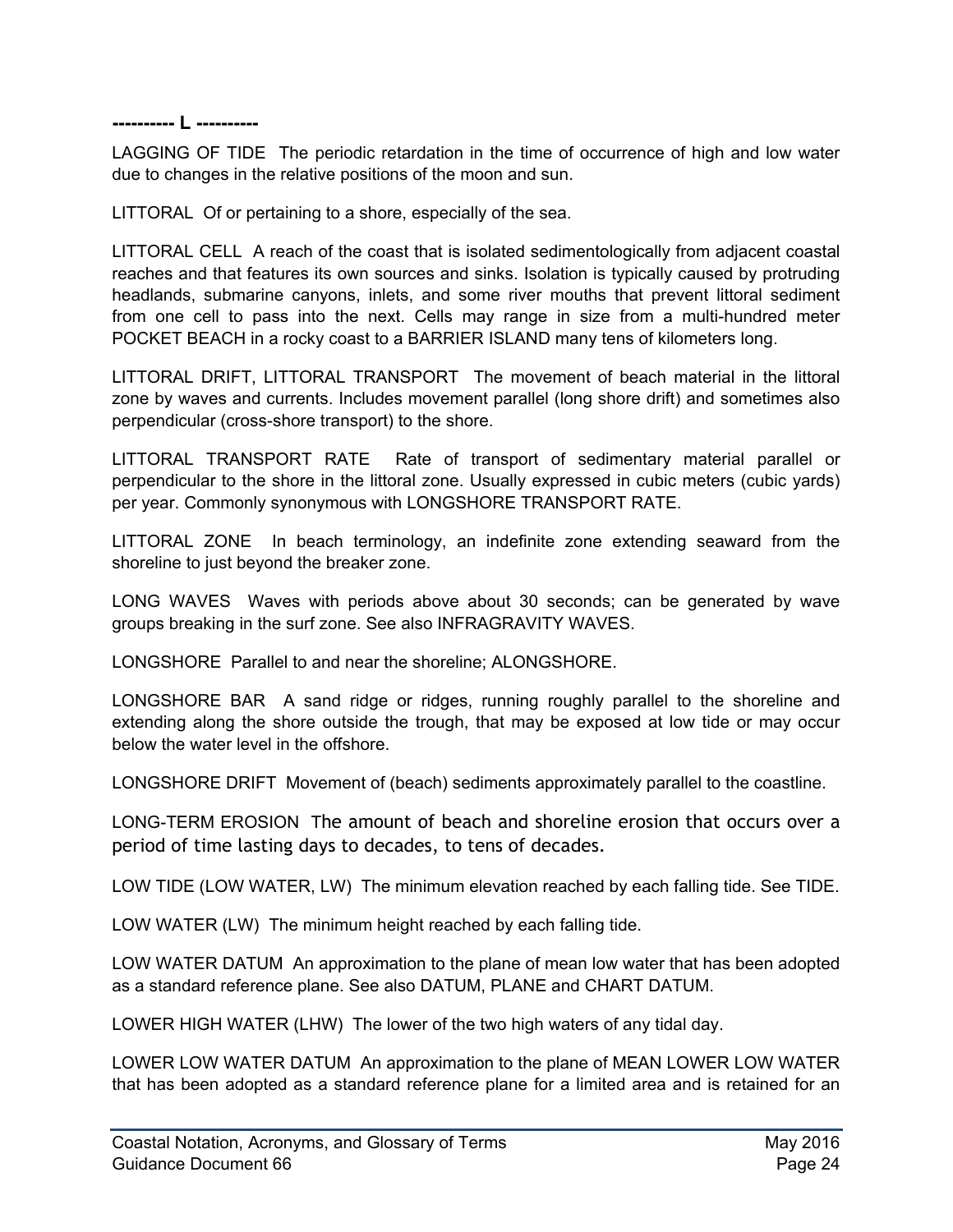indefinite period regardless of the fact that it may differ slightly from a better determination of MEAN LOWER LOW WATER from a subsequent series of observations.

LOWER LOW WATER (LLW) The lower of the two low waters of any tidal day. The single low water occurring daily during periods when the tide is diurnal is considered to be a lower low water.

LUNAR TIDE The portion of the tide that can be attributed directly to attraction to the moon.

<span id="page-28-0"></span>**---------- M ----------**

MANAGED RETREAT The deliberate setting back (moving landward) of the existing line of sea defense in order to obtain engineering or environmental advantages - also referred to as managed landward realignment. Sometimes refers to moving roads and utilities landward in the face of shore retreat.

MARGINAL PROBABILITY The probability of a single variable in the context of a joint probability analysis.

MARGINAL RETURN PERIOD The return period of a single variable in the context of a joint probability analysis.

MASS TRANSPORT, SHOREWARD The movement of water due to wave motion, which carries water through the BREAKER ZONE in the direction of wave propagation. Part of the NEARSHORE CURRENTS.

MEAN DEPTH The average DEPTH of the water area between the still water level and the SHOREFACE profile from the waterline to any chosen distance seaward.

MEAN HIGH WATER SPRINGS (MHWS) The average height of the high water occurring at the time of spring tides.

MEAN HIGH WATER (MHW) The average height of the high waters over a 19-year period. For shorter periods of observations, corrections are applied to eliminate known variations and reduce the results to the equivalent of a mean 19-year value. All high water heights are included in the average where the type of tide is either semidiurnal or mixed. Only the higher high water heights are included in the average where the type of tide is diurnal. So determined, mean high water in the latter case is the same as mean higher high water.

MEAN HIGHER HIGH WATER (MHHW) The average height of the higher high waters over a 19-year period. For shorter periods of observation, corrections are applied to eliminate known variations and reduce the result to the equivalent of a mean 19-year value.

MEAN LOW WATER (MLW) The average height of the low waters over a 19-year period. For shorter periods of observations, corrections are applied to eliminate known variations and reduce the results to the equivalent of a mean 19-year value. All low water heights are included in the average where the type of tide is either semidiurnal or mixed. Only lower low water heights are included in the average where the type of tide is diurnal. So determined, mean low water in the latter case is the same as mean lower low water.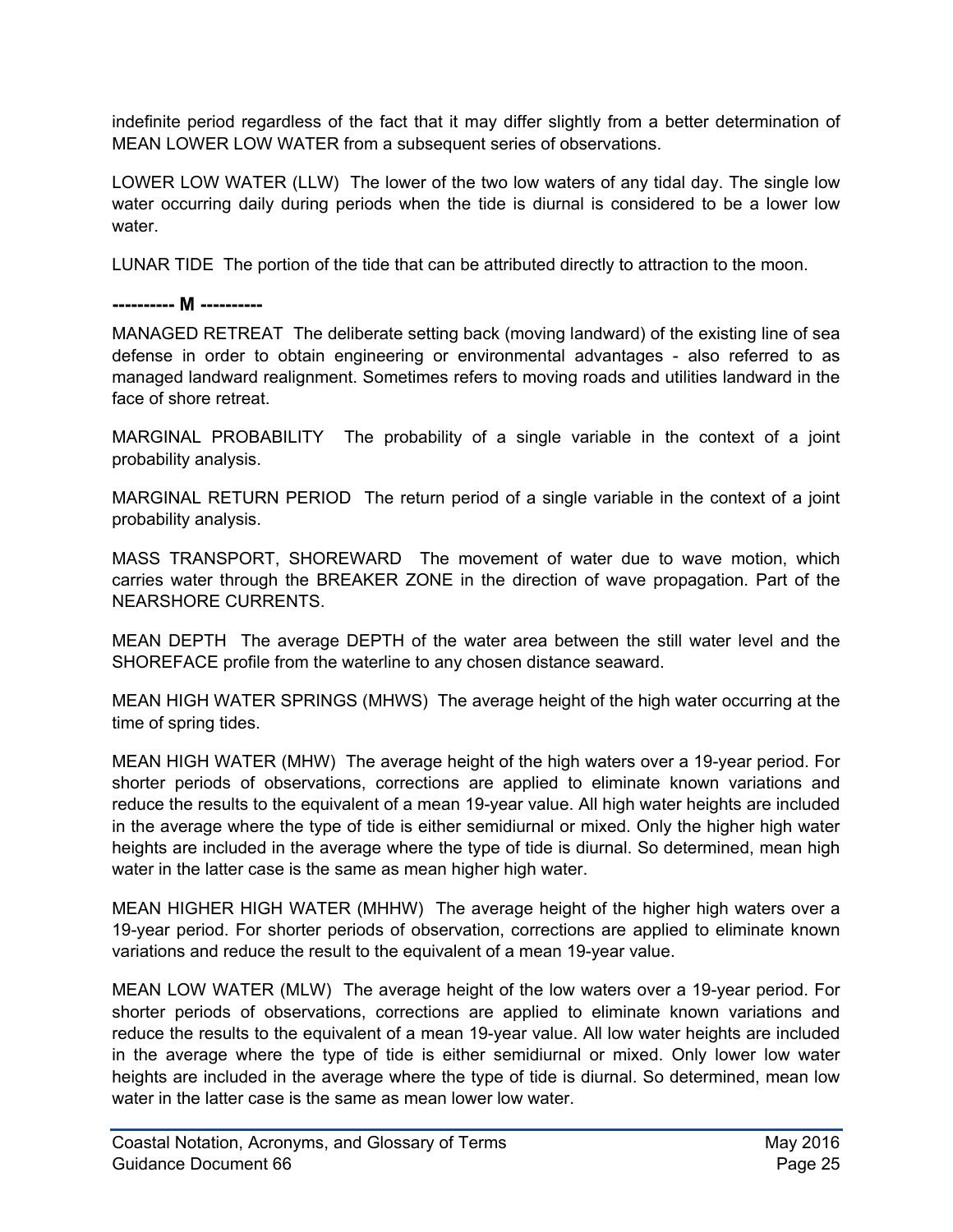MEAN LOWER LOW WATER (MLLW) The average height of the lower low waters over a 19 year period. For shorter periods of observations, corrections are applied to eliminate known variations and reduce the results to the equivalent of a mean 19-year value. Frequently abbreviated to LOWER LOW WATER.

MEAN RANGE OF TIDE The difference in height between MEAN HIGH WATER and MEAN LOW WATER.

MEAN SEA LEVEL The average height of the surface of the sea for all stages of the tide over a 19-year period, usually determined from hourly height readings. Not necessarily equal to MEAN TIDE LEVEL.

MEAN TIDE LEVEL A plane midway between MEAN HIGH WATER and MEAN LOW WATER. Not necessarily equal to MEAN SEA LEVEL.

MEAN WATER LEVEL The mean water surface level as determined by averaging the heights of the water at equal intervals of time, usually at hourly intervals. The mean water level includes all components contributing to the stillwater level, including astronomical tides, storm surge, wave setup and freshwater input. See TOTAL STILLWATER LEVEL.

MEAN WAVE HEIGHT The mean of all individual waves in an observation interval of approximately half an hour. In case of a Rayleigh distribution 63 percent of the significant wave height.

MINIMUM FETCH The least distance in which steady-state wave conditions will develop for a wind of given speed blowing a given duration of time.

MIXED TIDE A type of tide in which the presence of a diurnal wave is conspicuous by a large inequality in either the high or low water heights, with two high waters and two low waters usually occurring each tidal day. In strictness, all tides are mixed, but the name is usually applied without definite limits to the tide intermediate to those predominantly semidiurnal and those predominantly diurnal.

MONOCHROMATIC WAVES A series of waves generated in a laboratory, each of which has the same length and period.

MORPHODYNAMICS (1) The mutual interaction and adjustment of the seafloor topography and fluid dynamics involving the motion of sediment. (2) The coupled suite of mutually interdependent hydrodynamic processes, seafloor morphologies, and sequences of change.

MORPHOLOGY River/estuary/lake/seabed form and its change with time.

#### <span id="page-29-0"></span>**---------- N ----------**

NATIONAL TIDAL DATUM EPOCH (NTDE) A period of 19 years adopted by the National Ocean Service as the period over which observations of tides are to be taken and reduced to average values for tidal datums.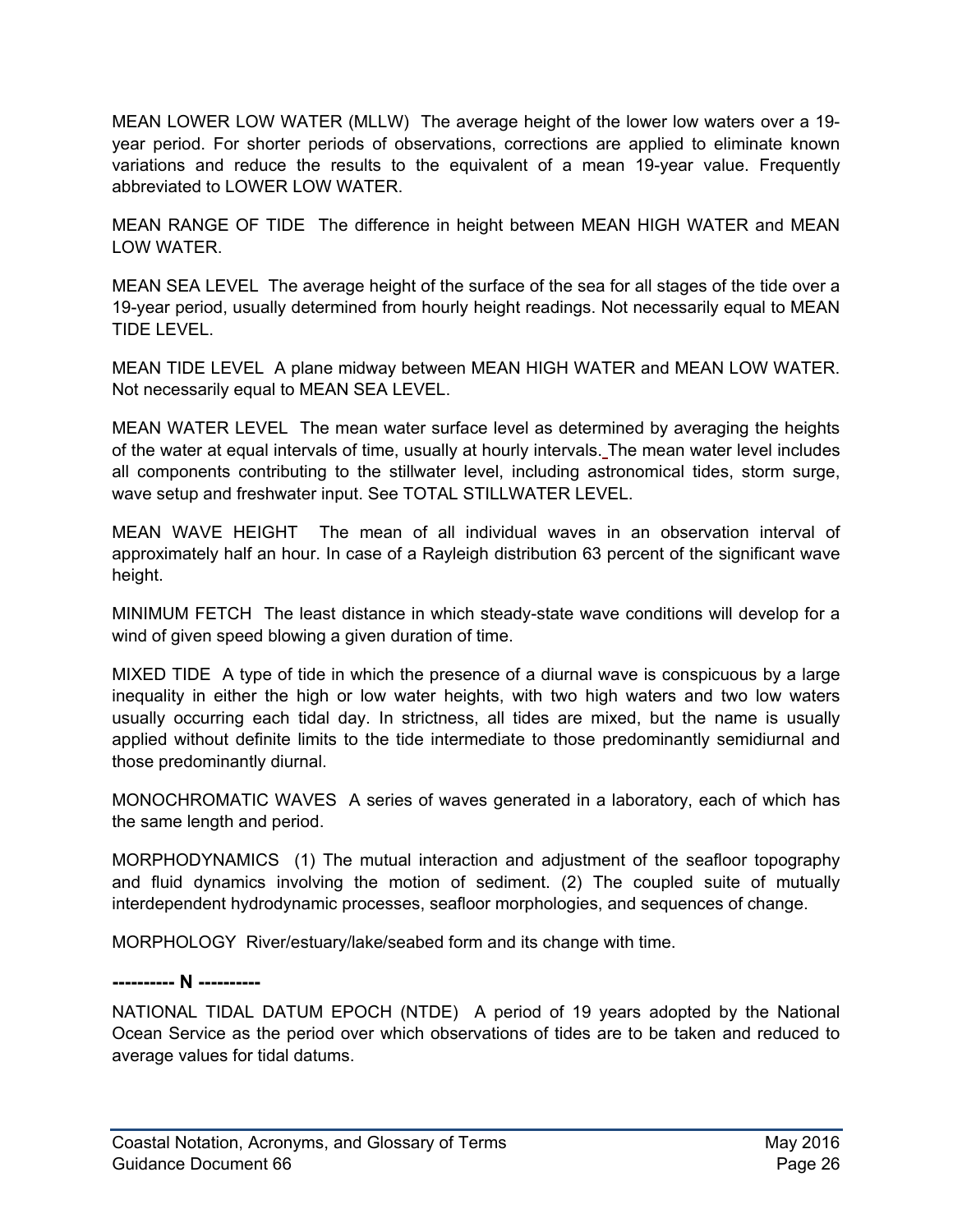NEAP TIDE Tide of decreased range occurring semimonthly as the result of the moon being in quadrature.

NEAP RANGE The NEAP RANGE is the average semidiurnal range of the tide occurring at the time of neap tide and is most conveniently computed from the harmonic constants. The NEAP RANGE is typically 10 to 30 percent smaller than the mean range where the type of tide is either semidiurnal or mixed and is of no practical significance where the type of tide is DIURNAL TIDE.

NEARSHORE (1) In beach terminology an indefinite zone extending seaward from the SHORELINE well beyond the BREAKER ZONE. (2) The zone which extends from the swash zone to the position marking the start of the offshore zone, typically at water depths of the order of 20 m.

NEARSHORE CIRCULATION The ocean circulation pattern composed of the NEARSHORE CURRENTS and the COASTAL CURRENTS.

NEARSHORE CURRENTS The current system caused primarily by wave action in and near the breaker zone, and which consists of four parts: the shoreward mass transport of water; longshore currents; seaward return flow, including rip currents; and the longshore movement of the expanding heads of rip currents.

NOURISHMENT The process of replenishing a beach. It may occur naturally by longshore transport, or be brought about artificially by the deposition of dredged materials or of materials trucked in from upland sites.

NUMERICAL MODELING Refers to analysis of coastal processes using computational models.

<span id="page-30-0"></span>**---------- O ----------**

OFFSHORE (1) In beach terminology, the comparatively flat zone of variable width, extending from the SHOREFACE to the edge of the CONTINENTAL SHELF. It is continually submerged. (2) The direction seaward from the shore. (3) The zone beyond the nearshore zone where sediment motion induced by waves alone effectively ceases and where the influence of the sea bed on wave action is small in comparison with the effect of wind. (4) The breaker zone directly seaward of the low tide line.

OFFSHORE CURRENT (1) Any current in the offshore zone. (2) Any current flowing away from shore.

OFFSHORE WIND A wind blowing seaward from the land in the coastal area.

ONSHORE A direction landward from the sea.

OPTIMAL SAMPLING Choosing storms for simulation in such a way as to accurately cover the entire storm parameter space through optimal parameter section associated with weighting and interpolation methods.

ORTHOGONAL On a wave-refraction diagram, a line drawn perpendicularly to the wave crests.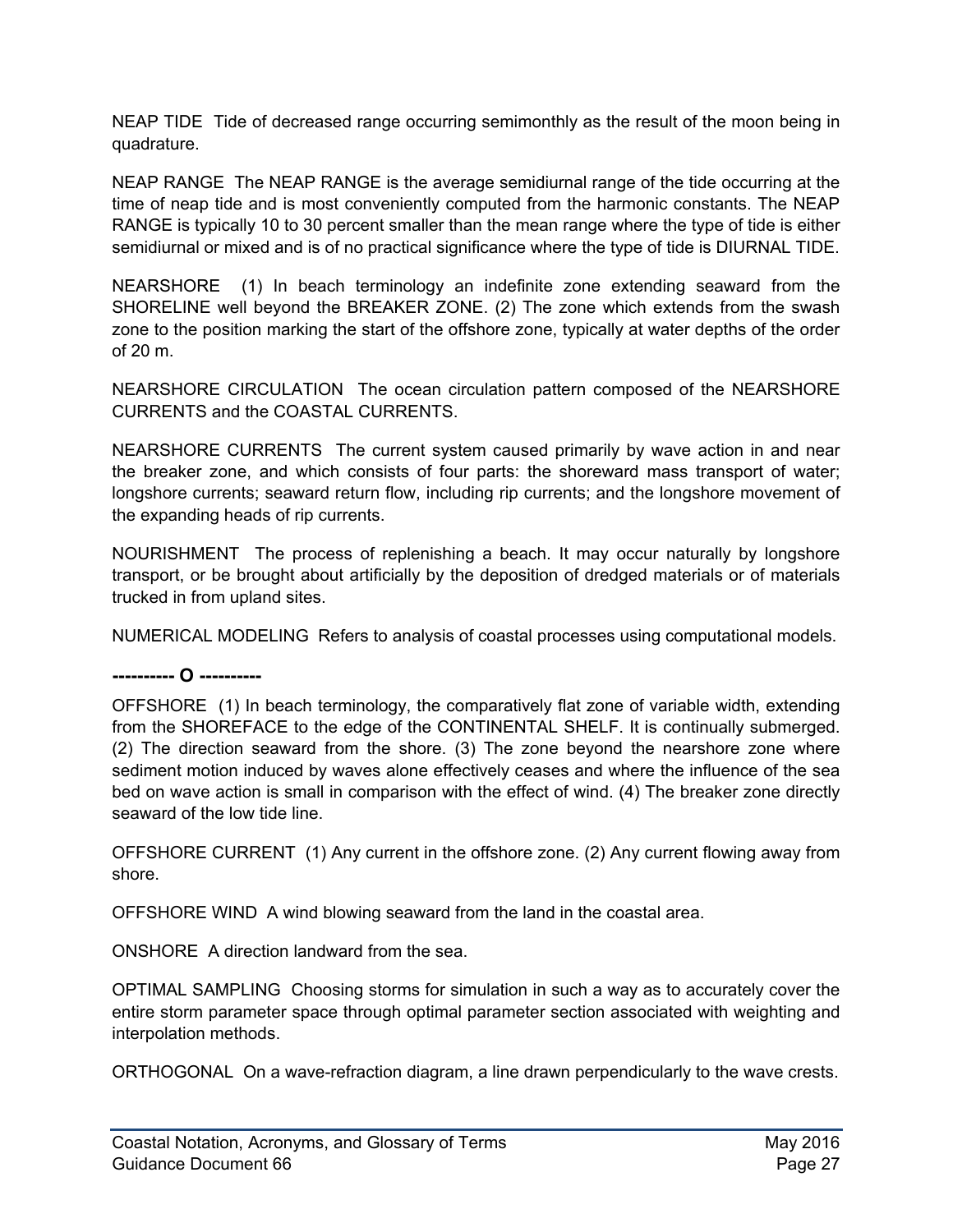OSCILLATION (1) A periodic motion backward and forward. (2) Vibration or variance above and below a mean value.

OVERTOPPING Passing of water over the top of a structure as a result of wave runup or surge action.

OVERWASH (1) The part of the UPRUSH that runs over the crest of a BERM or structure and does not flow directly back to the ocean or lake. (2) The effect of waves overtopping a COASTAL DEFENSE, often carrying sediment landwards which is then lost to the beach system.

<span id="page-31-0"></span>**---------- P ----------**

PEAK PERIOD The wave period determined by the inverse of the frequency at which the wave energy spectrum reaches its maximum.

PERIGEAN RANGE The average semidiurnal range occurring at the time of the PERIGEAN TIDES and most conveniently computed from the harmonic constants. It is larger than the mean range where the type of tide is either semidiurnal or mixed and is of no practical significance where the type of tide is diurnal.

PERIGEAN TIDAL CURRENTS Tidal currents of increased velocity occurring monthly as the result of the moon being in perigee (i.e., at the point in its orbit nearest the Earth).

PERIGEAN TIDES Tides of increased range occurring monthly as the result of the moon being in perigee.

PERMEABILITY The property of bulk material (sand, crushed rock, soft rock in situ) which permit movement of water through its pores.

PERMEABLE GROIN A GROIN with openings or voids large enough to permit passage of appreciable quantities of LITTORAL DRIFT through the structure.

PHASE In surface wave motion, a point in the period to which the wave motion has advanced with respect to a given initial reference point.

PHASE INEQUALITY Variations in the tides or tidal currents associated with changes in the phase of the Moon in relation to the Sun.

PHASE VELOCITY Propagation velocity of an individual wave as opposed to the velocity of a wave group.

PHYSICAL MODELING Refers to the investigation of coastal or riverine processes using a scaled model.

PIERSON-MOSKOWITZ SPECTRUM Wave spectrum typical of fully-developed deep water waves.

PILE A long, heavy timber or section of concrete or metal that is driven or jetted into the earth or seabed to serve as a support or protection.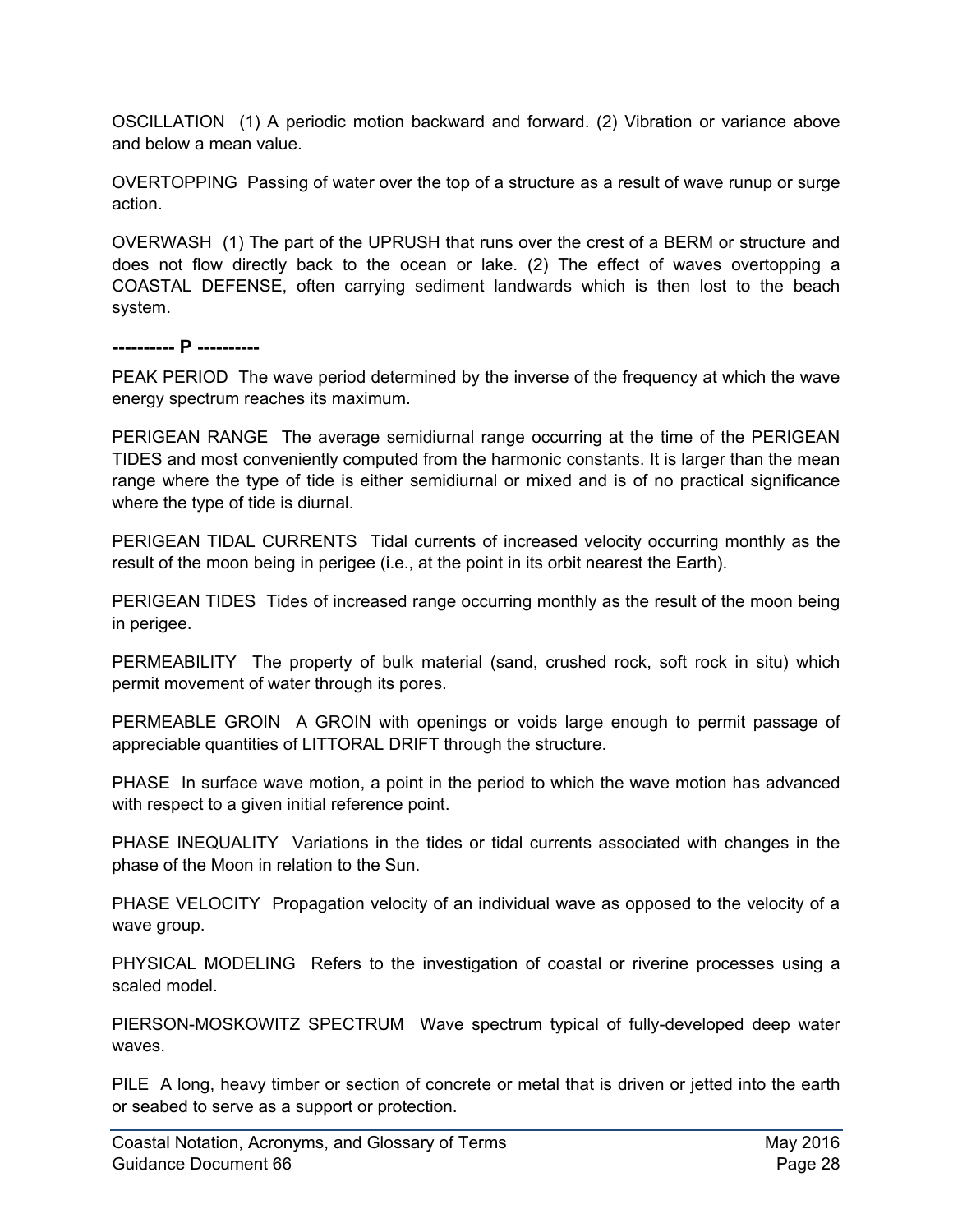PLANFORM The outline or shape of a body of water as determined by the still-water line.

POROSITY Percentage of the total volume of a soil not occupied by solid particles but by air and water.

POTENTIAL ENERGY OF WAVES In a progressive oscillatory wave, the energy resulting from the elevation or depression of the water surface from the undisturbed level.

PRIMARY FRONTAL DUNE Under the NFIP, a continuous or nearly continuous mound or ridge of sand with relatively steep seaward and landward slopes immediately landward and adjacent to the beach and subject to erosion and overtopping from high tides and waves during major coastal storms. The inland limit of the primary frontal dune occurs at the point where there is a distinct change from a relatively steep slope to a relatively mild slope.

PROBABILITY The chance that a prescribed event will occur, represented by a number (p) in the range 0 - 1. It can be estimated empirically from the relative frequency (i.e. the number of times the particular event occurs, divided by the total count of all events in the class considered).

PROBABILITY DENSITY Function specifying the distribution of a variable.

PROFILE, BEACH The intersection of the ground surface with a vertical plane; may extend from the behind the DUNE line or the top of a bluff to well seaward of the breaker zone.

PROGRESSIVE WAVE A wave that moves relative to a fixed coordinate system in a fluid. The direction in which it moves is termed the direction of wave propagation.

PROPAGATION OF WAVES The transmission of waves through water.

<span id="page-32-0"></span>**---------- Q ----------**

<span id="page-32-1"></span>**---------- R ----------**

RADIUS OF MAXIMUM WINDS Distance from the eye of a hurricane, where surface and wind velocities are zero, to the place where surface wind speeds are maximum.

RANDOM WAVES The laboratory simulation of irregular sea states that occur in nature.

RAYLEIGH DISTRIBUTION A model probability distribution, commonly used in analysis of waves.

RECESSION (1) A continuing landward movement of the shoreline. (2) A net landward movement of the shoreline over a specified time.

REFERENCE STATION A place for which tidal constants have previously been determined and which is used as a standard for the comparison of simultaneous observations at a second station. Also, a station for which independent daily predictions are given in the tide or current tables from which corresponding predictions are obtained for other stations by means of differences or factors.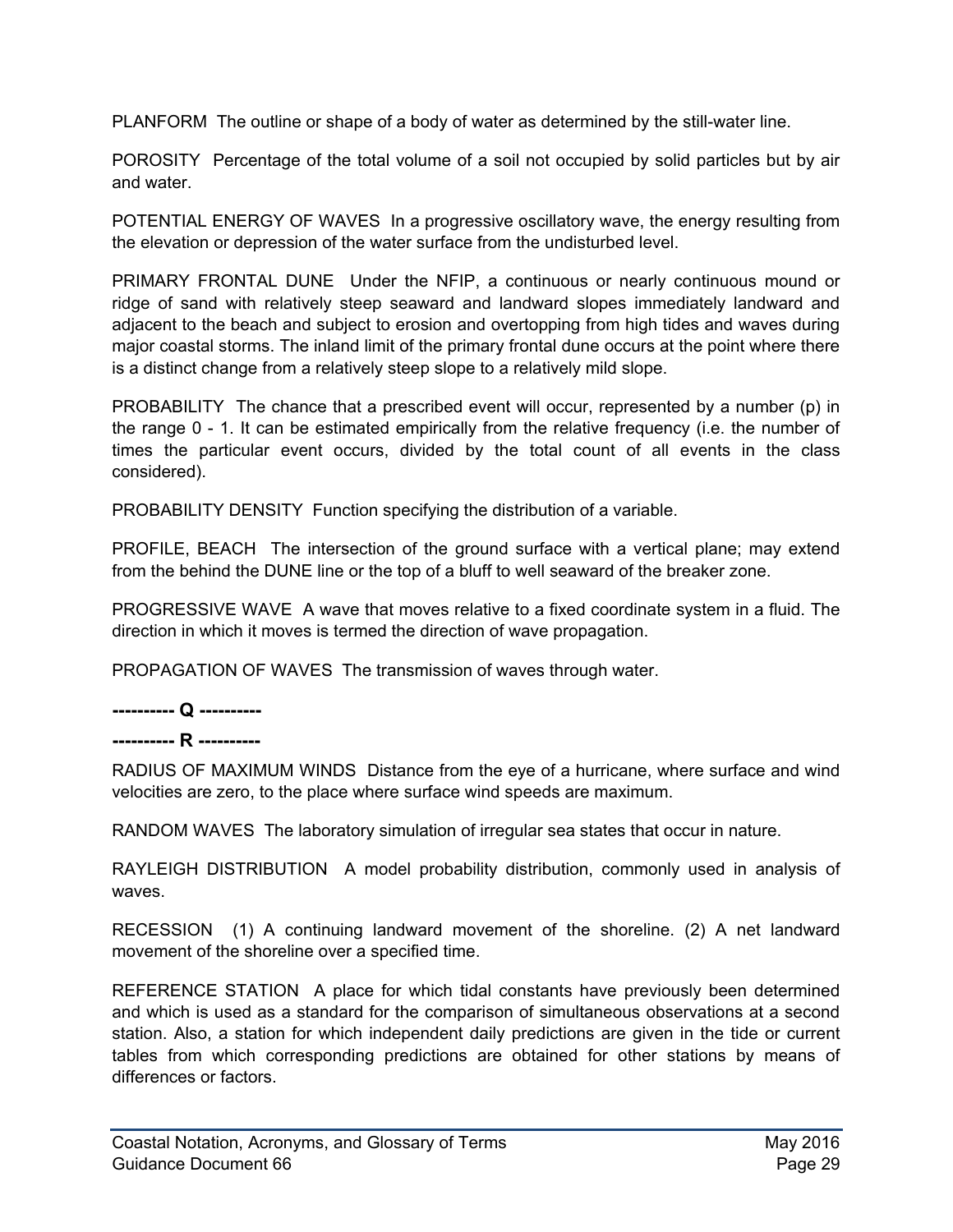REFERENCE WATER LEVEL General terminology to refer to the water level that is appropriate for the particular application being discussed.

REFLECTED WAVE That part of an incident wave that is returned seaward when a wave impinges on a steep beach, barrier, or other reflecting surface.

REFLECTION The process by which the energy of the wave is returned seaward.

REFRACTION (of water waves) (1) The process by which the direction of a wave moving in shallow water at an angle to the contours is changed: the part of the wave advancing in shallower water moves more slowly than that part still advancing in deeper water, causing the wave crest to bend toward alignment with the underwater contours. (2) The bending of wave crests by currents.

REFRACTION COEFFICIENT The square root of the ratio of the distance between adjacent orthogonals in deep water to their distance apart in shallow water at a selected point. When multiplied by the SHOALING FACTOR and a factor for friction and percolation, this becomes the WAVE HEIGHT COEFFICIENT or the ratio of the refracted wave height at any point to the deepwater wave height. Also, the square root of the ENERGY COEFFICIENT.

REFRACTION DIAGRAM A drawing showing positions of wave crests and/or orthogonals in a given area for a specific deepwater wave period and direction.

REGULAR WAVES Waves with a single height, period, and direction.

RESIDUAL SURGE see RESIDUAL (WATER LEVEL)

RESIDUAL (WATER LEVEL) The components of water level not attributable to astronomical effects.

RESONANCE The phenomenon of amplification of a free wave or oscillation of a system by a forced wave or oscillation of exactly equal period. The forced wave may arise from an impressed force upon the system or from a boundary condition.

RESPONSE-BASED ANALYSIS In a RESPONSE-BASED ANALYSIS, the analysis attempts to simulate the full complexity of the physical and various processes forcing the flooding (e.g.,seas and swells), and to derive flood statistics from the results (the local response) of that complex simulation. In this approach, the elevated water levels and wave conditions are not coincident.

RETURN PERIOD Average period of time between occurrences of a given event.

REVETMENT (1) A facing of stone, concrete, etc., to protect an EMBANKMENT, or shore structure, against erosion by wave action or currents. (2) A retaining wall. (3) Facing of stone, concrete, etc., built to protect a SCARP, EMBANKMENT or shore structure against erosion by waves of currents.

REYNOLDS NUMBER The dimensionless ratio of the inertial force to the viscous force in fluid motion, Re = *VL/ν* where *L* is a characteristic length, *ν* the kinematic viscosity, and *V* a characteristic velocity. The Reynolds number is of importance in the theory of hydrodynamic stability and the origin of turbulence.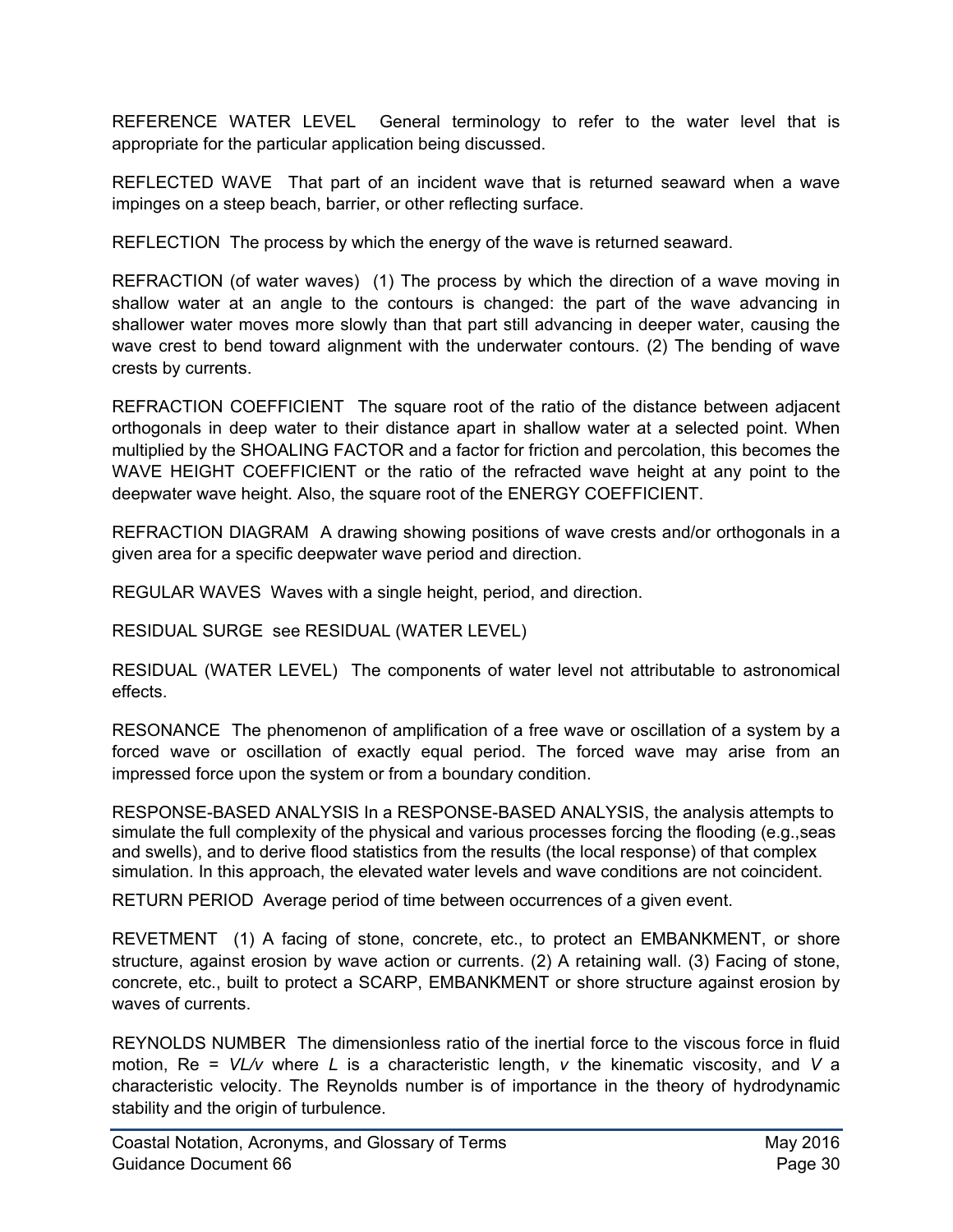RUN-UP, RUN-DOWN The upper and lower levels reached by a wave on a beach or coastal structure, relative to stillwater level.

#### <span id="page-34-0"></span>**---------- S ----------**

SCARP, BEACH An almost vertical slope along the beach caused by erosion by wave action. It may vary in height from a few cm to a meter or so, depending on wave action and the nature and composition of the beach.

SCOUR Removal of underwater material by waves and currents, especially at the base or toe of a shore structure.

SCOUR PROTECTION Protection against erosion of the seabed in front of the toe.

SEA LEVEL RISE The long-term trend in MEAN SEA LEVEL.

SEA STATE Description of the sea surface with regard to wave action. Also called state of sea.

SEAWALL (1) A structure, often concrete or stone, built along a portion of a coast to prevent erosion and other damage by wave action. Often it retains earth against its shoreward face. (2) A structure separating land and water areas to alleviate the risk of flooding by the sea. Generally shore-parallel, although some reclamation SEAWALLS may include lengths that are normal or oblique to the (original) shoreline. A SEAWALL is typically more massive and capable of resisting greater wave forces than a BULKHEAD.

SEDIMENT TRANSPORT The main agencies by which sedimentary materials are moved are: gravity (gravity transport); running water (rivers and streams); ice (glaciers); wind; the sea (currents and LONGSHORE DRIFT). Running water and wind are the most widespread transporting agents. In both cases, three mechanisms operate, although the particle size of the transported material involved is very different, owing to the differences in density and viscosity of air and water. The three processes are: rolling or traction, in which the particle moves along the bed but is too heavy to be lifted from it; saltation; and suspension, in which particles remain permanently above the bed, sustained there by the turbulent flow of the air or water.

SEEPAGE The movement of water through small cracks, pores, interstices, out of a body of surface of subsurface water. The loss of water by infiltration from a canal, reservoir or other body of water or from a field. It is generally expressed as flow volume per unit of time.

SEICHE (1) A standing wave oscillation of an enclosed waterbody that continues, pendulum fashion, after the cessation of the originating force, which may have been either seismic or atmospheric. (2) An oscillation of a fluid body in response to a disturbing force having the same frequency as the natural frequency of the fluid system. Tides are now considered to be seiches induced primarily by the periodic forces caused by the Sun and Moon. (3) In the Great Lakes area, any sudden rise in the water of a harbor or a lake whether or not it is oscillatory (although inaccurate in a strict sense, this usage is well established in the Great Lakes area).

SEISMIC REFLECTION The return of part of the energy of seismic waves to the earth's surface after the waves bounce off an acoustic boundary (typically rock or material of different density).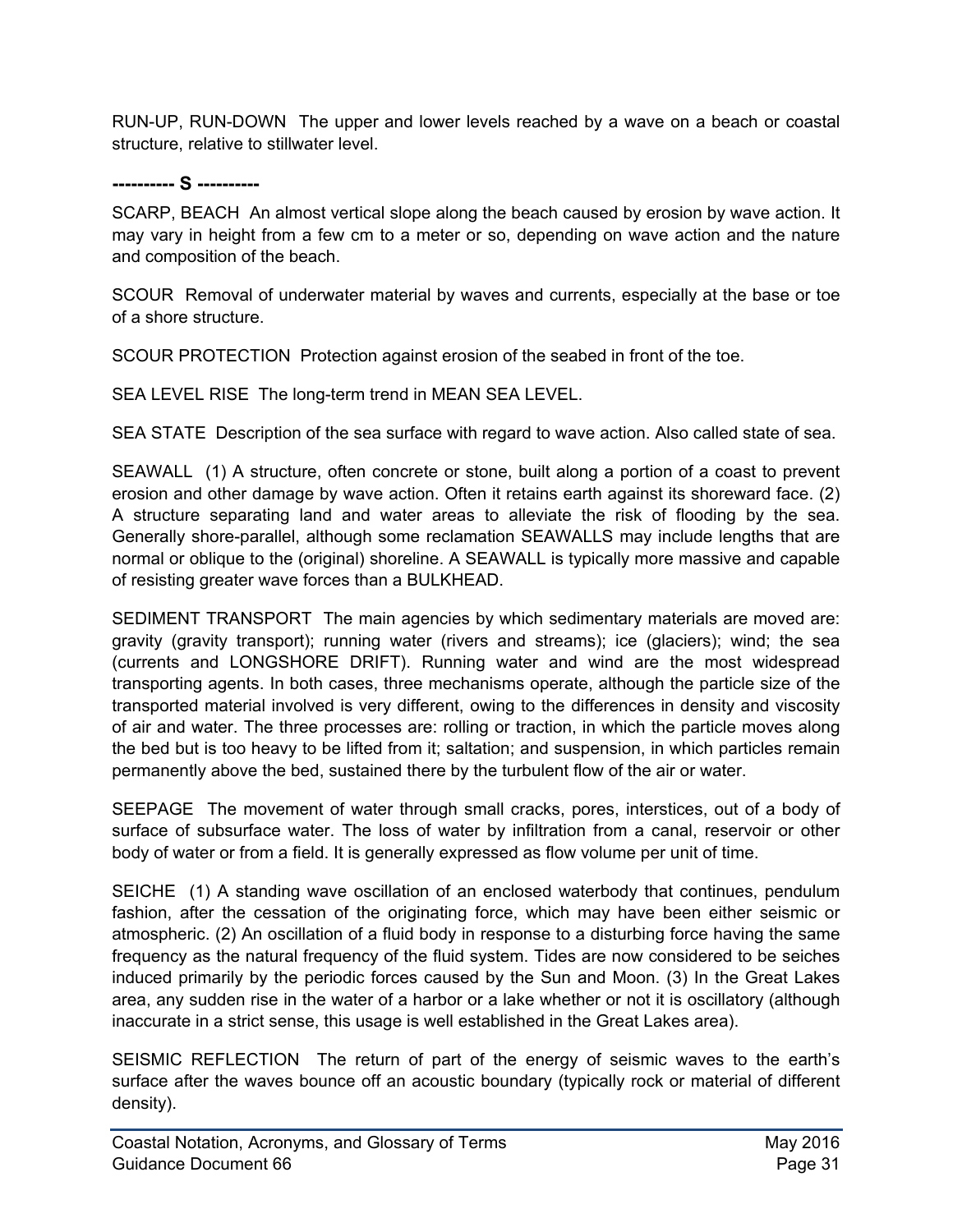SEISMIC REFRACTION The bending of seismic waves as they pass from one material to another.

SEISMIC SEA WAVE See TSUNAMI.

SEMIDIURNAL Having a period or cycle of approximately one-half of a tidal day (12.4 hours). The predominating type of tide throughout the world is semidiurnal, with two high waters and two low waters each tidal day. The tidal current is said to be semidiurnal when there are two flood and two ebb periods each day.

SETBACK A required open space, specified in shoreline master programs, measured horizontally upland from an perpendicular to the ordinary high-water mark.

SHALLOW WATER (1) Commonly, water of such a depth that surface waves are noticeably affected by bottom topography. It is customary to consider water of depths less than one-half the surface wavelength as shallow water. See TRANSITIONAL ZONE and DEEP WATER. (2) More strictly, in hydrodynamics with regard to progressive gravity waves, water in which the depth is less than 1/25 the wavelength.

SHALLOW WATER WAVE A PROGRESSIVE WAVE which is in water less than 1/25 the wave length in depth.

SHEET FLOW In coastal areas, it is shallow water flooding with depths 1 to 3 foot. SHEET FLOW in coastal flooding will either merge into another flood source, pond in a lowlying area, or deteriorate due to ground friction and energy losses.

SHOALING (1) Decrease in water depth. (2) The transformation of wave profile as they propagate inshore.

SHOALING COEFFICIENT The ratio of the height of a wave in water of any depth to its height in deep water with the effects of refraction, friction, and percolation eliminated. Sometimes SHOALING FACTOR or DEPTH FACTOR

SHORE NORMAL A line at a right-angle to the contours in the SURF ZONE.

SHORELINE The intersection of a specified plane of water with the shore or beach (e.g., the high water shoreline would be the intersection of the plane of mean high water with the shore or beach). The line delineating the shoreline on National Ocean Service nautical charts and surveys approximates the mean high water line.

SHORELINE MANAGEMENT The development of strategic, long-term and sustainable Coastal defense and land-use policy within a sediment cell.

SHORT-CRESTED WAVE A wave, the crest length of which is of the same order of magnitude as the wave length. A system of short-crested waves has the appearance of hills being separated by troughs.

SIGNIFICANT WAVE A statistical term relating to the one-third highest waves of a given wave group and defined by the average of their heights and periods. The composition of the higher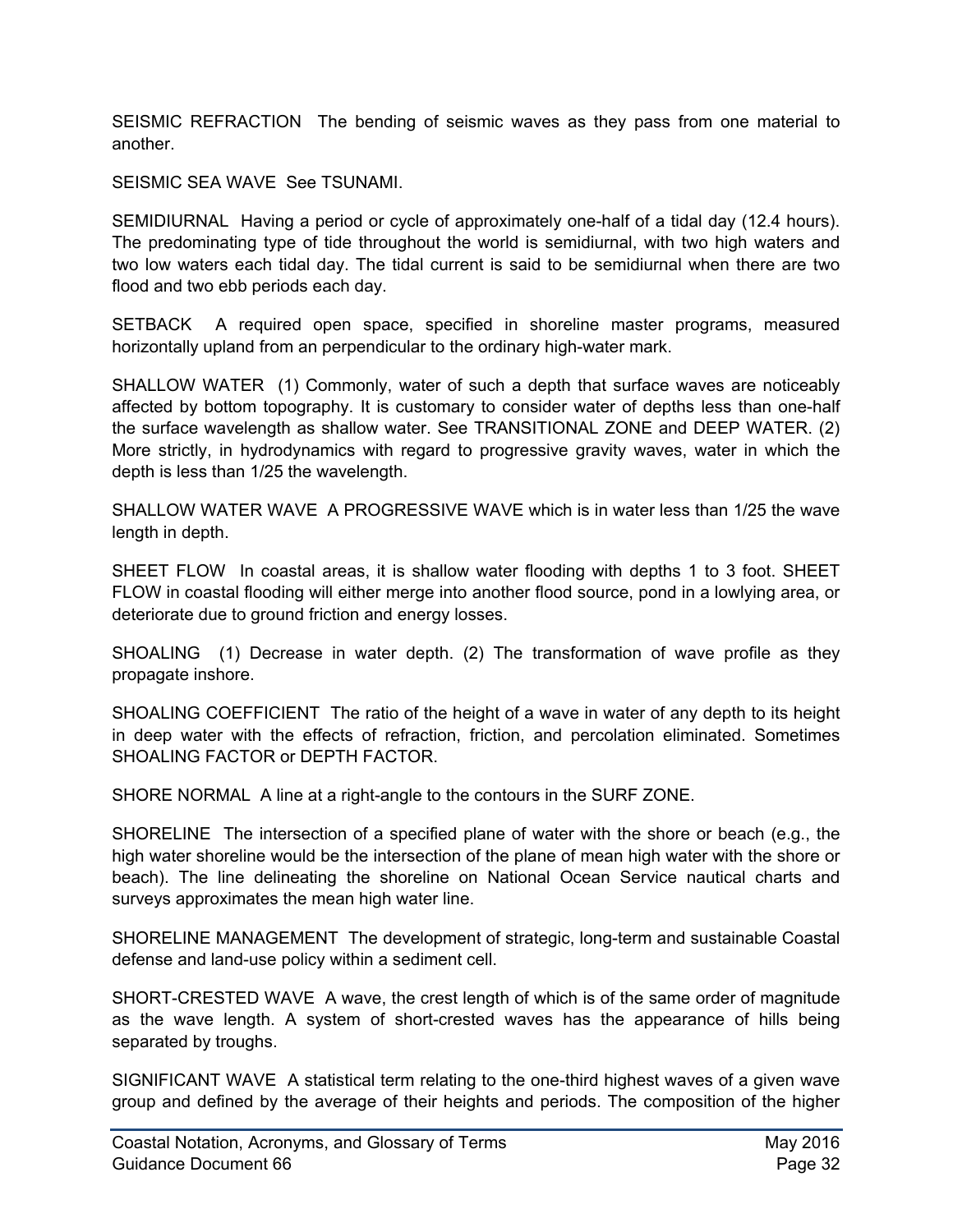waves depends upon the extent to which the lower waves are considered. Experience indicates that a careful observer who attempts to establish the character of the higher waves will record values which approximately fit the definition of the significant wave.

SIGNIFICANT WAVE HEIGHT The average height of the one-third highest waves of a given wave group. Note that the composition of the highest waves depends upon the extent to which the lower waves are considered. In wave record analysis, the average height of the highest onethird of a selected number of waves, this number being determined by dividing the time of record by the significant period.

SIGNIFICANT WAVE PERIOD An arbitrary period generally taken as the period of the onethird highest waves within a given group. Note that the composition of the highest waves depends upon the extent to which the lower waves are considered. In wave record analysis, this is determined as the average period of the most frequently recurring of the larger well-defined waves in the record under study.

SOFT DEFENSES Usually refers to beaches (natural or designed) but may also relate to energy-absorbing beach-control structures, including those constructed of rock, where these are used to control or redirect coastal processes rather than opposing or preventing them.

SOLITARY WAVE A wave consisting of a single elevation (above the original water surface), whose height is not necessarily small compared to the depth, and neither followed nor preceded by another elevation or depression of the water surfaces.

SPRING RANGE The average SEMIDIURNAL range occurring at the time of SPRING TIDES and most conveniently computed from the harmonic constants. It is larger than the MEAN RANGE where the type of tide is either SEMIDIURNAL or MIXED, and is of no practical significance where the type of tide is DIURNAL TIDE.

SPRING TIDAL CURRENTS Tidal currents of increased velocity occurring semimonthly as the result of the moon being new or full.

SPRING TIDE A tide that occurs at or near the time of new or full moon and which rises highest and falls lowest from the mean sea level.

STANDING WAVE A type of wave in which the surface of the water oscillates vertically between fixed points, called nodes, without progression. The points of maximum vertical rise and fall are called antinodes or loops. At the nodes, the underlying water particles exhibit no vertical motion, but maximum horizontal motion. At the antinodes, the underlying water particles have no horizontal motion, but maximum vertical motion. They may be the result of two equal progressive wave trains traveling through each other in opposite directions.

STATIONARY WAVE A wave of essentially stable form which does not move with respect to a selected reference point; a fixed swelling. Sometimes called STANDING WAVE.

STILLWATER ELEVATION (SWEL) – The stillwater elevation (SWEL) is the statistical elevation of the SWL relative to a specified datum.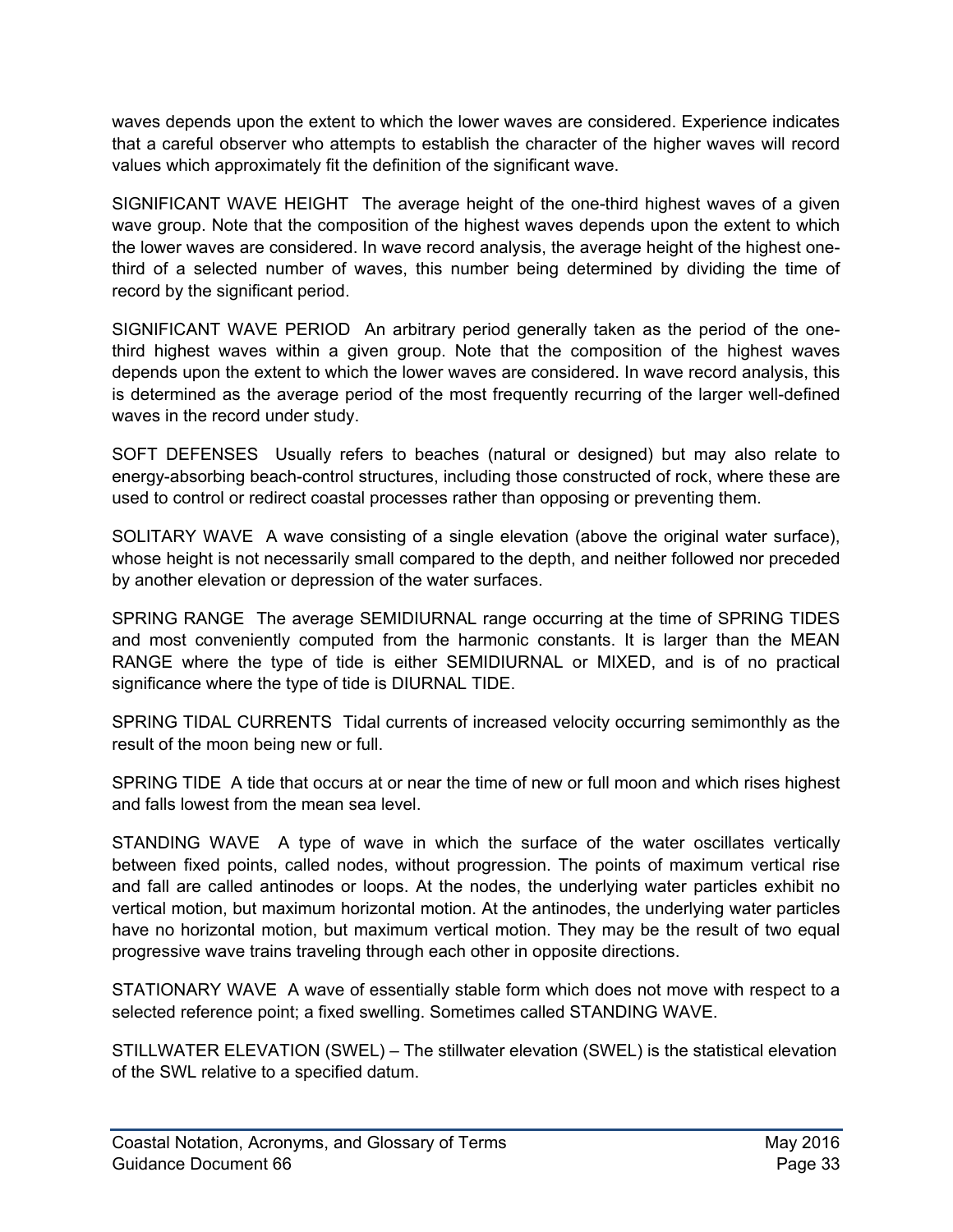STILLWATER LEVEL (SWL) Coastal water surface resulting from astronomical TIDES, SEICHE, STORM SURGE, and freshwater inputs, but excluding all wave effects*.*

STOCHASTIC Having random variation in statistics.

STORM INDUCED EROSION The beach and shoreline erosion that occurs during the storm or flood event, and is considered to be a short-term or event driven phenomenon.

STORM SURGE A rise above normal water level on the open coast due to the action of wind stress on the water surface. Storm surge resulting from a hurricane also includes that rise in level due to atmospheric pressure reduction as well as that due to wind stress. See WIND SETUP.

SUBMERGENT COAST A COAST in which formerly dry land has been recently drowned, either by land subsidence or a rise in seal level.

SUBSIDENCE Sinking or downwarping of a part of the earth's surface.

SUBTIDAL Below the low-water datum; thus permanently.

SURF (1) Collective term for BREAKERS. (2) The wave activity in the area between the shoreline and the outermost limit of breakers. (3) In literature, the term surf usually refers to the breaking waves on shore and on reefs when accompanied by a roaring noise caused by the larger waves breaking.

SURF BEAT Irregular oscillations of the nearshore water level with periods on the order of several minutes.

SURF ZONE The zone of wave action extending from the water line (which varies with tide, surge, set-up, etc.) out to the most seaward point of the zone (breaker zone) at which waves approaching the coastline commence breaking.

SURFACE GRAVITY WAVE (PROGRESSIVE) (1) this is the term which applies to the WIND WAVES and SWELL of lakes and oceans, also called SURFACE WATER WAVE, SURFACE WAVE or DEEP WATER WAVE, (2) a progressive GRAVITY WAVE in which the disturbance is confined to the upper limits of a body of water. Strictly speaking this term applies to those progressive GRAVITY WAVES whose celerity depends only upon the wave length.

SWALE The depression between two beach ridges.

SWASH The rush of water up onto the beach face following the breaking of a wave. Also UPRUSH, RUNUP.

SWASH ZONE The zone of wave action on the beach, which moves as water levels vary, extending from the limit of run-down to the limit of run-up.

SWELL Wind-generated waves that have traveled out of their generating area. Swell characteristically exhibits a more regular and longer period and has flatter crests than waves within their fetch (SEAS).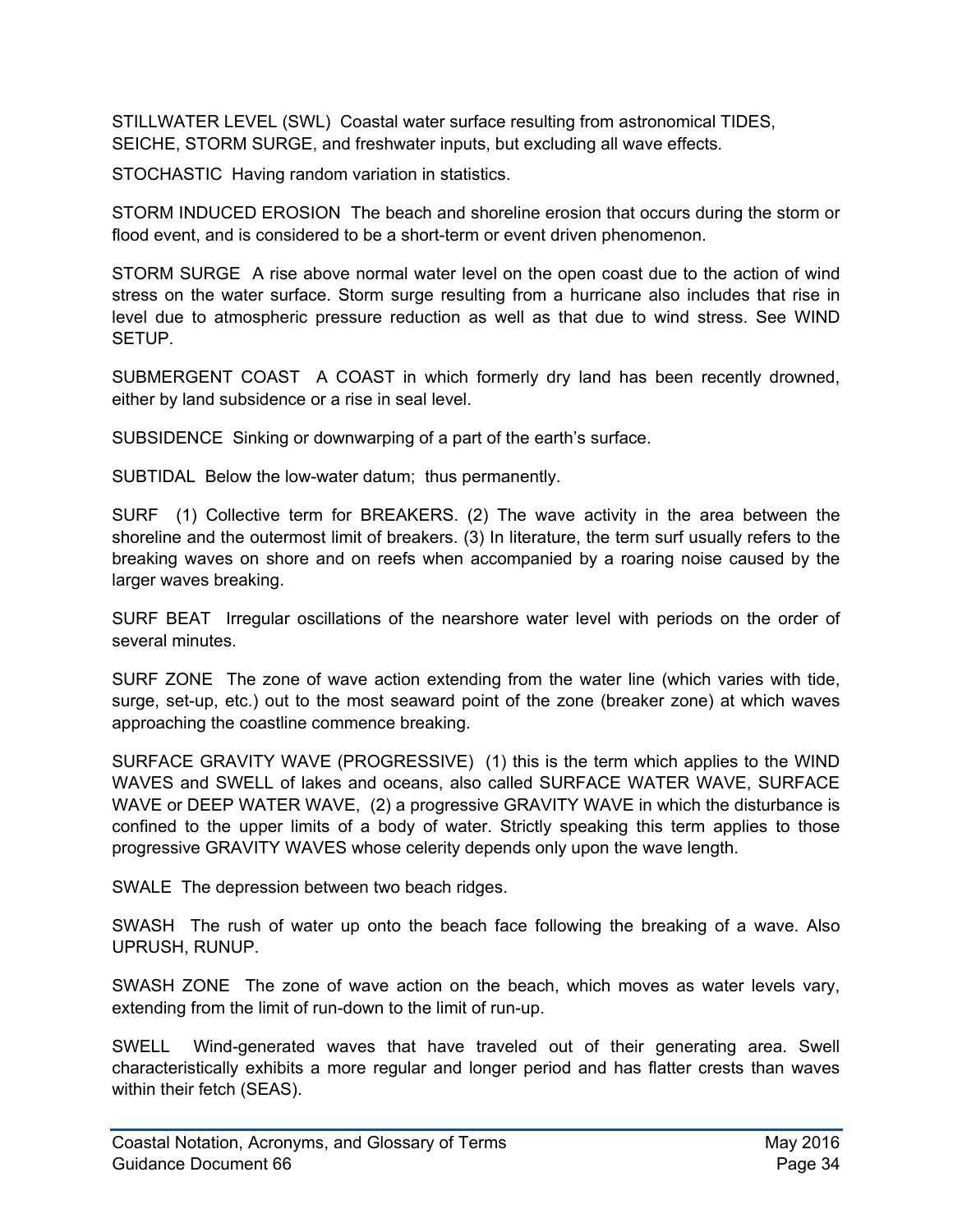SYNOPTIC CHART A chart showing the distribution of meteorological conditions over a given area at a given time. Popularly called a weather map.

<span id="page-38-0"></span>**---------- T ----------**

TIDAL DAY The time of the rotation of the Earth with respect to the Moon, or the interval between two successive upper transits of the Moon over the meridian of a place, approximately 24.84 solar hours (24 hours and 50 minutes) or 1.035 times the mean solar day. Also called lunar day.

TIDAL FLATS (1) Marshy or muddy areas covered and uncovered by the rise and fall of the tide. A TIDAL MARSH. (2) Marshy or muddy areas of the seabed which are covered and uncovered by the rise and fall of tidal water.

TIDAL INLET A natural INLET or opening along a barrier island or coast maintained by tidal flow. TIDAL INLETSs control the movement of water between the open coast and adjacent sheltered waters. Inlets may be broadly classified as unimproved (natural) or improved (maintained). The physical opening of a TIDAL INLET, whether natural or maintained, has a direct and often significant effect on the propagation of tides, surge, and waves into sheltered waters and on subsequent coastal flood conditions.

TIDAL PERIOD The interval of time between two consecutive, like phases of the tide.

TIDAL PRISM (1) The total amount of water that flows into a harbor or out again with movement of the tide, excluding any fresh water flow. (2) The volume of water present between MEAN LOW and MEAN HIGH TIDE.

TIDAL RANGE The difference in height between consecutive high and low (or higher high and lower low) waters.

TIDAL SHOALS Shoals that accumulate near inlets due to the transport of sediments by tidal currents associated with the inlet.

TIDAL WAVE (1) The wave motion of the tides. (2) In popular usage, any unusually high and destructive water level along a shore. It usually refers to STORM SURGE or TSUNAMI.

TIDALLY DRIVEN CIRCULATION The movement of fresh water and seawater that are mixed by the sloshing back and forth of the ESTUARY in response to ocean tides.

TIDE The periodic rising and falling of the water that results from gravitational attraction of the Moon and Sun and other astronomical bodies acting upon the rotating Earth. Although the accompanying horizontal movement of the water resulting from the same cause is also sometimes called the tide, it is preferable to designate the latter as TIDAL CURRENT, reserving the name TIDE for the vertical movement.

TIDE STATION A place at which tide observations are being taken. It is called a primary tide station when continuous observations are to be taken over a number of years to obtain basic tidal data for the locality. A secondary tide station is one operated over a short period of time to obtain data for a specific purpose.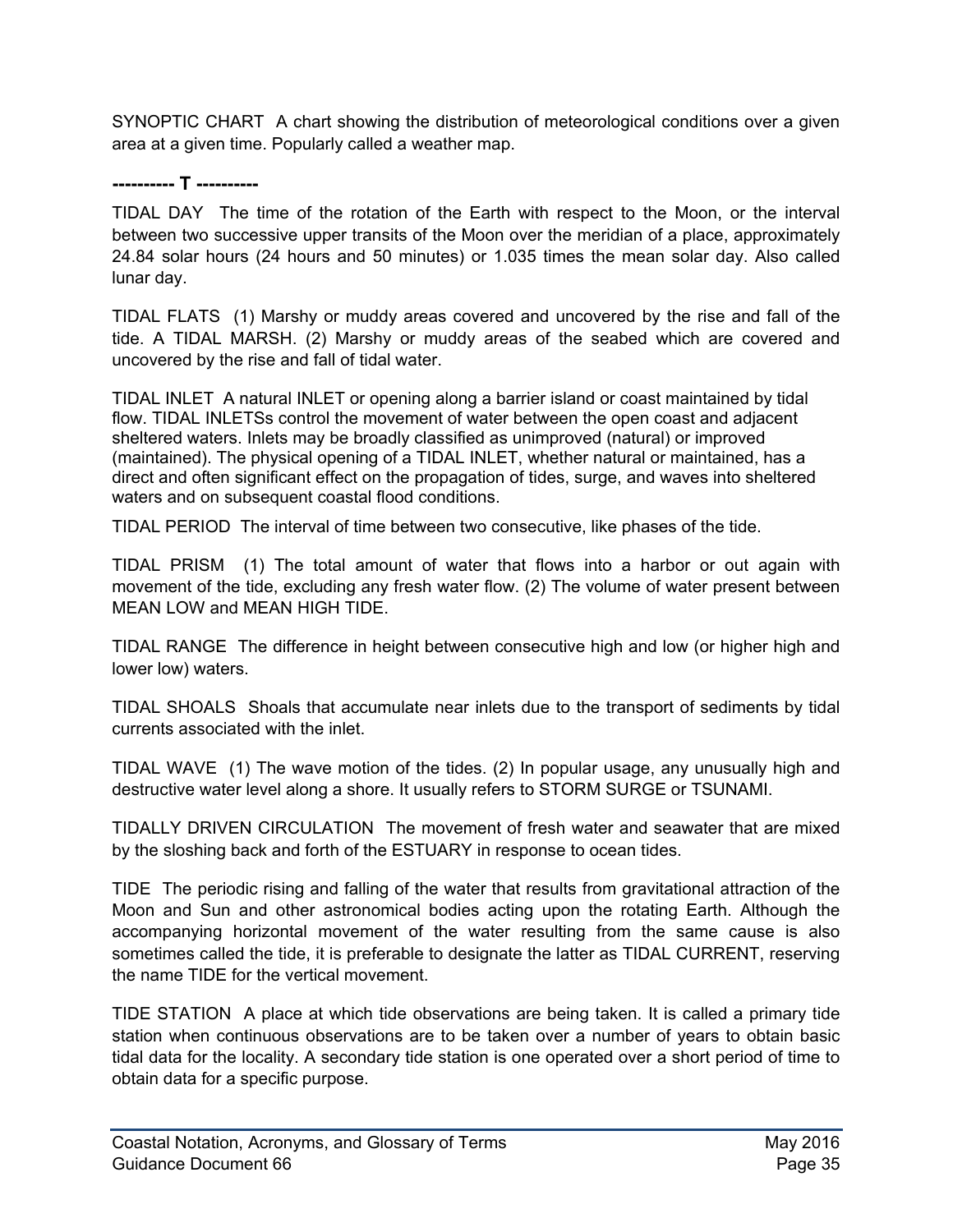TIDE TABLES Tables which give daily predictions of the times and heights of the tide. These predictions are usually supplemented by tidal differences and constants by means of which additional predictions can be obtained for numerous other places.

TOE Lowest part of sea- and portside BREAKWATER slope, generally forming the transition to the seabed. Also, see DUNE TOE.

TOTAL STILLWATER LEVEL The water level defined as the STILLWATER LEVEL plus WAVE SETUP. See MEAN WATER LEVEL.

TOTAL WATER ELEVATION The coastal water surface elevation of combined SWL plus wave effects referenced to the NGV29, NAVD88, or other datum.

TOTAL WATER LEVEL The coastal water surface elevation due to all processes (TIDES, STORM SURGE, and WAVES). The SWL plus wave effects including DYNAMIC WAVE SETUP, STATIC WAVE SETUP, AND WAVE RUNUP.

TRANSECT Cross section taken perpendicular to the shoreline to represent a segment of coast with similar characteristics.

TRANSITIONAL ZONE (TRANSITIONAL WATER) In regard to progressive gravity waves, water whose depth is less than 2 but more than 1/25 the wavelength. Often called shallow water

TROPICAL STORM A tropical cyclone with maximum winds less than 34 m/sec (75 mile per hour).

TROUGH OF WAVE The lowest part of a waveform between successive crests. Also, that part of a wave below still-water level.

TSUNAMI A long-period wave caused by an underwater disturbance such as a volcanic eruption or earthquake. Also SEISMIC SEA WAVE. Commonly miscalled "tidal wave."

<span id="page-39-0"></span>**---------- U ----------**

UNCONSOLIDATED In referring to sediment grains, loose, separate, or unattached to one another.

UNDERCUTTING Erosion of material at the foot of a Cliff or bank, e.g., a sea cliff, or river bank on the outside of a meander. Ultimately, the overhang collapses, and the process is repeated.

UPDRIFT The direction opposite that of the predominant movement of littoral materials.

UPLIFT The upward water pressure on the base of a structure or pavement.

UPRUSH The rush of water up the FORESHORE following the breaking of a wave, also called SWASH or RUNUP.

UPSTREAM Along coasts with obliquely approaching waves there is a longshore (wave-driven) current. For this current one can define an upstream and a DOWNSTREAM direction. For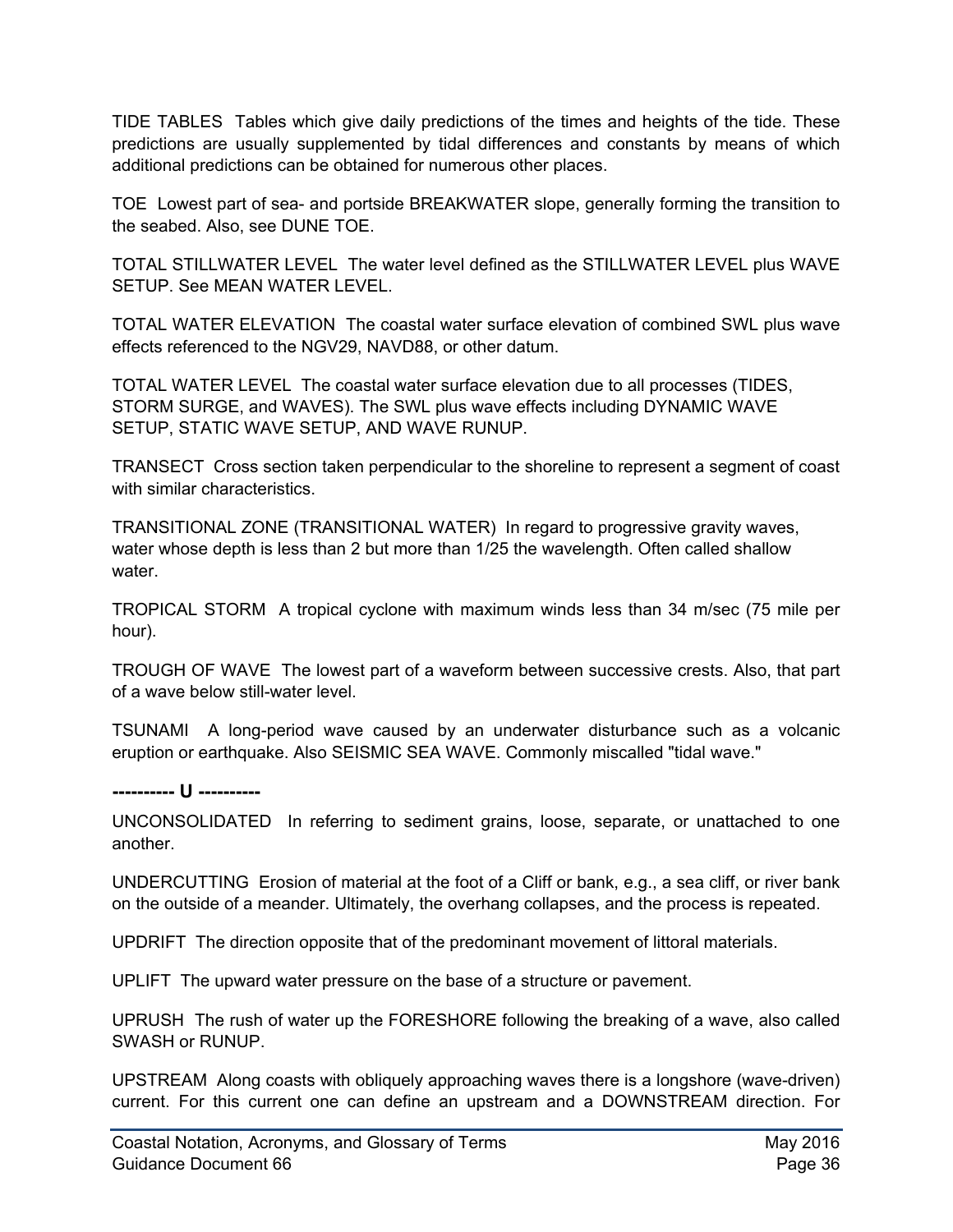example, on a beach with an orientation west-east with the sea to the north, the waves come from NW. Then the current flows from West to East. Here, upstream is West of the observer, and East is DOWNSTREAM of the observer.

UPWELLING The process by which water rises from a deeper to a shallower depth, usually as a result of offshore surface water flow. It is most prominent where persistent wind blows parallel to a coastline so that the resultant Ekman transport moves surface water away from the coast.

<span id="page-40-0"></span>**---------- V ----------**

VELOCITY OF WAVES The speed at which an individual wave advances. See WAVE CELERITY.

VELOCITY PROFILE The velocity gradient within the BOTTOM BOUNDARY LAYER, displayed as a graph of height above the bed against the velocity of the flow.

VISCOSITY (or internal friction) That molecular property of a fluid that enables it to support tangential stresses for a finite time and thus to resist deformation. Resistance to flow.

<span id="page-40-1"></span>**---------- W ----------**

WASHOVER Sediment deposited inland of a beach by overwash processes.

WATER DEPTH Distance between the seabed and the water level.

WAVE A ridge, deformation, or undulation of the surface of a liquid.

WAVE CELERITY The speed of wave propagation.

WAVE CLIMATE The seasonal and annual distribution of wave height, period and direction.

WAVE CREST ELEVATION The elevation of the crest of a wave, referenced to the NGVD or other datum.

WAVE DIRECTION The direction from which a wave approaches.

WAVE DIRECTIONAL SPECTRUM Distribution of wave energy as a function of wave frequency and direction.

WAVE FORECASTING The theoretical determination of future wave characteristics, usually from observed or predicted meteorological phenomena.

WAVE FREQUENCY The inverse of wave period.

WAVE FREQUENCY SPECTRUM Distribution of wave energy as a function of frequency.

WAVE GROUP A series of waves in which the wave direction, wavelength, and wave height vary only slightly. See also GROUP VELOCITY.

WAVE HEIGHT The vertical distance between a wave crest and the preceding trough. See also SIGNIFICANT WAVE HEIGHT.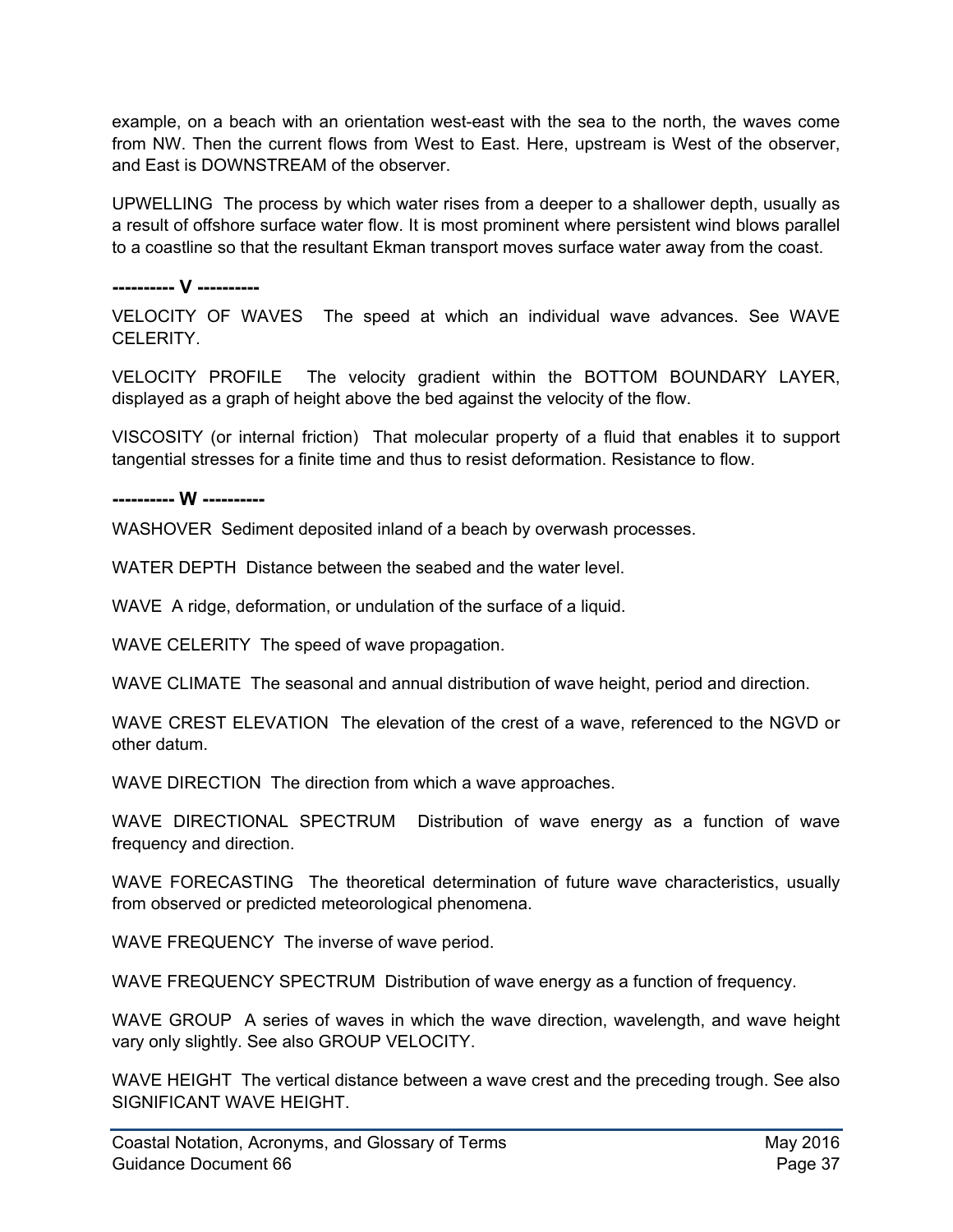WAVE HEIGHT COEFFICIENT The ratio of the wave height at a selected point to the deepwater wave height. The REFRACTION COEFFICIENT multiplied by the shoaling factor.

WAVE PEAK FREQUENCY The inverse of wave peak period.

WAVE PERIOD The time for a wave crest to traverse a distance equal to one wavelength. The time for two successive wave crests to pass a fixed point. See also SIGNIFICANT WAVE PERIOD.

WAVE PROPAGATION The transmission of waves through water.

WAVE REFRACTION See REFRACTION (of water waves).

WAVE ROSE Diagram showing the long-term distribution of wave height and direction.

WAVE RUNUP The rush of wave water up a slope or structure. Wave runup occurs as wave break and run up beaches, sloping surfaces, and vertical surfaces.

WAVE RUNUP DEPTH Wave runup depth at any point is equal to the wave runup elevation minus the lowest eroded ground elevation at that point.

WAVE RUNUP ELEVATION The elevation reached by wave runup, referenced to the NGVD29, NAVD88, or other datum.

WAVE SETDOWN Drop in water level outside of the breaker zone to conserve momentum as wave particle velocities and pressures change prior to wave breaking.

WAVE SETUP An increase in the stillwater surface near the shoreline, caused by the presence of breaking waves.

WAVE, SINUSOIDAL An oscillatory wave having the form of a sinusoid.

WAVE SPECTRUM In ocean wave studies, a graph, table, or mathematical equation showing the distribution of wave energy as a function of wave frequency. The spectrum may be based on observations or theoretical considerations. Several forms of graphical display are widely used.

WAVE STEEPNESS The ratio or wave height to wavelength also known as sea steepness.

WAVE TRAIN A series of waves from the same direction.

WAVE TRANSFORMATION Change in wave energy due to the action of physical processes.

WAVE TROUGH The lowest part of a wave form between successive crests. Also that part of a wave below still-water level

WAVE VELOCITY The speed at which an individual wave advances.

WAVELENGTH The horizontal distance between similar points on two successive waves measured perpendicular to the crest.